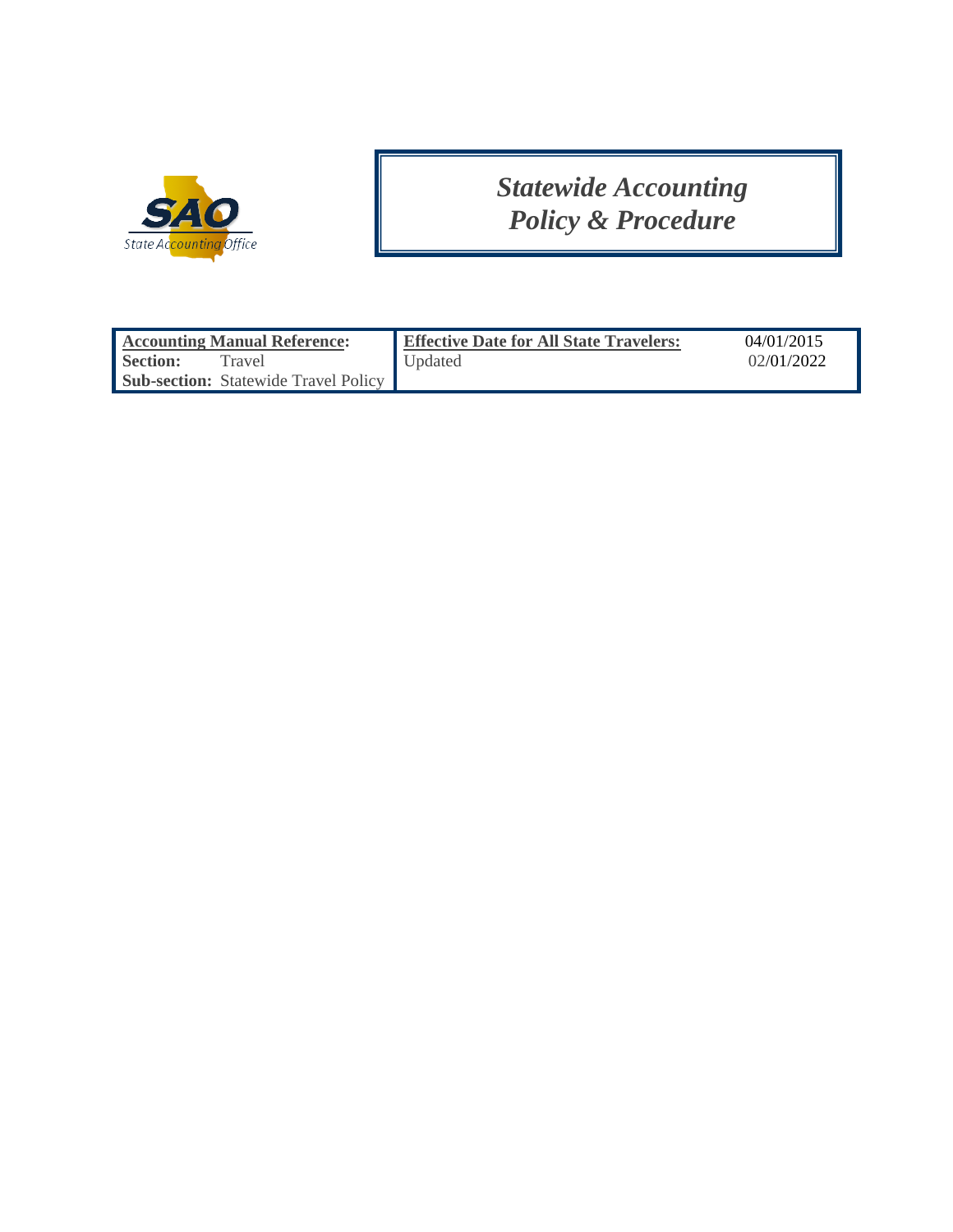# **Table of Contents**

|                                                                                     | <b>Introduction</b><br><b>General Provisions</b><br><b>Policies Applying To All Travel Expenses</b><br><b>Section One: Air Travel</b>                                                                                                                                                         | 5<br>6<br>$\overline{z}$<br>10                                                                 |
|-------------------------------------------------------------------------------------|-----------------------------------------------------------------------------------------------------------------------------------------------------------------------------------------------------------------------------------------------------------------------------------------------|------------------------------------------------------------------------------------------------|
| 1.1<br>1.2<br>1.3<br>1.4<br>1.5<br>1.6<br>1.7<br>1.8<br>1.9<br>1.10<br>1.11<br>1.12 | <b>Booking</b><br>Lowest Logical Airfare<br><b>Business and First Class Tickets</b><br><b>International Travel</b><br><b>Advance Booking</b><br><b>Connecting Flights</b><br>Cancellations<br>Voids<br>Exchanges<br><b>Baggage Charges</b><br><b>Other Expenses</b><br>Private Aircraft       | 10<br>10<br>Error! Bookmark not defined.<br>11<br>11<br>12<br>12<br>12<br>12<br>12<br>13<br>13 |
|                                                                                     | <b>Section Two: Ground Transportation and Car Rental</b>                                                                                                                                                                                                                                      | 14                                                                                             |
| 2.1<br>2.2<br>2.3<br>2.4                                                            | Ground Transportation<br>Car Rental<br><b>Personal Automobile</b><br><b>Other Transportation</b>                                                                                                                                                                                              | 14<br>14<br>15<br>17                                                                           |
|                                                                                     | <b>Section Three: Lodging</b>                                                                                                                                                                                                                                                                 | 18                                                                                             |
| 3.1<br>3.2<br>3.3<br>3.4<br>3.5                                                     | Lodging Expense<br><b>Booking</b><br>Special Discount Rates and Tax Exemptions<br>Cancellation<br>Conference Lodging                                                                                                                                                                          | 18<br>18<br>19<br>19<br>20                                                                     |
|                                                                                     | <b>Section Four: Meals and Incidental Travel Expenses</b>                                                                                                                                                                                                                                     | 21                                                                                             |
| 4.2<br>4.3<br>4.4<br>4.5<br>4.6<br>4.7<br>4.8<br>4.9                                | 4.1 General<br>Reimbursement Amounts when Traveling<br>In-State High Cost Area<br>Meal Per Diem During In State and Out of State OVERNIGHT Travel<br>Meal Per Diem During NON-OVERNIGHT Travel<br>Meetings<br><b>Employee Group Meals</b><br>Non-Employee Group Meals<br><b>Special Meals</b> | 21<br>21<br>22<br>22<br>23<br>23<br>23<br>23<br>23                                             |
|                                                                                     | <b>Section Five: Miscellaneous Travel Expenses</b><br><b>Section Six: Payment Methods</b>                                                                                                                                                                                                     | 24<br>26                                                                                       |
| 6.1<br>6.2<br>6.3                                                                   | Georgia Travel and Expense System Accounts<br><b>Other Payment Methods</b><br><b>Travel Advances</b>                                                                                                                                                                                          | 26<br>26<br>26                                                                                 |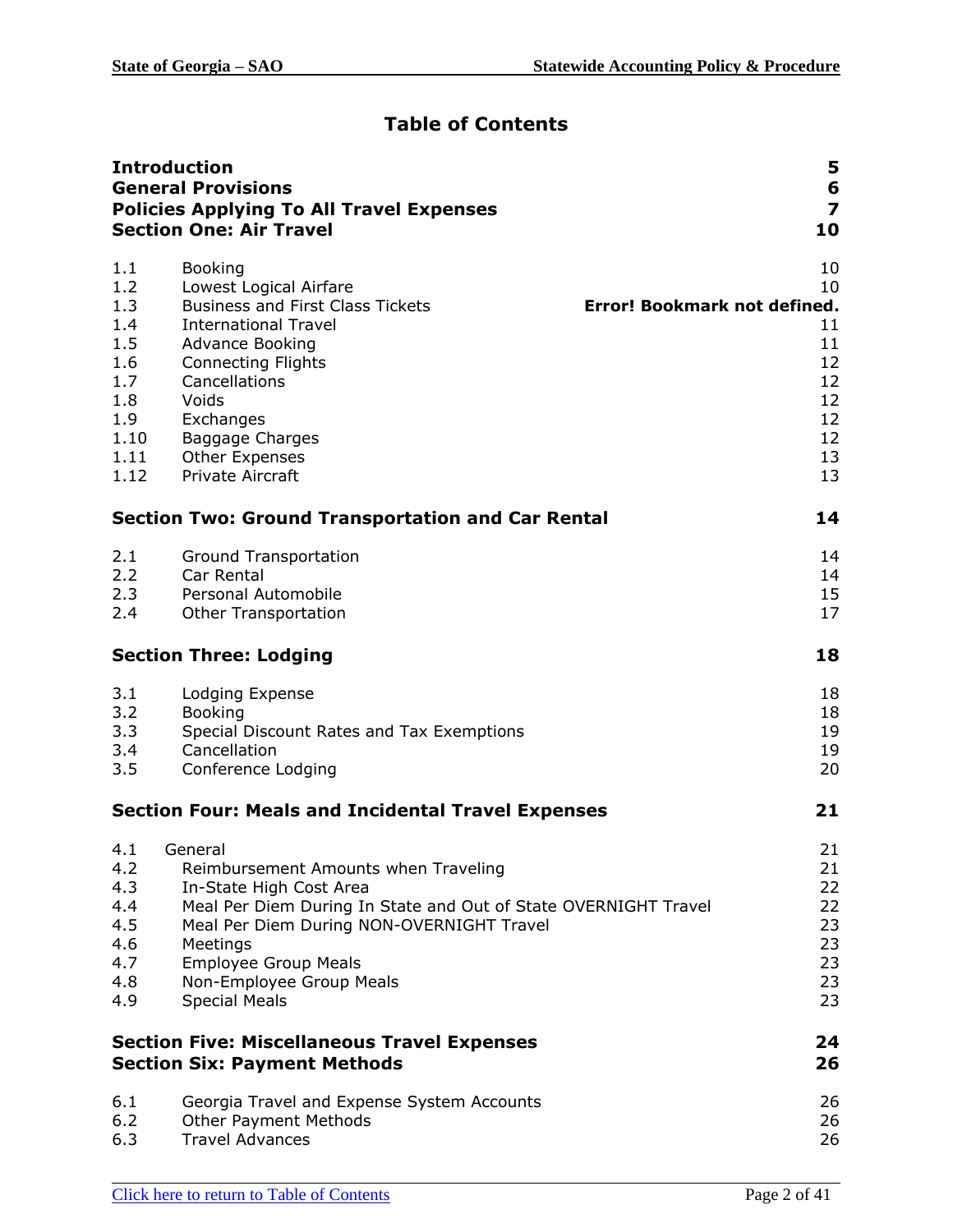| 6.4                                                                 | Travel Advance and Expense Reconciliation                                                                                                                                                                                                                                                                                                                                                        | 26                                                       |
|---------------------------------------------------------------------|--------------------------------------------------------------------------------------------------------------------------------------------------------------------------------------------------------------------------------------------------------------------------------------------------------------------------------------------------------------------------------------------------|----------------------------------------------------------|
|                                                                     | <b>Section Seven: Reimbursement for Travel Expenses</b>                                                                                                                                                                                                                                                                                                                                          | 27                                                       |
| 7.1<br>7.2<br>7.3<br>7.4<br>7.5<br>7.6<br>7.7<br>7.8<br>7.9<br>7.10 | General<br>Expense Reimbursement Timing<br>Expense Reimbursement Submission<br>Receipts<br>Travel Expenses Incurred on Behalf of another Agency<br>Personal Expenses<br>Combining Personal Travel with State Business Travel<br>Provisions for Authorized Non-State Individuals Including Volunteers<br><b>Personal Service Contractors</b><br>Travelers with Physical and/or Medical Conditions | 27<br>27<br>27<br>27<br>28<br>28<br>28<br>29<br>29<br>29 |
|                                                                     | <b>Section Eight: Policy Exceptions</b>                                                                                                                                                                                                                                                                                                                                                          | 31                                                       |
| 8.1<br>8.2<br>8.3                                                   | Overview<br>Procedures for Requesting Travel Exceptions<br>Approval/Denial of Travel Exceptions                                                                                                                                                                                                                                                                                                  | 31<br>31<br>31                                           |
|                                                                     | <b>Appendix A: Mileage Reimbursement Examples</b><br><b>Appendix B: International Travel</b><br><b>Appendix C: Study Abroad Programs</b><br><b>Appendix D: Definitions</b><br><b>Appendix E: Airlines</b><br><b>Appendix F: Ground Transportation</b>                                                                                                                                            | 32<br>34<br>36<br>37<br>40<br>41                         |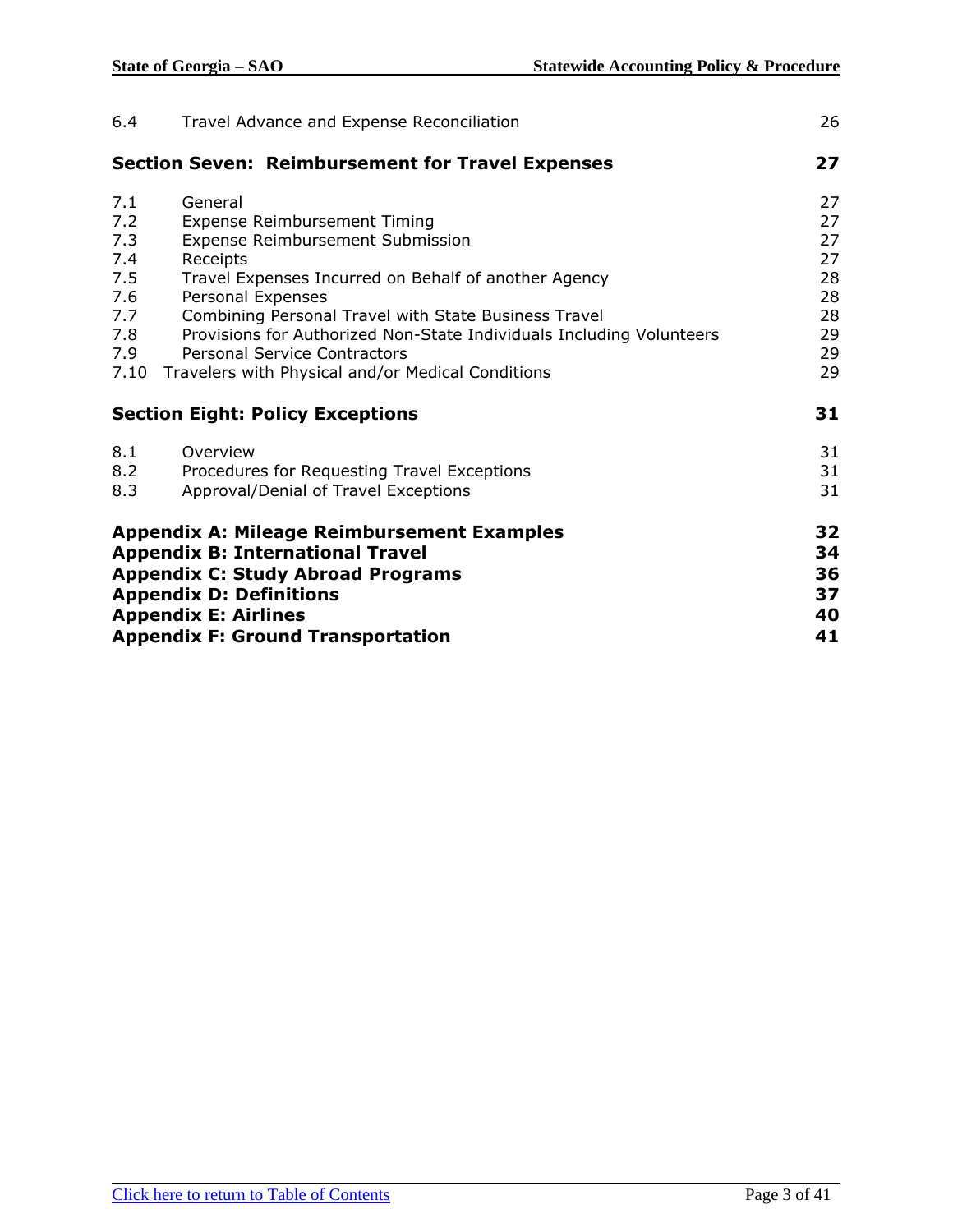# **Document Revision History**

| Date       | Notes / Comments / Changes                                                                                                                                                                                                                                                                                                                                                                                                                                                                                                                                                                                                                                                                                                                                                                                                                                                                                                                                                                                                                                                                                                                                                                                                                                                                                                                                                                                                                                                                                                                                                                                                                                                                                                                        |
|------------|---------------------------------------------------------------------------------------------------------------------------------------------------------------------------------------------------------------------------------------------------------------------------------------------------------------------------------------------------------------------------------------------------------------------------------------------------------------------------------------------------------------------------------------------------------------------------------------------------------------------------------------------------------------------------------------------------------------------------------------------------------------------------------------------------------------------------------------------------------------------------------------------------------------------------------------------------------------------------------------------------------------------------------------------------------------------------------------------------------------------------------------------------------------------------------------------------------------------------------------------------------------------------------------------------------------------------------------------------------------------------------------------------------------------------------------------------------------------------------------------------------------------------------------------------------------------------------------------------------------------------------------------------------------------------------------------------------------------------------------------------|
| 05/31/2013 | Updated various travel policies, procedures, and definitions in cooperation with OPB<br>and Travel Advance policy. To be effective on July 1, 2013.                                                                                                                                                                                                                                                                                                                                                                                                                                                                                                                                                                                                                                                                                                                                                                                                                                                                                                                                                                                                                                                                                                                                                                                                                                                                                                                                                                                                                                                                                                                                                                                               |
| 02/18/2015 | Updated air travel policy for international flights; updated ground transportation<br>policies for new DOAS statewide car rental contracts, rental car sizes, lodging<br>clarification.                                                                                                                                                                                                                                                                                                                                                                                                                                                                                                                                                                                                                                                                                                                                                                                                                                                                                                                                                                                                                                                                                                                                                                                                                                                                                                                                                                                                                                                                                                                                                           |
| 03/02/2015 | Moved Group Meals to separate policy                                                                                                                                                                                                                                                                                                                                                                                                                                                                                                                                                                                                                                                                                                                                                                                                                                                                                                                                                                                                                                                                                                                                                                                                                                                                                                                                                                                                                                                                                                                                                                                                                                                                                                              |
| 03/15/2015 | Updated link in 4.6 through 4.9                                                                                                                                                                                                                                                                                                                                                                                                                                                                                                                                                                                                                                                                                                                                                                                                                                                                                                                                                                                                                                                                                                                                                                                                                                                                                                                                                                                                                                                                                                                                                                                                                                                                                                                   |
| 04/06/2015 | Updated Section 2.2, paragraph 2; updated Section 2.3, deleted first paragraph and<br>Tier 1 Rate statement;                                                                                                                                                                                                                                                                                                                                                                                                                                                                                                                                                                                                                                                                                                                                                                                                                                                                                                                                                                                                                                                                                                                                                                                                                                                                                                                                                                                                                                                                                                                                                                                                                                      |
| 06/24/2015 | Updated Section 1.11 for airline reserved/ priority seat fees; updated Section 3.2 for<br>direct billed hotels and updated Section Five, non-reimbursable expenses to include<br>airline reserved/priority seat fees                                                                                                                                                                                                                                                                                                                                                                                                                                                                                                                                                                                                                                                                                                                                                                                                                                                                                                                                                                                                                                                                                                                                                                                                                                                                                                                                                                                                                                                                                                                              |
| 10/01/2015 | Updated section 2.2, corrected links in paragraph 3 and 5 and added clarification for<br>exceptions to rental car policy; updated section 3.3 to include Transportation<br>Funding Act hotel tax; clarified verbiage in section 7.10 and added new paragraph<br>after paragraph 1.                                                                                                                                                                                                                                                                                                                                                                                                                                                                                                                                                                                                                                                                                                                                                                                                                                                                                                                                                                                                                                                                                                                                                                                                                                                                                                                                                                                                                                                                |
| 03/01/2016 | Updated Sections 4, 5, Definitions and Appendix B and D for Per Diem and<br>Incidentals clarification.                                                                                                                                                                                                                                                                                                                                                                                                                                                                                                                                                                                                                                                                                                                                                                                                                                                                                                                                                                                                                                                                                                                                                                                                                                                                                                                                                                                                                                                                                                                                                                                                                                            |
| 09/30/2016 | Updated Section 4.4, In order to be consistent with the USGSA calculation rules, the                                                                                                                                                                                                                                                                                                                                                                                                                                                                                                                                                                                                                                                                                                                                                                                                                                                                                                                                                                                                                                                                                                                                                                                                                                                                                                                                                                                                                                                                                                                                                                                                                                                              |
|            | meal calculation was changed.                                                                                                                                                                                                                                                                                                                                                                                                                                                                                                                                                                                                                                                                                                                                                                                                                                                                                                                                                                                                                                                                                                                                                                                                                                                                                                                                                                                                                                                                                                                                                                                                                                                                                                                     |
| 09/01/2017 | Clarification for Section 2.3 and Appendix A. Updated Section 4.4, to allow 100%<br>reimbursement on first and last day when traveling In state; removed reference of<br>corporate cards issued thru State travel program; clarified commute miles; clarified<br>requirements for IRS accountable plan; updated reference to State Travel Advance<br>Policy; updated locations allowed for Business class and First class tickets.                                                                                                                                                                                                                                                                                                                                                                                                                                                                                                                                                                                                                                                                                                                                                                                                                                                                                                                                                                                                                                                                                                                                                                                                                                                                                                                |
| 02/10/2022 | Section A was changed to have final approval from the "Head of Office of Planning &<br>Budget or designated approver set by the Governor or designee." Section E was<br>updated to require receipts for expenses equal or above \$25. Any expense over<br>threshold should not be approved if required receipt is missing. Credit card<br>signature copes without detail are not acceptable. Section One: Added clarifying<br>language regarding type of airfare class that is allowed. Section Two: Added<br>verbiage regarding mileage reimbursement to/from restaurants, and personal car<br>mileage when traveler has an "assigned" car. Clarified no change regarding commute<br>miles when teleworking. Included parking violation and parking tickets not a<br>reimbursable expense. Added verbiage regarding tips for ride share services are<br>applicable up to certain percentage Section Three: Clarified lodging allowed within 50<br>miles from Residence and 12 hours. Added verbiage regarding AirBnB is not<br>commercial lodging facility. Section Four: In State meal per diems increased to \$50<br>per day based on GSA Standard Rate. Section Five: adding language that the state<br>will reimburse for shuttle, taxi, or rideshare service (when reasonable) to and from<br>airports when public transportation is not practical. Taxi, shuttle and rideshare<br>services between business meetings are reimbursable expenses. Section Seven:<br>Approving authority for a non-employee. Agencies must designate an approver(s)<br>who will be accountable for the review and approval of non-employee travel<br>statements. Definitions: Updated the Primary definition to reference primary<br>workstation and telework |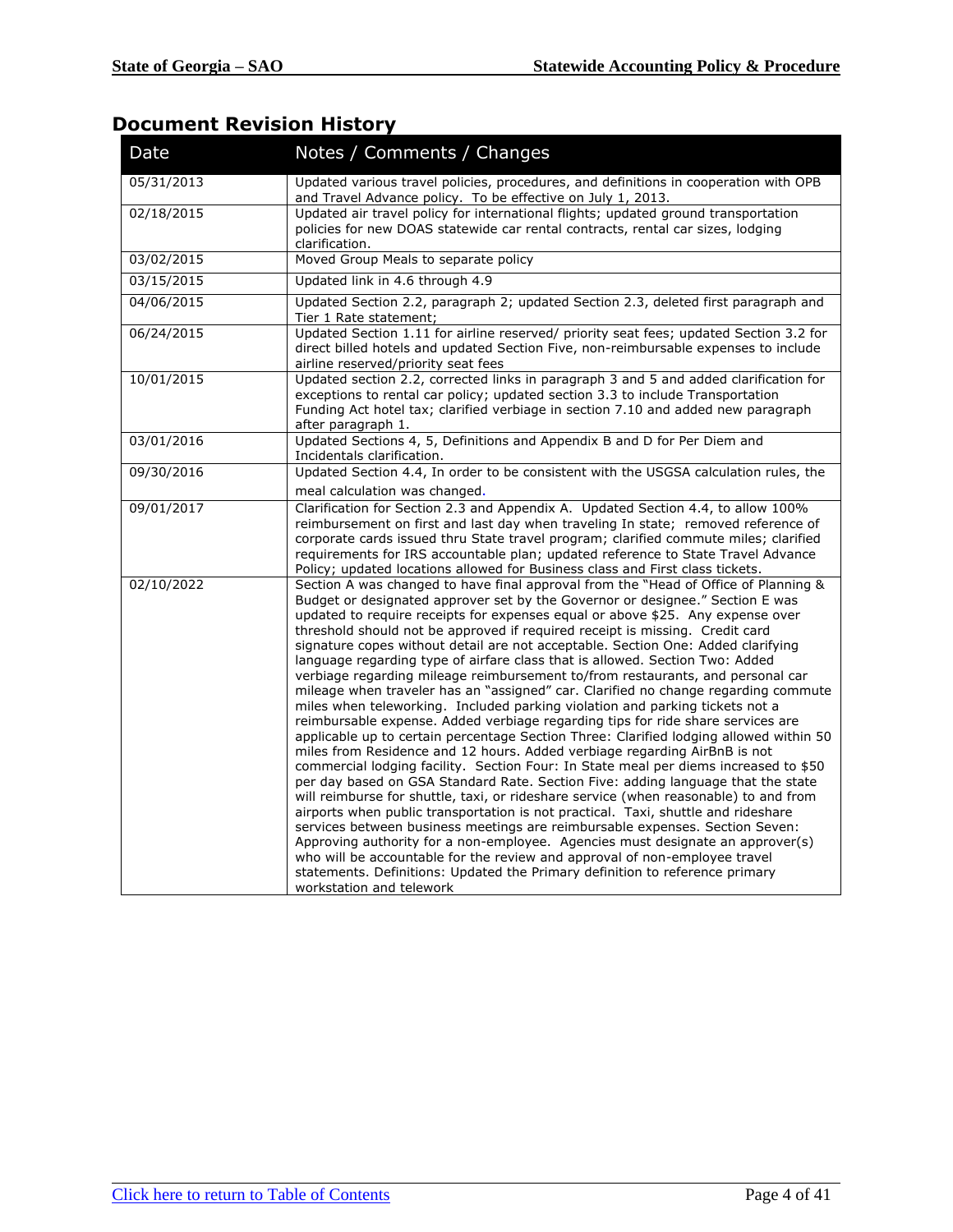# **Introduction**

### <span id="page-4-0"></span>**Purpose**

The purpose of this Statewide Travel Policy (hereinafter called "Policy") is to provide guidelines to state agencies, universities, authorities and organizations (collectively, "Agency/Agencies") for payment of travel expenses in an efficient, cost-effective manner, and to enable state travelers (hereinafter called "Travelers") to successfully execute their travel requirements at the lowest reasonable costs, resulting in the best value for the State. Teleconferencing instead of travel should be considered when appropriate and possible. Each agency is charged with the responsibility for determining the necessity, available resources and justification for the need and the method of travel.

The Policy is based on travel industry best practices and with total cost management in mind. As such, it is important for Travelers to understand the intent of the Policy and work with their management to ensure compliance when traveling for work.

# **Authority**

#### *O.C.G.A. 50-5B-5 Rules and regulations governing travel*

"The state accounting officer in cooperation with the Office of Planning and Budget is authorized to and shall adopt rules and regulations governing in-state and out-of-state travel and travel reimbursement that promote economy and efficiency in state government and which treat employees fairly and equitably."

#### **Applicability**

#### *O.C.G.A. 50-5B-4 Obligations of state government organizations with respect to the state accounting officer*

This Policy applies to all Agencies of state government, as defined in the O.C.G.A. 50-5B-4, regardless of whether or not the entity is using the TeamWorks Travel and Expense (TTE) system. For Non-TTE users, if this Policy does not specifically discuss procedures applicable to the Agency in order to be in compliance with the Policy, the Agency should establish procedures that ensure compliance.

For personnel with disabilities, the Agency has authority to provide reasonable accommodations during travel on official state business. Decisions regarding specific situations not addressed by this Policy shall be made and documented by the Agency.

#### **Compliance and Accountability**

Throughout the Policy, the words "may", "must" and "should" are used. When the term "**may**" is used, an Agency may comply with the stated direction or they may choose not to comply based on the need of the Agency and the Traveler. When the term "**must**" is used, the Agency nor the Traveler has the authority to deviate from the specific policy/procedure. When the term "**should**" is used, the Agency and the Traveler are expected to follow the policy/procedure as written and are required to justify any departures from such policy/procedure when the specifics of the situation indicate an alternate procedure is a reasonable departure from the recommended policy/procedure.

All Agencies are required to follow the minimum guidelines outlined in the *Policy*. **Agencies are not authorized to set more lenient policies than the** *Policy***; however, agencies may establish policies that further restrict a Traveler's travel plan if the Agency**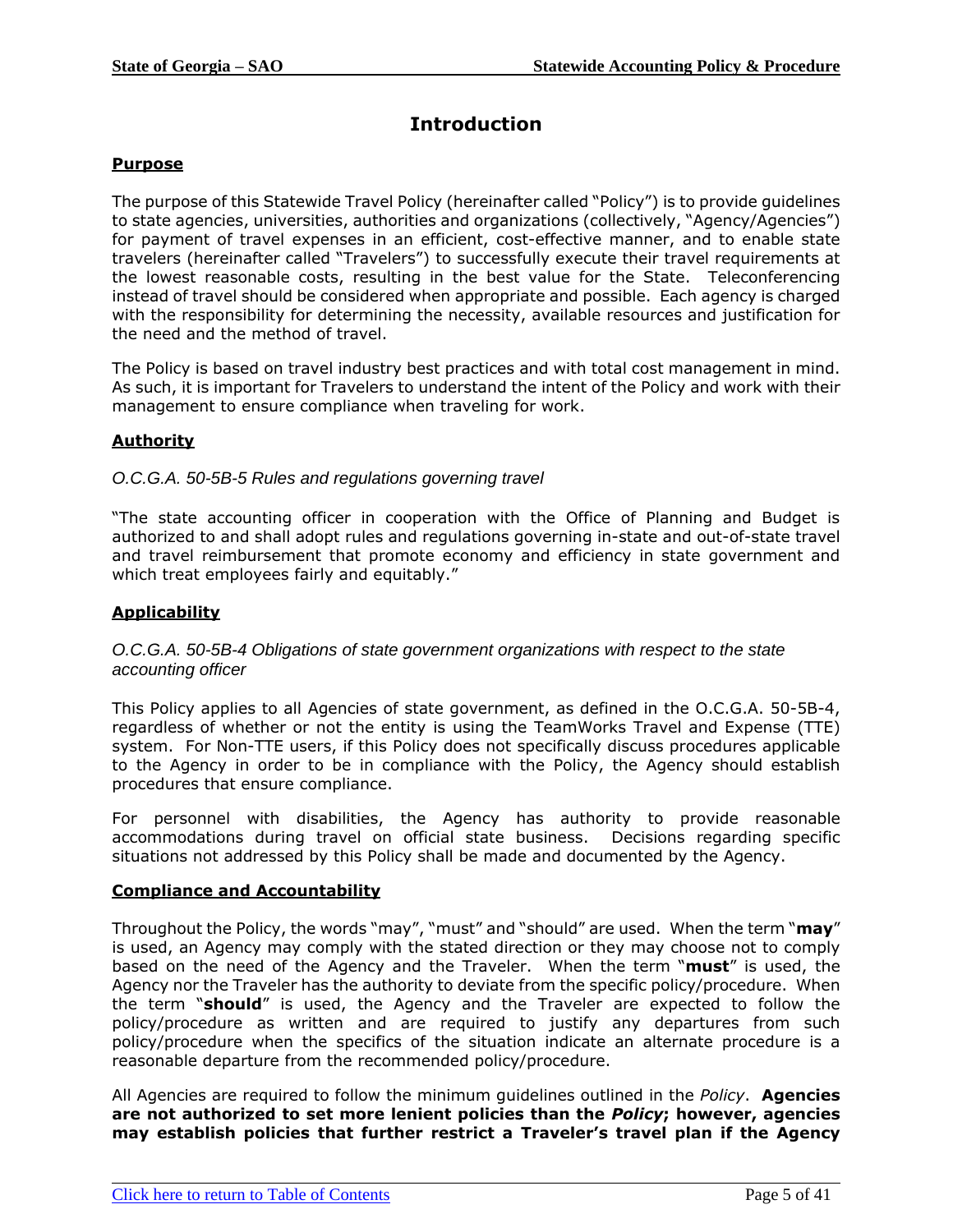#### **determines that stricter policies are necessary; except, a mileage rate that is different than the rates established by SAO/OPB in accordance with O.C.G.A. 50-19- 7 may not be adopted.**

Periodically, the State Accounting Office (SAO) may perform a review of the agency's travel records to ensure compliance with all aspects of this Policy. This Policy may be revised based on the results found during the reviews. Dependent on the nature of the findings, appropriate and progressive sanctions for misuse will be implemented. All travel claims are subject to detailed audits conducted by the Department of Audits and Accounts.

# **General Provisions**

<span id="page-5-0"></span>The state reimburses Travelers for reasonable and necessary expenses incurred in connection with approved travel on its behalf. The state encourages Travelers to take advantage of statecontracted/preferred travel discounts whenever possible.

The state has implemented the online TeamWorks Travel and Expense (TTE) system for booking airfare, hotel and rental car reservations. Use of this online booking system can significantly reduce the cost per transaction; thus, state Travelers are strongly encouraged to utilize this system.

The state has contracted for travel agency services with a designated travel management company (TMC) and requires that Agencies on the TTE system utilize this TMC when arranging travel and needing agent assistance. Certain travel discounts are offered by and can only be accessed via the TTE system, or via phone with the state's TMC. For agent-assisted transactions, refer to the SAO Travel website for relevant contact numbers and pricing.

A necessary expense is one for which there exists a clear business purpose and is within the state's expense policy limitations. A clear business purpose contains all information necessary to substantiate the expenditure, including a list of attendees, if appropriate, their purpose for attending, business topics discussed, and/or how the expenditure benefited the state.

Establishing policies and procedures for travel expenses enables the state to effectively comply with federal and state regulations.

This Policy is intended to be a comprehensive guide for the planning and reimbursement of all state-approved travel expenses. There are several key points to remember when incurring expenses on behalf of the state:

- Under no circumstances should a Traveler approve their own expense report. In most cases, they should not approve the expense reports of a person to whom they functionally or administratively report (see exceptions, paragraph A, below).
- All expense reports must be submitted via the TTE system (or via manual expense reimbursement forms if not on the TTE system) by the Traveler who incurred the expense.
- A large number of exceptions or Policy violations will increase the likelihood of expense report audits.
- The state will not reimburse Travelers for personal expenses.

Refer to the SAO Travel website for current information regarding system links, phone numbers, email and other Internet addresses, cost rates and dollar limitations.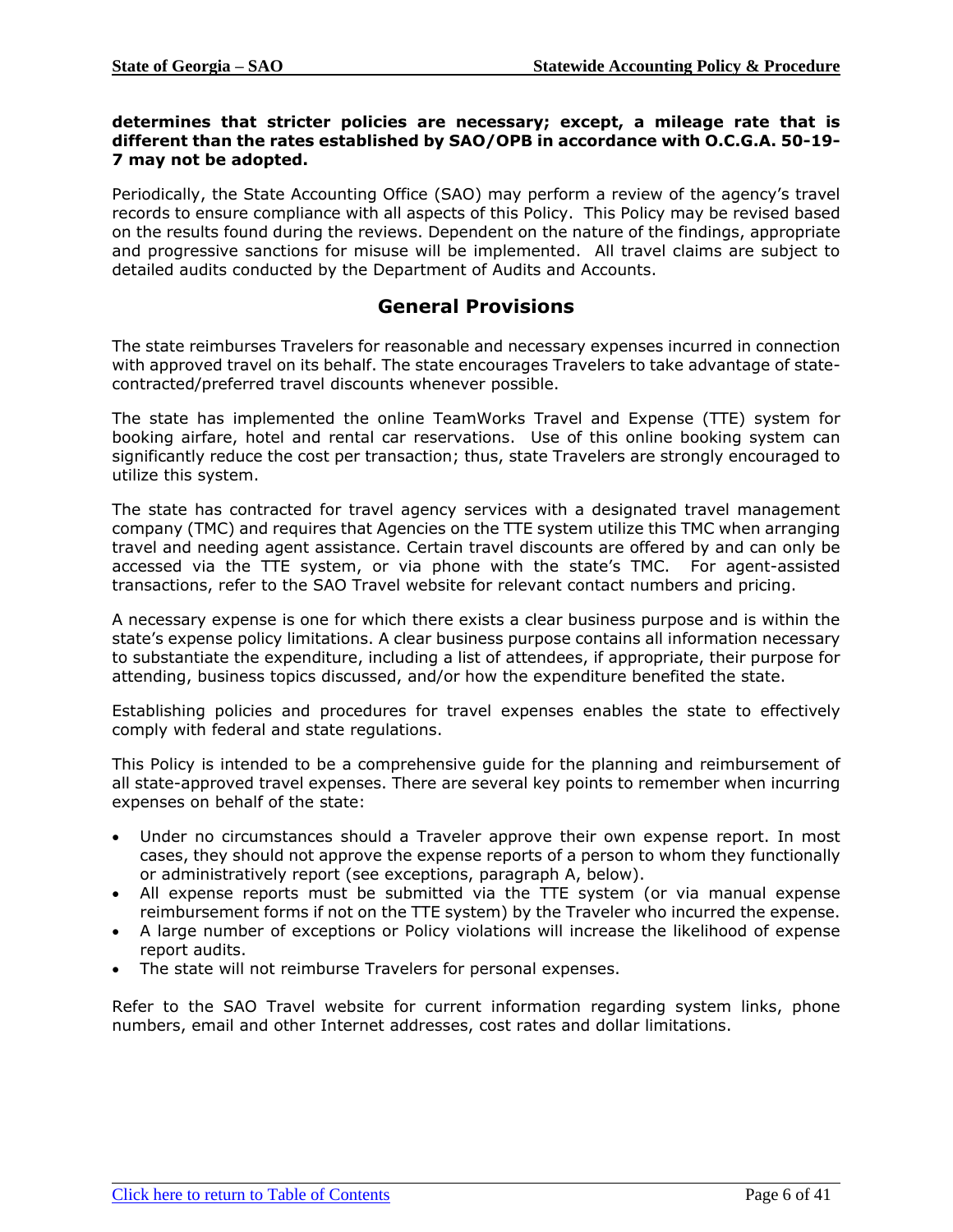# **Policies Applying to All Travel Expenses**

# <span id="page-6-0"></span>**A. Approval and Authorization**

A Traveler's immediate supervisor or higher administrative authority must approve a travel expense report before reimbursement will be issued. Agencies may require multiple approvers for certain expense reports; in these instances, all approvers in the submission process are held accountable. The approver should be at a higher level of authority that is able to determine the appropriateness and reasonableness of the expenses.

#### Agency Head Approval

Agency head travel/expense reimbursements in any form are required to have final approval from the head of the Office of Planning and Budget (OPB) or the Governor's designated approver. (Note: In most Agencies, the Chief Financial Officer/Finance Director reviews the Agency Head's travel expenditures prior to forwarding to OPB.)

Exceptions – Presidents of institutions under the umbrella of the University System of Georgia are excluded from the requirement that their expense reports must be approved by their immediate supervisor or higher administrative authority. However, processes should still be in place for their expense reports to be reviewed for appropriateness and reasonableness.

### **B. Role of the Approver**

By approving travel expenses, the approver is attesting that they have thoroughly reviewed each transaction and the supporting documentation and have verified that all transactions are allowable expenses. The approver is the "check" in the expense reporting process to identify potential and/or actual errors in expense reporting and is equally accountable for all expenditures. The approver role should be assigned to an individual who can judge the business appropriateness of each expenditure. It is recommended, but not required, that approvers have the responsibility of approving expenses for no more than 25 Travelers.

Each transaction must be consistent with departmental budgetary and project/grant guidelines. The approver may be required to ensure the correct funding sources are charged according to agency procedure and in keeping with proper fiscal stewardship.

Should expenses not meet approval guidelines, the approver should deny the request. Denied expenses will be considered a personal expense to the Traveler and will be processed in accordance with the policies, herein. TTE Agency approvers will deny the expense by comment and return the expense report to the Traveler for correction. Non-TTE approvers may create a reduction in the Traveler's reimbursement due.

By approving a Traveler's expense submission, approvers are certifying:

- Appropriateness of the expenditure and reasonableness of the amount requested;
- Compliance with funding agency regulations and State reimbursement policies; and
- Completeness and accuracy of documentation.

#### **C. Business Purpose Justification and Explanation Statements**

In cases where a submitted expense does not conform to Policy, or if a receipt is lost or missing, an explanation is required when submitting the expense within the [TTE system](https://www.concursolutions.com/default2.asp) (or via manual expense reimbursement forms if not using the TTE system.) Each expense item within the TTE system has an available comment field for explanations or documentation of business purpose justifications. Comments must be provided in this field explaining why this exception to the Policy was necessary and, if applicable, describe the missing documentation.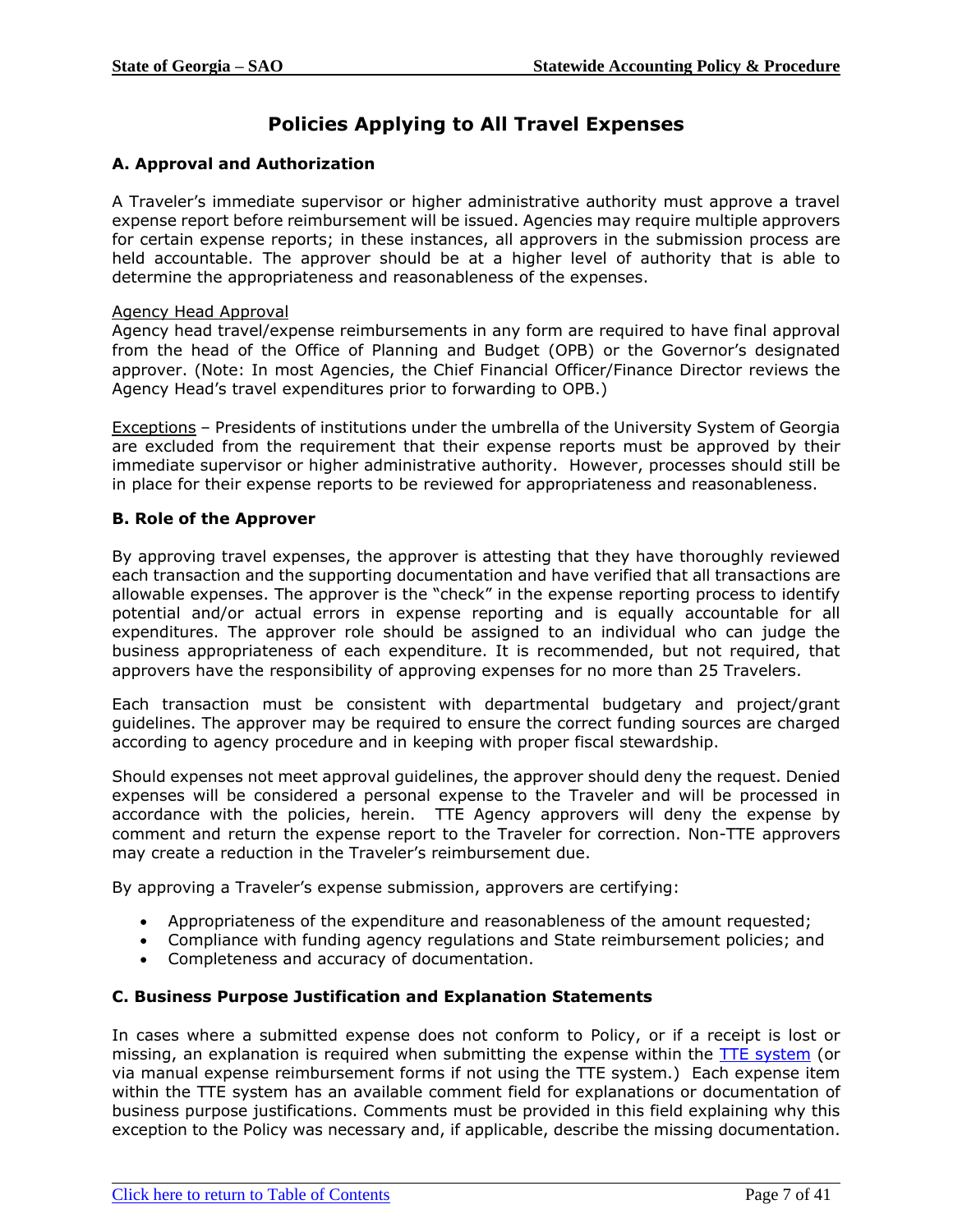The Traveler's immediate supervisor or higher administrative authority must approve these statements.

# **D. Internal Revenue Service Requirements**

In order for travel advances and reimbursements of travel expenses to be excluded from a Traveler's taxable income, the state's travel policies must meet the Internal Revenue Service (IRS) requirements for an "Accountable Plan." In general, the *Statewide Travel Policy* has been developed with the IRS Regulations as its primary payment framework; accordingly:

• Advances and reimbursements must be reasonable in amount, must be made for travel only, must be in line with actual costs incurred and must be within Policy limitations. Expenses that do not comply with Policy guidelines will be the obligation of the Traveler that incurred the expense.

Policy requires that Travelers submit expenses via the TTE system (or via manual expense reimbursement forms if not using the TTE system) substantiating the amount, date, use and business purpose, ideally within 10 days, but **no later than 45 calendar days** after completion of the trip or event. Expenses submitted in excess of 60 calendar days may not be reimbursed. (See Section 7.2 for further guidance.) Expenses submitted more than 60 calendar days after completion of the trip or event, if reimbursed, should be included in the Traveler's IRS Form W-2 as taxable income.

• Policy requires that travel expenses associated with advances must be reconciled, substantiated, submitted, and approved within the TTE system as soon as possible, but **no later than 45 calendar days** after completion of the trip or event. Any portion of an advance that was not used must be returned to the state within this same timeframe.

Travel expenses, related to an advance, which are reconciled, substantiated, submitted, and approved more than 60 days after the conclusion of the travel or event should be included in the Traveler's IRS Form W-2 as taxable income.

Advance amounts in excess of substantiated travel expenses that are not returned to the state within 120 days after the trip should also be included in the Traveler's IRS Form W-2 as taxable income. (See Section 6.4 for further guidance.)

• A Traveler's commuting miles are considered personal mileage and, as such, are not reimbursable. Thus, when a Traveler **attempts to claim** reimbursement for their personal commuting mileage, the total amount of commuting Miles (one-way or round trip) must be deducted when calculating total mileage reimbursement. Commuting miles is defined as the actual mileage travelled by the Traveler between their Residence and Primary Workstation (See Appendix D for definitions). If a Traveler's travel begins or ends at their Primary Workstation AND they are not attempting to claim their Commuting Miles between Residence and Workstation or vice verse, then Commuting Miles would not be deducted.

Travel advances and expense reports submitted through TTE will be systematically monitored; reports will be available to TTE agencies via COGNOS Reporting to help you ensure IRS reporting requirements are being handled properly and timely. Non-TTE agencies are responsible for implementing internal monitoring processes to ensure compliance with these IRS regulations.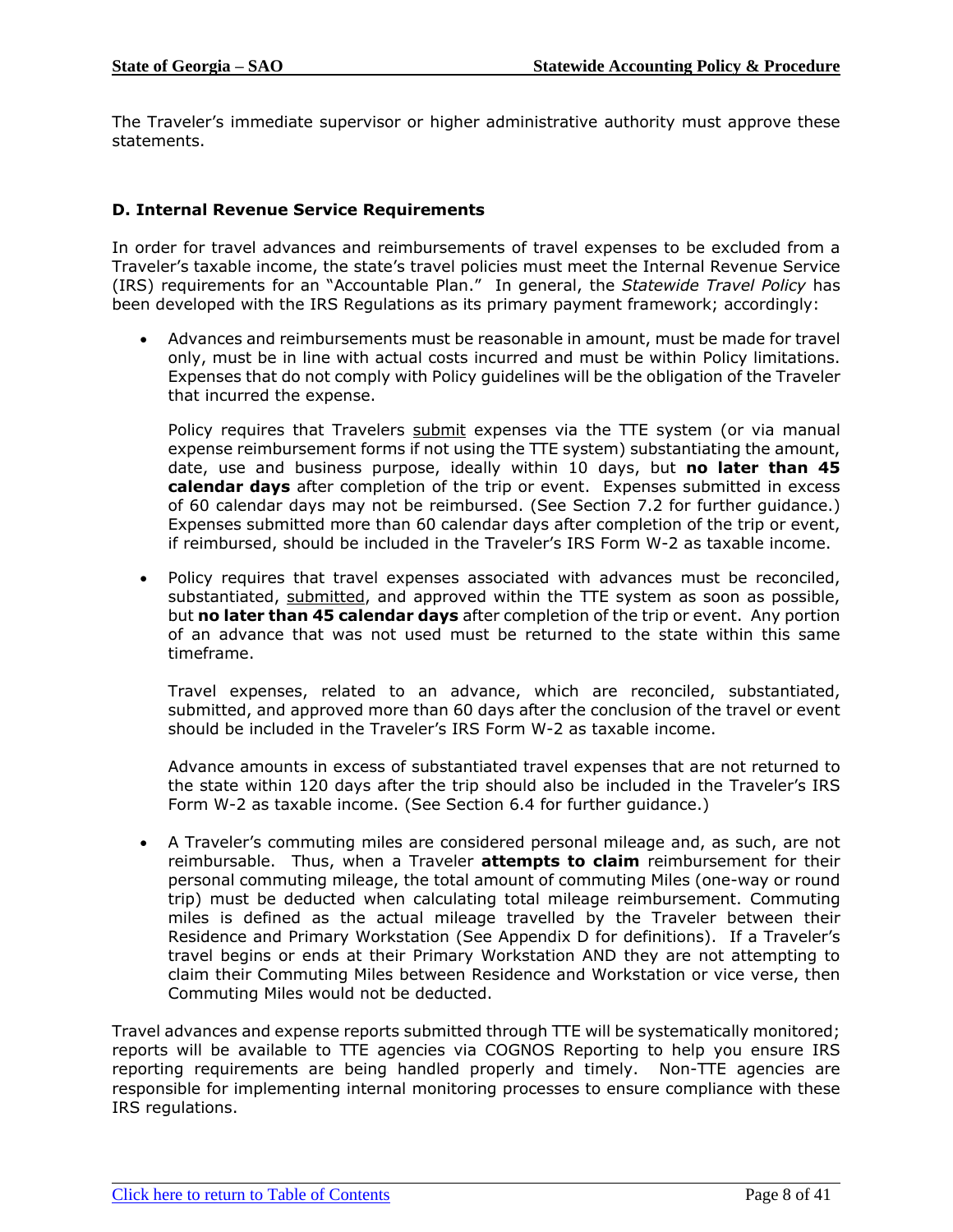# **E. Documentation and Receipt Requirements**

IRS requirements are met with the submission of approved expenses into the TTE system (or on manual expense reimbursement forms if not on the TTE system.) The overall, specific business purpose of the trip should clearly be stated on expense submissions. Business purpose should include information such as:

- People involved
- Business topics covered
- Brief explanation of duties performed

Required receipts must be attached electronically to the expense submission in the TTE system (or with a manual reimbursement form if not using the TTE system.) For instructions on how to attach receipts, reference the TTE System User Reference Guide.

Receipts must contain appropriate detail, including starting and ending destinations, hotel charges, and detailed item charges (credit card signature copies without detail are not acceptable). A specific business purpose for the expenditure must be noted on every expense submitted. Valid, unaltered receipts are required for the following:

- Air, lodging, rental cars and rail (such as Amtrak, etc.)
- Visa/Passport fees
- Conference registration fees
- Itemized receipts equal to or above \$25 (Expenses over the threshold should not be approved if a required receipt is missing) *Per Diem Allowance not included*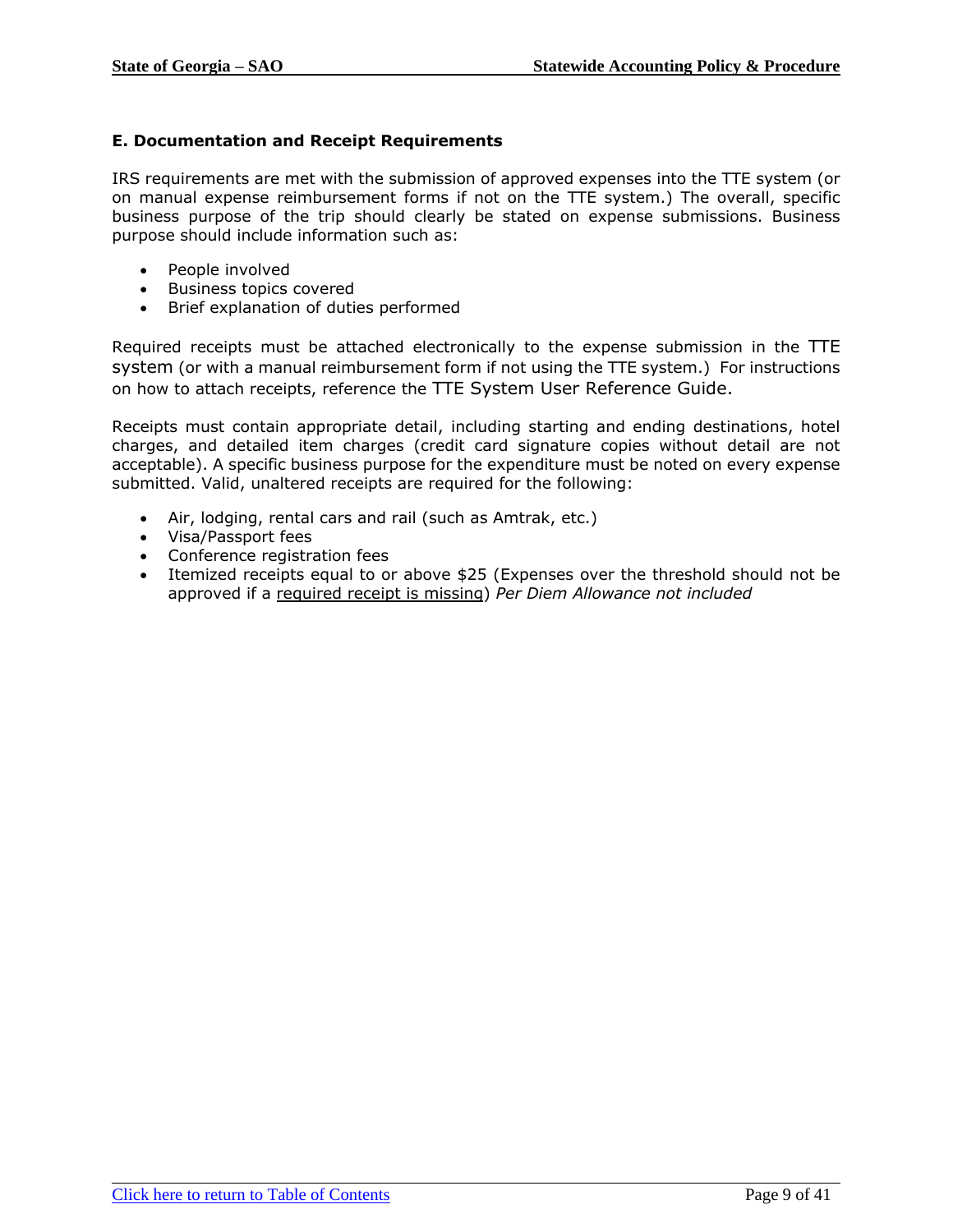# **Section One: Air Travel**

# <span id="page-9-2"></span><span id="page-9-0"></span>**1.1 Booking**

TTE system travelers are required to utilize the online TTE system for booking air travel or the State's TMC for agent assisted transactions, if necessary; refer to the SAO Travel website for relevant contact numbers. **Contacting the State's TMC directly for assistance will result in an additional cost to the agency**. Non-TTE system users should use the booking process established in their agency.

Travelers who are combining personal travel with business travel may only do so when the personal portion does not add any cost to the state. Travel arrangements must be made to accommodate the business duties of the Traveler and not their personal preference (See Section 7 regarding reimbursement for personal travel).

State-contracted airfare tickets are not available for personal, companion or partner/spouse/family travel. This is a requirement of the airlines and our failure to monitor the use of these contract airfares could cause their cancellation. Accordingly, persons booking tickets for non-official business using contracted rates will be subject to disciplinary action, up to and including termination, as well as reimbursement of the difference between the contracted rate airfare and the airline's published airfare for the reservation.

The state will pay for the airfare and/or penalty incurred for a change or cancellation of travel plans when the change or cancellation is required by the state or is the result of other unavoidable situations approved by the Agency head or designee. Travelers must state the business reason for the need to alter the flight reservation, and the total cost of the flight should be evaluated and approved as reasonable by the approver when completing the final expense report submission.

#### <span id="page-9-1"></span>**1.2 Lowest Logical Airfare**

Travelers on state business should always select the lowest priced airfare that meets their approved, most logical itinerary and is in compliance with Policy. Travelers are expected to use their best judgment to save on airfare costs, considering points of departure and destination, flight times and schedules, ground transportation, etc.

Travelers using the TTE system must purchase commercial airline tickets via the online TTE system OR through the mandatory state contract, TMC. The TTE system will offer multiple choices within the parameters entered by the Traveler and TMC will also offer options based on the Traveler's specifications. **The Policy strongly encourages purchases of lowest cost airfares.**

Due to the lower cost of such fares, Travelers should use penalty or nonrefundable fares whenever feasible. If the travel plan is subsequently cancelled, the Traveler will still have an opportunity to reuse the ticket. For TTE system users, the TMC will keep this information in the Traveler's profile for future reference. Non-TTE system users should use the process established in their agency to keep track of unused airline tickets. If a refundable fare must be used, the difference in the cost of the flight must not exceed \$150.

Lower cost flights should be chosen when they are within two hours before or after the preferred flight time. Lower cost fares that are declined should be related to the job functions of the traveler and justified via the TTE system (or with a written explanation attached to manual expense reimbursement forms if not on the TTE system.)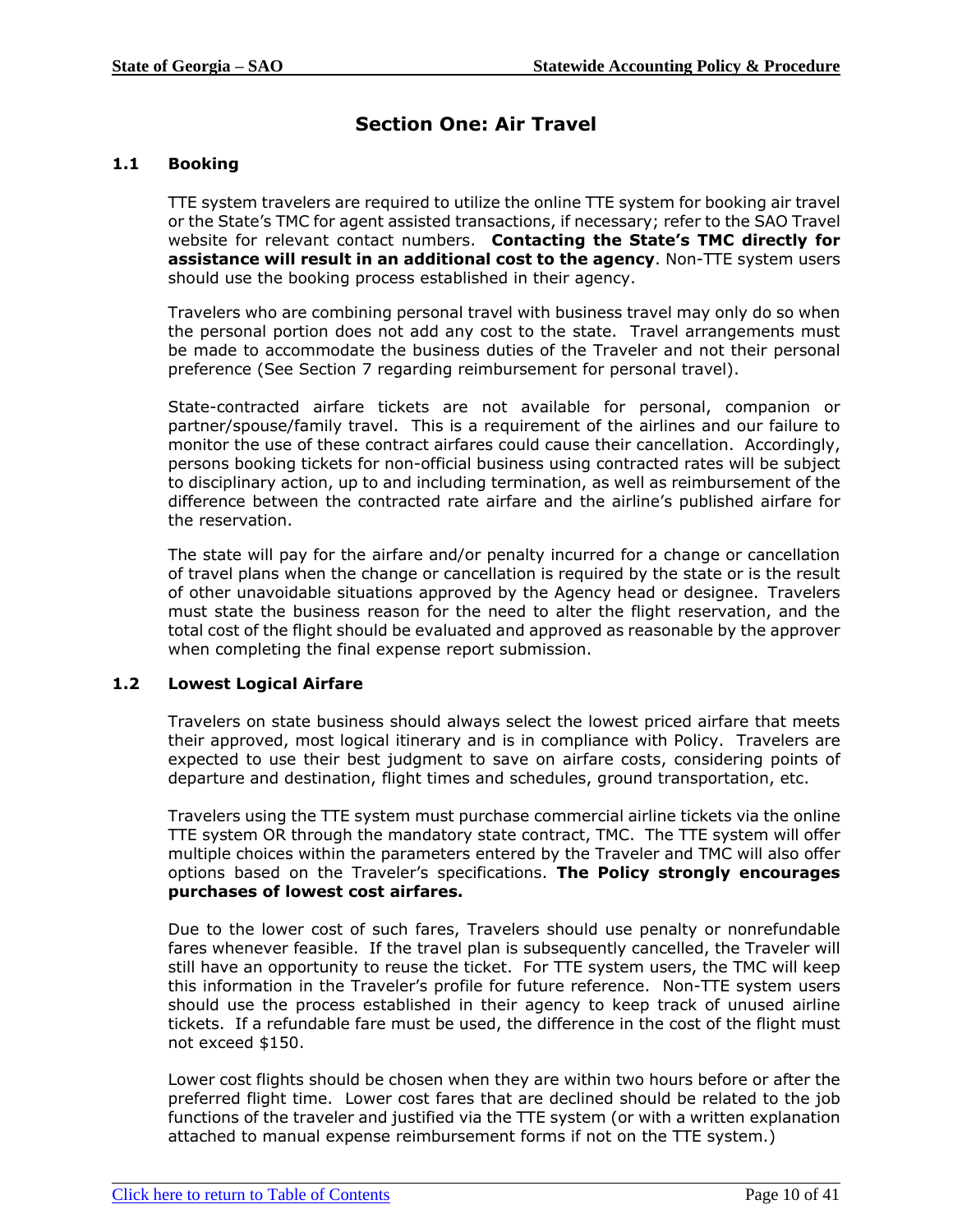Travelers on State business may open and maintain frequent flyer/guest accounts with airlines, hotels, car rental companies, and other travel suppliers. The cost of these memberships is the responsibility of the Traveler and will not be reimbursed by the State. Travelers may retain promotional items, including frequent flyer miles, earned on official state travel. However, if an employee makes travel arrangements that favor a preferred airline/supplier to receive promotional items/points and this circumvents purchasing the most economical means of travel, they are in violation of the Policy.

# **1.3 Type/Class of Ticket Allowable**

Higher class/grade tickets, such as business class, premium select, business select, first class, and comfort are not reimbursable for domestic flights with the exception of travel to Alaska and Hawaii. Higher grade tickets are allowable for international travel when approved in advance by the respective Agency head or designee (see Appendix B).

It is not permissible to confirm a higher fare for upgrade eligibility or for personal reasons. Upgrades at the State's expense are not permitted. However, upgrades may be purchased after the travel is booked at the Traveler's expense.

#### <span id="page-10-0"></span>**1.4 International Travel**

Federal regulations require that U.S. carriers be used for foreign travel for trips funded by federally sponsored programs, unless a U.S. carrier is not available.

TTE system users must book international travel through the TMC. Refer to the SAO Travel website for relevant contact numbers. Non-TTE system users should use the process established in their agency.

The Traveler is responsible for knowing which visas and passports are needed. Associated costs and fees are reimbursable if the travel is required, and the Traveler does not currently possess the valid documents. Receipts must be included for reimbursement.

See **Appendix B** for additional guidelines and details regarding International Travel.

### <span id="page-10-1"></span>**1.5 Advance Booking**

Once travel dates have been confirmed, all flights should be booked at least 14 days, but no more than 30 days in advance, when practical. Flights booked within 30 days of travel help manage agency cash flow and reduce the risk of potential change fees and administrative costs related to any subsequent change in travel plans.

Flights booked with less than 14 days advanced purchase are more expensive and require that a written explanation for the booking delay be provided to the approver.

Non-TTE Agency: Approvers may deny charges and/or additional costs that result from last minute airline booking.

TTE Agencies: The TTE supervisor is notified by the TTE system via email at the time travel reservations are made by the Traveler. If the reservation is not in compliance with this policy. the supervisor is to advise the Traveler via email. The Traveler has 24 hours from the time of booking the reservation to void it with no additional fee from the airline vendor.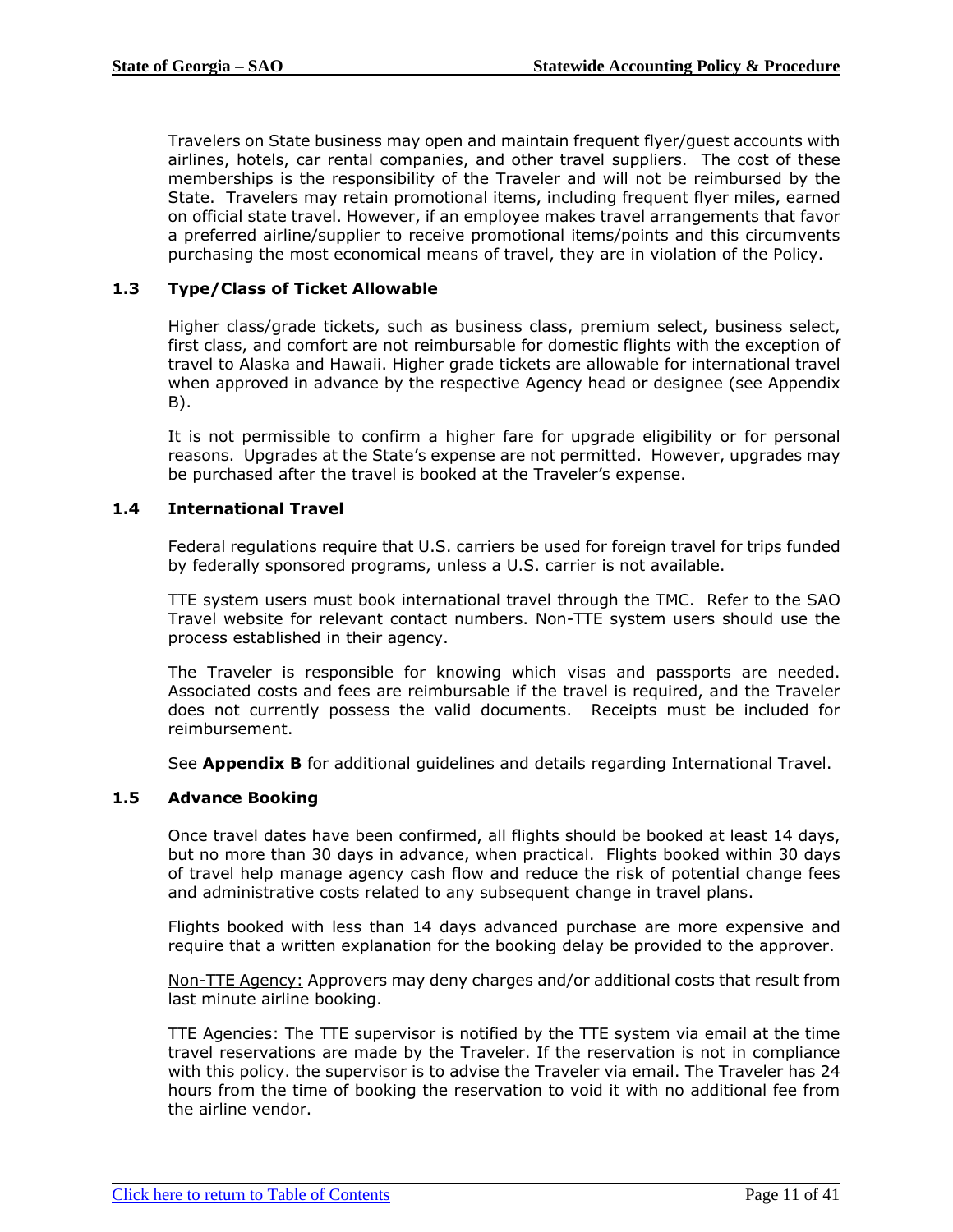# <span id="page-11-0"></span>**1.6 Connecting Flights**

Connecting flights should be chosen over nonstop flights when the connection does not add more than two hours to travel time and the connection saves \$200.00 or more. Travelers are not required to take a lower fare if a change of airline at the connection point is required.

#### <span id="page-11-1"></span>**1.7 Cancellations**

It is the Traveler's responsibility to closely examine the cancellation/exchange rules and fees before purchasing a ticket (fees typically range from \$125 to \$250). If a trip is cancelled after a ticket has been issued, the airline reservation must be cancelled at least one hour prior to the scheduled flight. On the TTE system, this can be done via the online booking tool, or by calling the TMC. (Non-TTE system travelers should use the process established in their agency.) See Appendix E: Airlines for airline specific information.

If the ticket is refundable, the TTE system traveler should notify the TMC and request a refund. (Non-TTE system travelers should use the refund process established in their agency.)

Cancelling a reservation does not void the TTE Travel Agency Fee for the original airline reservation. The Traveler must import the Travel Agency Fee expense to their next expense report.

#### <span id="page-11-2"></span>**1.8 Voids**

If your trip is cancelled within 24 hours of being *ticketed*, most airlines will allow the TMC to "void" the ticket, which will reverse the airfare charged and avoid additional airline change fees.This is not applicable to Instant Purchase Fares. (Non-TTE system travelers should use the process established in their agency.)

Voiding a reservation does not void the TTE Travel Agency Fee for the original airline reservation. The Traveler must import the Travel Agency Fee expense to their next expense report.

#### <span id="page-11-3"></span>**1.9 Exchanges**

Unused tickets that are not used prior to their expiration lose their value. It is the Traveler's responsibility to use airline credits prior to expiration. Credits for cancelled tickets should be used as soon as possible. Most airlines require tickets to be exchanged and used within one year from original purchase date. Credits shall be used for the Traveler's next trip if the airline serves the destination. See Appendix E: Airlines for airline specific information.

#### <span id="page-11-4"></span>**1.10 Baggage Charges**

Most airlines are now charging for checked luggage and for curbside check-in. In the event there is a charge for checking the Traveler's first piece of luggage, the State will reimburse for that charge. The State will not reimburse for anything other than the 1<sup>st</sup> piece of luggage unless an appropriate business purpose explanation is provided.

Baggage charges incurred for excess weight will not be reimbursed, unless an appropriate business purpose explanation is provided.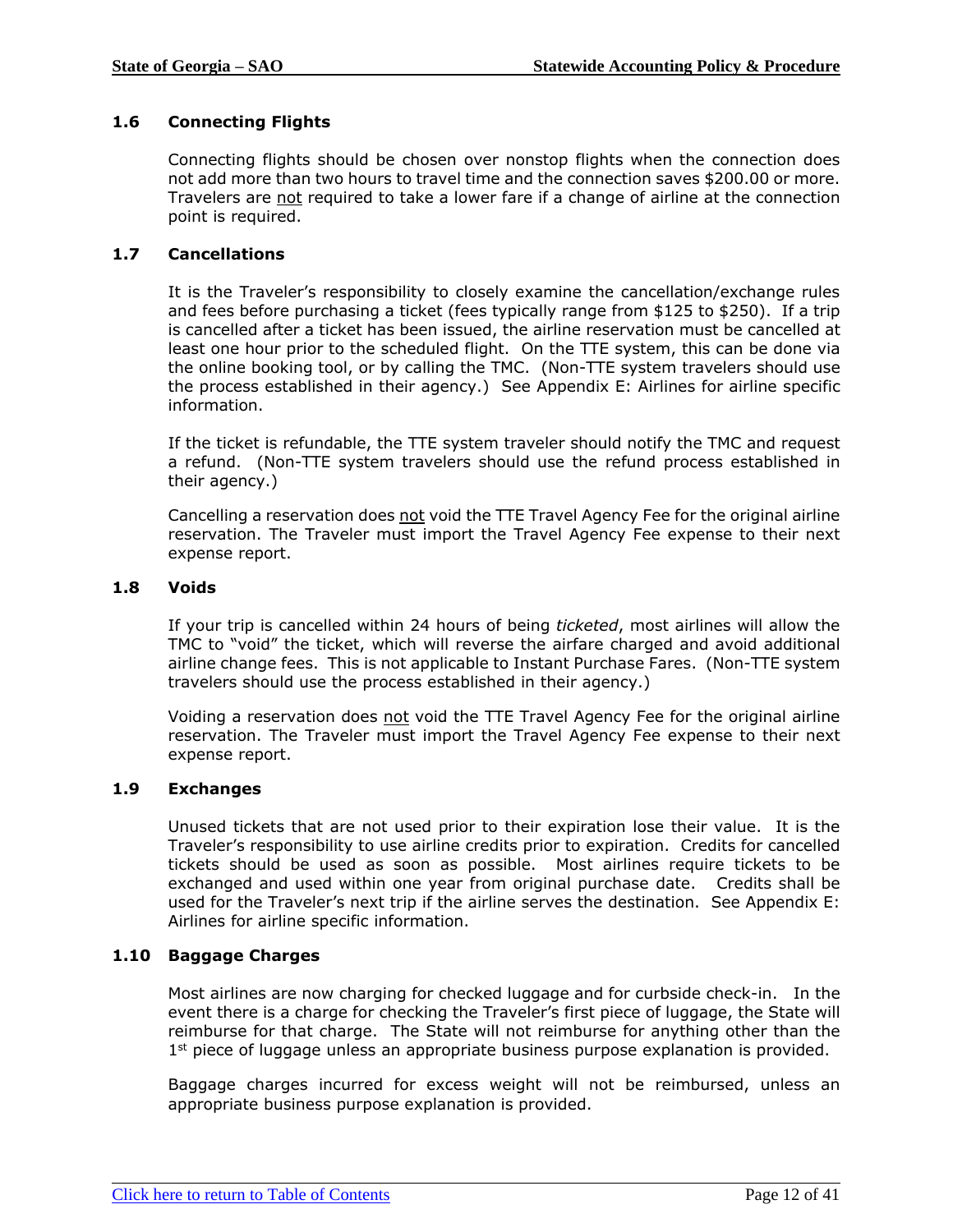# <span id="page-12-0"></span>**1.11 Other Expenses**

Expenses for memberships in travel/airline clubs and/or daily club use are not reimbursable.

Charges for priority (reserved) seating are not reimbursable.

### <span id="page-12-1"></span>**1.12 Private Aircraft**

The use of aircraft owned, rented, or operated by a Traveler on state business is strongly discouraged. If it is determined that the use of this type of aircraft is advantageous (cost-efficient and practical) to the State, written pre-approval should be obtained and an explanation must be noted in the comments section of the Expense Report. The approval should be submitted with the Traveler's Expense Report. In the comments section of the Expense Report the employee should add the following comment "traveled by private aircraft; registration number NXXXX; mileage (as calculated from U.S. DOT website)."

Reimbursement for the use of private aircraft is calculated per mile based on the current reimbursement rate published by the U.S General Services Administration (GSA). For calculating the mileage between airports, please visit the U.S. Department of Transportation Inter-Airport Distance website. For trips using airports not listed on this website, a reasonable alternative should be used, e.g., an official highway map. Airplane nautical miles (NMs) should be converted into statute miles (SMs) or regular miles when submitting a voucher using the formula (1 NM equals 1.15077945 SMs).

Lodging and meal expenses en route will not be reimbursed if the expenses are a direct result of the decision to take a personal aircraft, rather than commercial aircraft.

If a Traveler opts to use a personal aircraft when use of commercial aircraft would be the most economical and advantageous for the State, the Traveler will be reimbursed up to the value of the commercial airfare (lowest coach fare).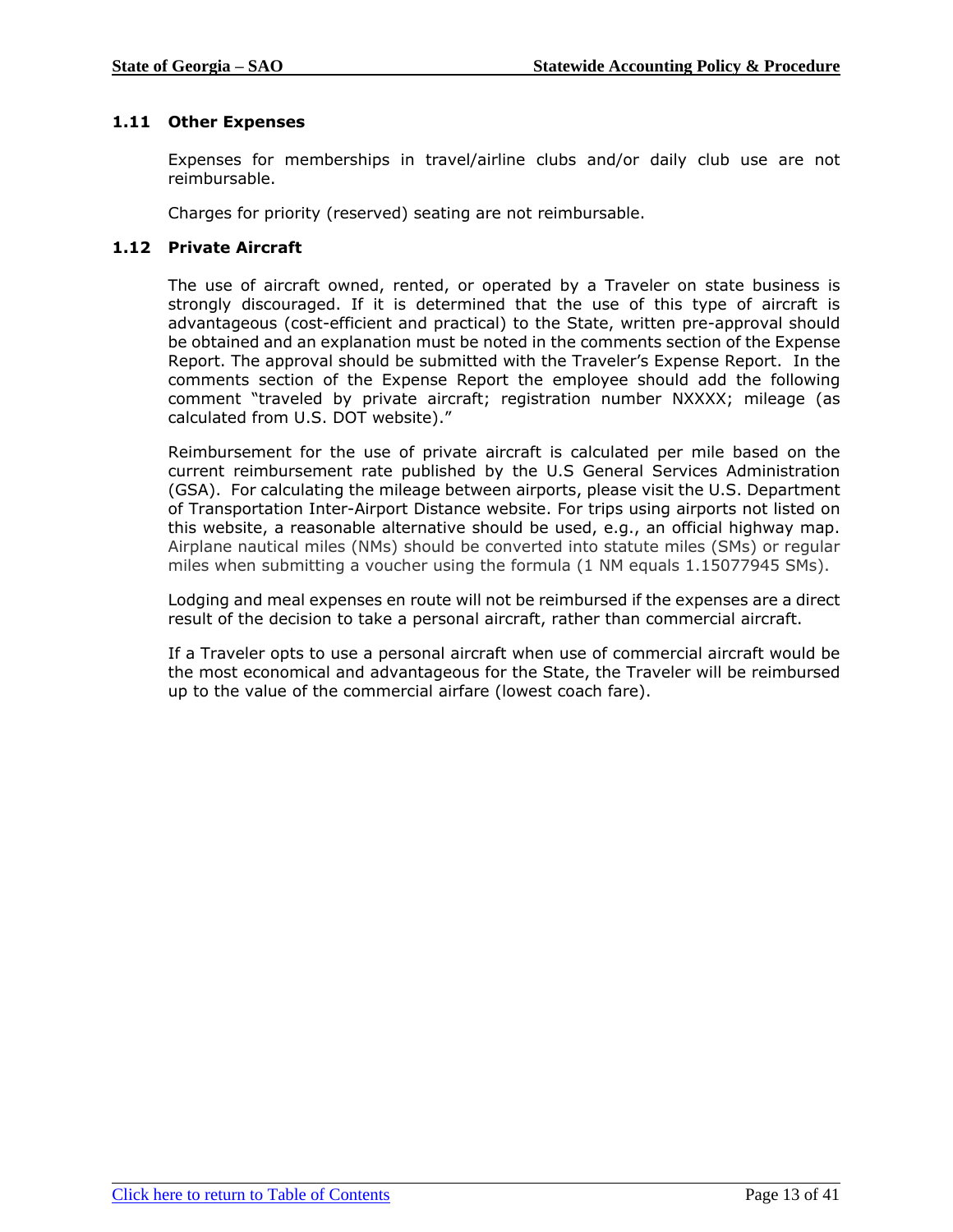# **Section Two: Ground Transportation and Car Rental**

# <span id="page-13-2"></span><span id="page-13-0"></span>**2.1 Ground Transportation**

The most cost-effective method of transportation that will accomplish the purpose of the travel should be selected. Agencies should use their own discretion when determining the most cost-effective ground transportation. Among the factors to be considered should be length of travel time, cost of operation of a vehicle, cost and availability of common carrier services, etc. Common carrier should be used for outof-state travel unless it is documented that utilization of another method of travel is more cost-efficient or practical and approved in accordance with these regulations.

Travelers are responsible for knowing which type of ground transportation is the least expensive in the area. In some areas, public transportation (e.g., taxis, shuttles, or mass transit) may be the more economical alternative. In other areas, it may be more cost effective to rent a car. When renting a car, the Traveler should also consider the costs of parking fees and fuel.

When traveling by air or train, Travelers should use shuttle services or public transportation when such options are available and less expensive than other means of ground transportation.

# <span id="page-13-1"></span>**2.2 Car Rental**

Travelers traveling on state business should use a temporary fleet vehicle, if available, unless the Traveler's supervisor determines and provides in writing, in advance of travel, that use of a temporary fleet vehicle is clearly not the most efficient method of travel.

If a temporary fleet vehicle is not available, Travelers may choose between a rental vehicle or mileage reimbursement for use of their personal vehicle.

The State has mandatory statewide contracts with specified car rental suppliers. These suppliers and contract car rental rates are automatically provided in the TTE booking system and are available from the Department of Administrative Services (DOAS) website. Travelers are responsible for securing the lowest cost contract rental available at time of booking, considering all reasonable associated factors (rates, delivery time, distance and mileage, etc.)

When a rental car is necessary for TTE system travelers, reservations must be made through the online TTE system (or through a TMC agent assisted call) to ensure contracted state rates are obtained and billed under the mandatory statewide vendor contracts, and to ensure other Policy requirements are met. Refer to the SAO Travel website for relevant TMC contact numbers. (Non-TTE system users should use the car rental process established by their agency and DOAS.)

Renting outside the statewide vendor contracts requires an approved waiver initiated by the Traveler on form SPD-NI005. Travelers can find the form on the DOAS website. Approved waivers should be attached as a "receipt" in the TTE system (or with manual expense reimbursement forms, if not on the TTE system.) See Appendix F: Ground Transportation for information regarding additional insurance on rental vehicles.

Approved car rental sizes are Compact, Intermediate or Full Size. Other vehicle sizes require a business-related justification. Vans may be rented when there are more than four (4) travelers.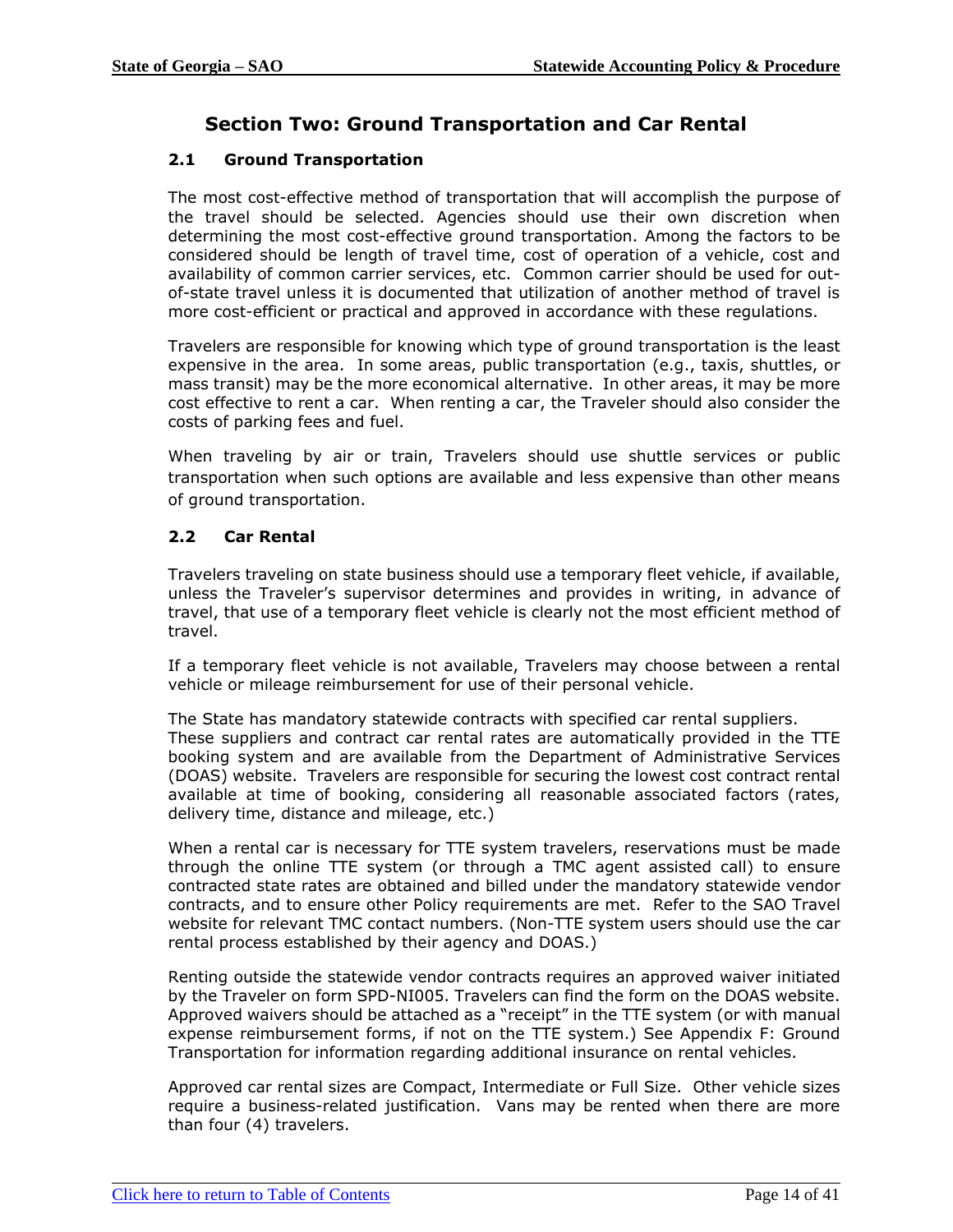Reimbursement will be made for reasonable fuel charges. (This excludes renters who pick up cars from the Capitol Hill location and are furnished a fuel card and are billed based on a specific calculation for that location.) Travelers must decline optional fuel offerings offered by the car rental vendor. Maintenance and oil changes are the responsibility of the rental company and will not be reimbursed.

Rental cars under the Statewide Car Rental Vendor Contract should be returned with the same amount of gas that it had when it was picked up. Travelers should pay close attention to the fuel amount when they pick up the vehicle to ensure there are no overcharges for gas upon return of the rental car.

Travelers traveling on state business inside the Continental U.S. in any rented motor vehicle are covered by the State's liability policy; therefore, liability coverage should be declined when renting a motor vehicle. Loss Damage and Collision Damage are also covered for vehicles rented under the Statewide Car Rental Vendor Contract. When traveling to destinations outside the Continental U.S. (OCONUS), with the exception of Canada, the State Risk Management Department recommends that travelers accept collision insurance when renting cars. **Contact the DOAS Risk Management Services Department regarding any other questions related to rental car insurance coverage.** 

#### **NOTE:** *The State liability policy is only in effect while the employee is using the rented vehicle for official State business. For this reason, personal use of the vehicle, including allowing friends or family members to ride in a State rented vehicle, is prohibited.*

**NOTE:** For any exceptions to the policy with regard to Rental Cars please contact the Department of Administrative Services.

In the event of an accident while driving a rental vehicle, contact the Risk Management Office at **1-877-656-7475**, as well as the appropriate car rental vendor, for claims handling.

#### <span id="page-14-0"></span>**2.3 Personal Automobile**

Reimbursement for business use of a personally-owned vehicle is calculated per business-use mile, from point of departure to point of arrival, including any way points and deducting actual commute mileage, as applicable. Reimbursement rates are based on the current reimbursement rate, within the Mileage Reimbursement Rates Policy which can be found on the SAO Travel website.

The Traveler and supervisor must determine if mileage reimbursement should be made using Tier 1 or Tier 2 rates, as described below. **Any reimbursement of mileage claims paid to a Traveler in excess of rates stipulated in this Policy (e.g., Tier 2 versus Tier 1 rates) must be refunded to the State or characterized as taxable compensation to the employee.**

By law, the state mileage reimbursement rates follow the published U.S. General Services Administration (GSA) rates and are as follows:

• Tier 1 Rate: When a fleet (government-owned) vehicle is NOT available, the employee will be reimbursed for business miles traveled based on the applicable GSA Tier 1 rates.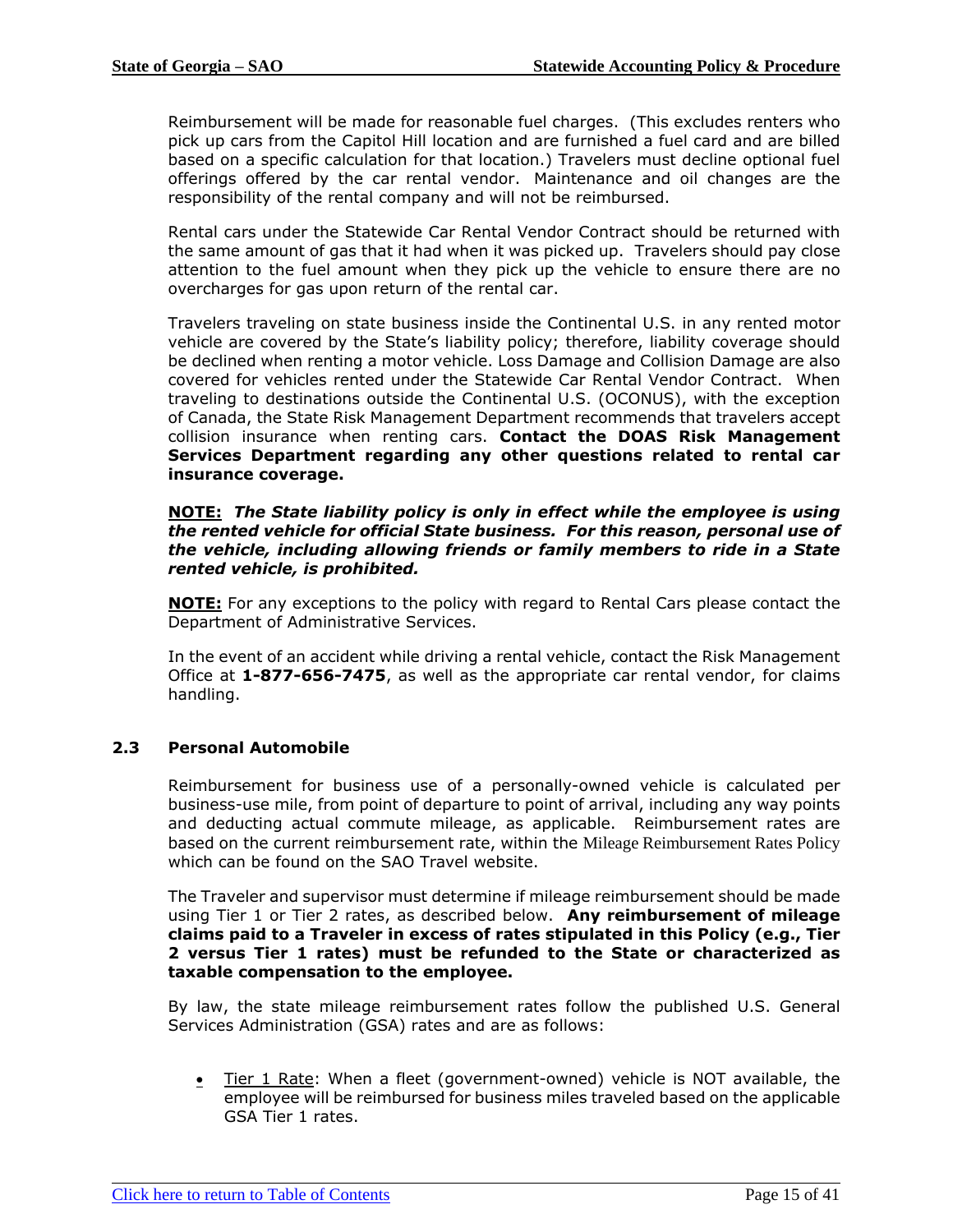• Tier 2 Rate: If a fleet (government-owned) vehicle is available, BUT a personal motor vehicle is used, the employee will be reimbursed for business miles based on the applicable GSA Tier 2 Rate.

The standard per-mile reimbursement rate includes gas, oil, repairs and maintenance, tires, insurance, registration fees, licenses, and depreciation attributable to the business miles driven. If you request reimbursement for mileage, you will not be reimbursed separately for those costs.

A Traveler's commuting miles are considered personal mileage and, as such, are not reimbursable. Thus, when a Traveler **attempts to claim** reimbursement for their personal commuting mileage, the total amount of commuting Miles (one-way or round trip) must be deducted when calculating total mileage reimbursement. Commuting miles is defined as the actual mileage travelled by the Traveler between their Residence and Primary Workstation (See Appendix D for definitions). Agencies should be sure to communicate which location is the Traveler's "primary workstation" when teleworking is permitted.If a Traveler's travel begins or ends at their Primary Workstation AND they are not attempting to claim their Commuting Miles between Residence and Workstation or vice versa, then Commuting Miles would not be deducted.

### Exceptions:

- If travel occurs on a weekend or holiday and is outside of the Traveler's normal work schedule, mileage is calculated from the point of departure with no deduction of actual commuting miles.
- If travel requires one or more overnight stays, actual commute mileage is only deducted for one round trip, upon departure and upon return and only if the Traveler is attempting to claim those miles. Mileage is calculated from the point of departure with a one-way reduction for actual commuting miles for the first day IF the commute miles are being claimed, and another one-way reduction for actual commuting miles for the last day IF the commute miles are being claimed. Days in between have no reduction for commuting miles since a commute did not occur, nor is it being claimed by the Traveler.
- If a Traveler utilizes state-sponsored transportation alternatives (ex. MARTA), the "normal commuting miles" should still be calculated as the direct mileage from the employee's Residence to their Primary Workstation if the Traveler is attempting to claim those miles.
- If an employee's Primary Workstation is his/her Residence, the requirement to deduct normal commuting miles does not apply since, by definition, there are none.

While in travel status, and at the Agency's discretion, Travelers may be reimbursed for reasonable (as defined by the Agency) ground transportation costs (Personal car mileage, rideshare, shuttle, taxi, etc.) to/from eating establishments when such establishments are not located in the lodging location, are not fiscally prudent, or within safe walking distance of the lodging and/or the business function. The Traveler may not request reimbursement for ground transportation costs for eating establishments distanced from lodging and/or business function based on personal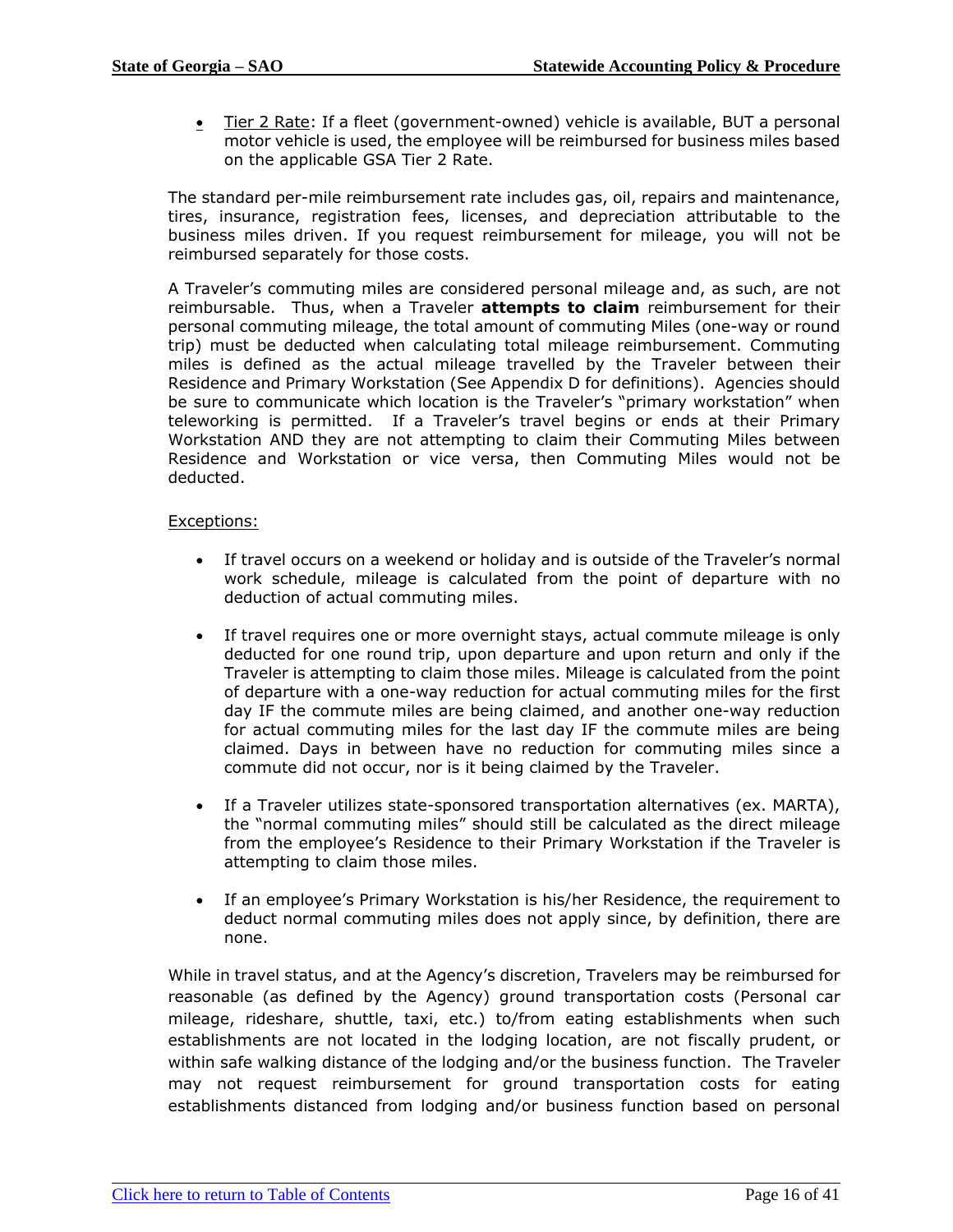choice. (e.g. Traveling to St. Simon's Island when lodging/business function is located on Jekyll Island.)

Travelers that have "assigned vehicles" for business purposes are not eligible to receive **any** personal car mileage reimbursements. It is the agency's responsibility to monitor and communicate this policy to all Travelers that have "assigned vehicles."

Tolls, where there is not another reasonable alternative route, and parking charges incurred while on official state business will be reimbursed. Prior to any intra- or interstate travel, employees should seek pre-approval for toll lane reimbursements. While there are no maximum limits for parking, employees are encouraged to utilize safe, low-cost, long-term parking to minimize the cost.

While driving a personal vehicle on state business, the State provides full liability coverage and personal immunity for the Traveler for damages and injuries the Traveler may cause to others. However, the State does not provide coverage for damages to your personal vehicle. Cost of repairs to a personal vehicle, whether or not they result from the Traveler's acts, are not reimbursable.

Under no circumstances will the State reimburse tickets, parking fines or violations related to federal and state statutes.

See Appendix A for mileage reimbursement examples.

#### <span id="page-16-0"></span>**2.4 Other Transportation**

The most reasonable and customary means of transportation should be used when traveling. The State will reimburse for shuttle, rideshare or taxi fares to and from airports and railroad stations when such service is not included in air and rail fares, and where public transportation is not practical. Fares between business meetings while in travel status are also reimbursable.

The State will reimburse tips for shuttle, taxi, or ride share services, up to 20% of total cost. Approvers should review these expenses prior to approving.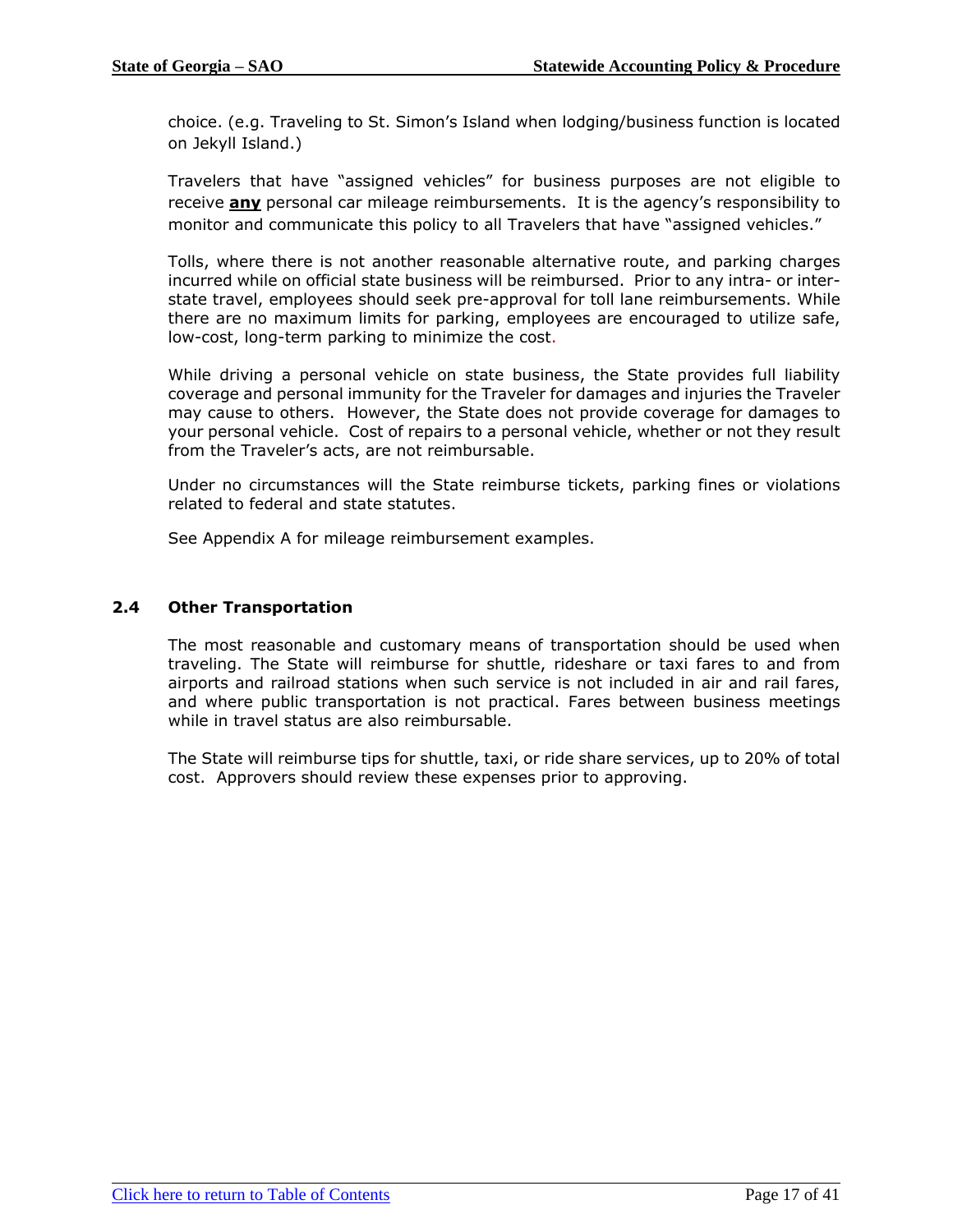# **Section Three: Lodging**

# <span id="page-17-2"></span>**3.1 Lodging Expense**

<span id="page-17-0"></span>The Traveler should select the least expensive option available taking into consideration proximity to the business destination and personal safety. The Traveler or the travel arranger must inquire about the government rate availability, or the conference lodging rate, and select the lowest available rate. When the hotel or motel is the conference or convention site, reimbursement will be limited to the conference rate, if available.

Travelers on state business are allowed lodging expenses when their destination is located **more than 50 miles** from their Residence, AND are away for **more than twelve (12) hours.** Written pre-approval must be obtained from the agency head, or their designee, when lodging is required *within* the 50-mile radius. The approval must be submitted with the Traveler's receipts and documented mileage when requesting reimbursement.

Reasonable lodging expenses are reimbursed at actual cost. All lodging claims must be documented with receipts and must be at a business that offers lodging to the general public, such as a hotel or motel, NOT a private residence. **Airbnb is not considered a commercial lodging facility and should not be used while in travel status.**

When lodging is shared, the Traveler paying for the lodging seeks reimbursement for the full expense.

Upgraded room accommodations that incur an additional charge are not allowed. A complimentary upgrade should be noted on the expense report. Mandatory resort fees are reimbursable as lodging expenses.

# <span id="page-17-1"></span>**3.2 Booking**

TeamWorks Travel & Expense (TTE) system travelers are encouraged to utilize the TTE system for booking lodging arrangements, or the TMC for agent-assisted transactions. Refer to the SAO Travel website for relevant contact numbers.

TTE agencies may book directly with hotel vendors to take advantage of direct billing situations. Agencies that offer direct billing for hotels must follow the guidelines below:

- Any Agency that utilizes direct billing payments is not allowed to "pre-pay" the hotels. The hotel must be paid AFTER the trip is completed, and not before.
- All TTE Travelers are required to enter the hotel information in the TTE System as a "company paid" expense on their expense report.
- The Agency is responsible to ensure that all Travelers receive a copy of the applicable hotel invoice to attach as their hotel receipt in the TTE System.

Arrangements associated with a conference where you have to book directly with the hotel to obtain a conference rate, or your Agency is hosting a conference and providing for direct billing arrangements, should be handled accordingly. (Non-TTE system users should use the hotel booking process established in their agency.)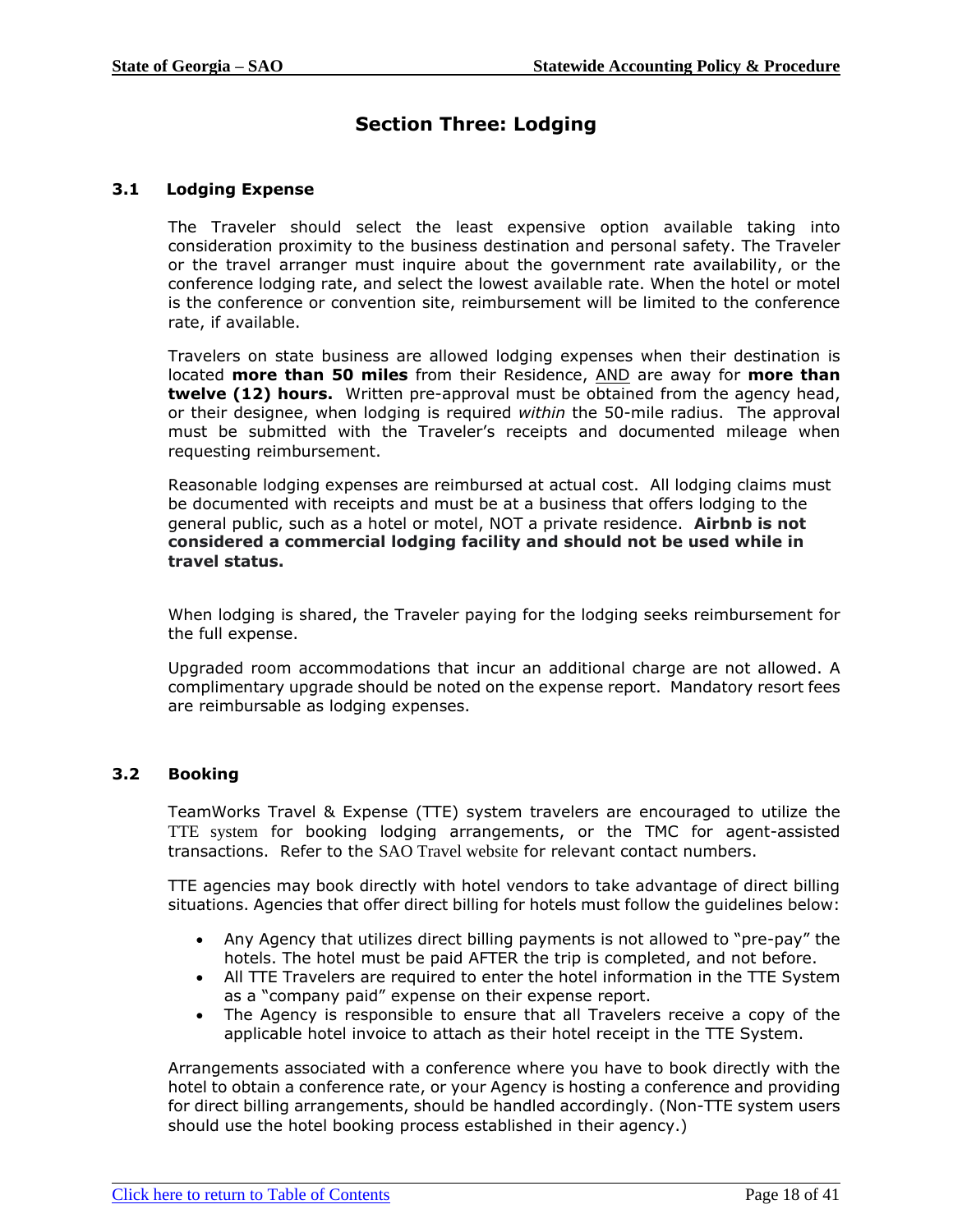Consistent with the DOAS Statewide Purchasing Card Policy, TTE agencies may NOT link DOAS Statewide Purchase Cards to a TTE Traveler profile to be used to hold hotel reservations.

# <span id="page-18-0"></span>**3.3 Special Discount Rates and Tax Exemptions**

When making travel arrangements, the TTE system will display the various hotels and rates available. Non-TTE system travelers should remember to inquire about any available discount hotel rates for state government employees. Many hotels have discount rates available for state employees with appropriate identification.

State and local government officials and employees traveling within the state on official business are *exempt* from paying the *county or municipal excise tax* on lodging ("hotel/motel" or "occupancy" tax) [O.C.G.A. 48-13-51 (H) (3)], regardless of the payment method being used. *This exemption does not apply to travelers staying at an out-of-state hotel/motel.* Travelers must be able to provide proper identification to document their employment as a state or local government employee.

Additionally, as a Traveler traveling on official State business, the lodging is eligible for **exemption** from **State of Georgia Sales Tax only** when the payment method being used is either direct bill to the agency, or a State of Georgia issued credit card. Travelers should make every effort to avoid payment of sales tax when the payment method is anything other than a personal payment method.

Travelers are required to submit a copy of the Hotel Occupancy Tax Exemption Form, which is located on the SAO travel website, upon registration at the hotel/motel. If the hotel refuses to accept the form at check-in, the Traveler should attempt to resolve the issue with hotel management before checking out at the end of their stay. If the matter is not resolved by check-out time, the Traveler should pay the tax. TTE system Travelers should classify this tax separately as "occupancy tax" and/or "sales tax", and provide an explanation when submitting their expense report. Failure of the Traveler to submit the Hotel Occupancy Tax Exemption Form to the hotel/motel may result in non-reimbursement of the tax to the Traveler.

Per the Transportation Funding Act of 2015, effective July 1, 2015 hotels in the state of Georgia will charge a \$5.00 per room per night hotel tax to Travelers. State Travelers are NOT exempt from this tax.

#### <span id="page-18-1"></span>**3.4 Cancellation**

Travelers should not book nonrefundable rates or rates that require a deposit unless required by conference lodging.

It is the Traveler's or arranger's responsibility to understand the cancellation rules of the room confirmed. No-show charges and penalties will not be reimbursed when the Traveler does not cancel reservations within the allotted time. Nonrefundable rates cannot be changed or cancelled; therefore, the Traveler is accepting the risk of a nonreimbursable cancellation fee.

In a case where all efforts have been taken, and a fee is still charged, an explanation must be provided when submitting the Traveler's expense report in order for the fee to be reimbursed.

Cancellation of a reservation does not cancel or void the TTE Travel Agency Fee for the original reservation in either situation. The TTE traveler must report the Travel Agency Fee for the cancelled or no-show reservation on an expense report.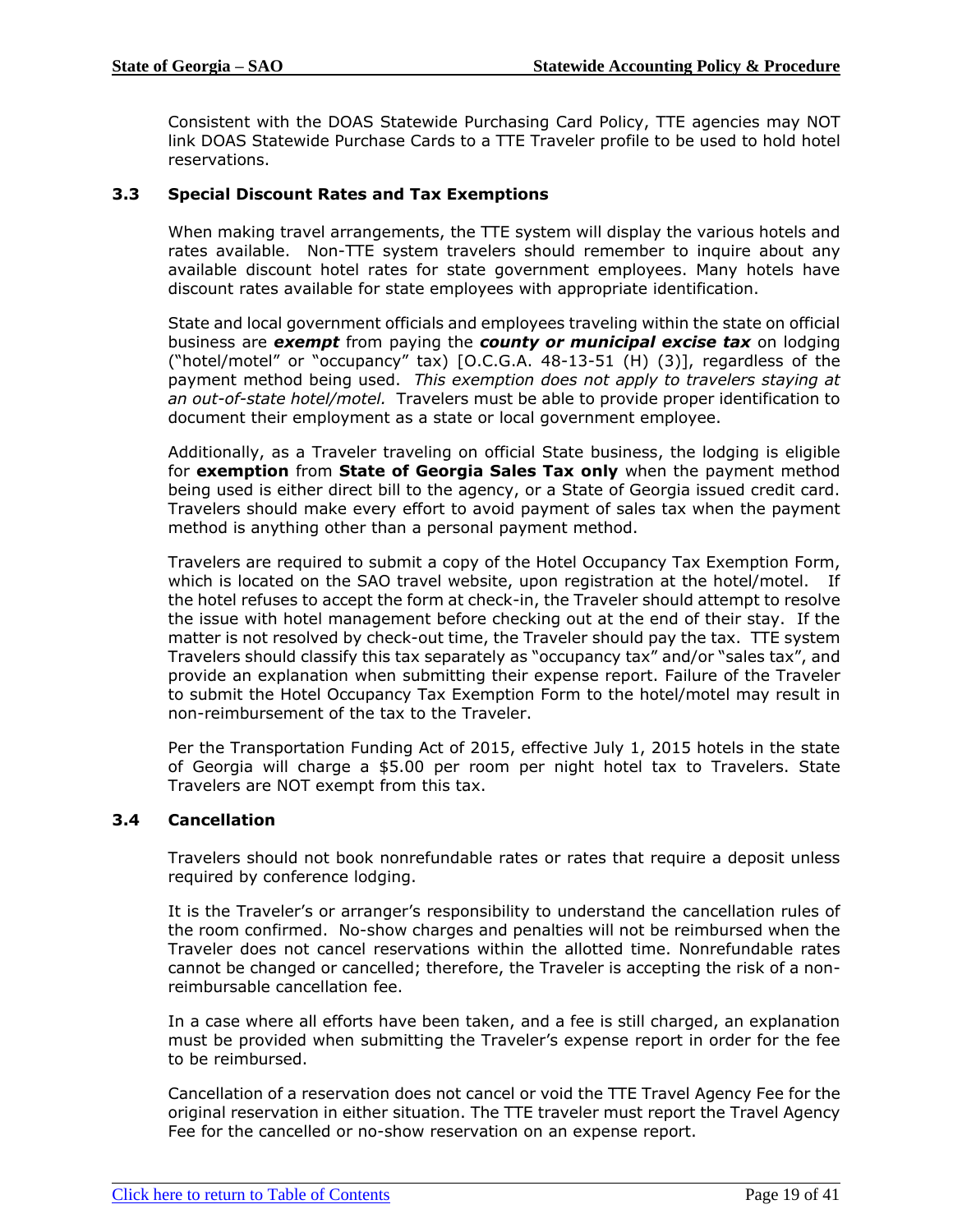# <span id="page-19-0"></span>**3.5 Conference Lodging**

Travelers who stay at a hotel/motel that is holding a scheduled meeting or seminar may incur lodging expenses that exceed the rates generally considered reasonable. The higher cost may be justified to avoid excessive transportation costs between a lower cost hotel/motel and the location of the business function.

When the conference/business function does not have an official hotel, the Traveler is required to obtain a property within reasonable proximity.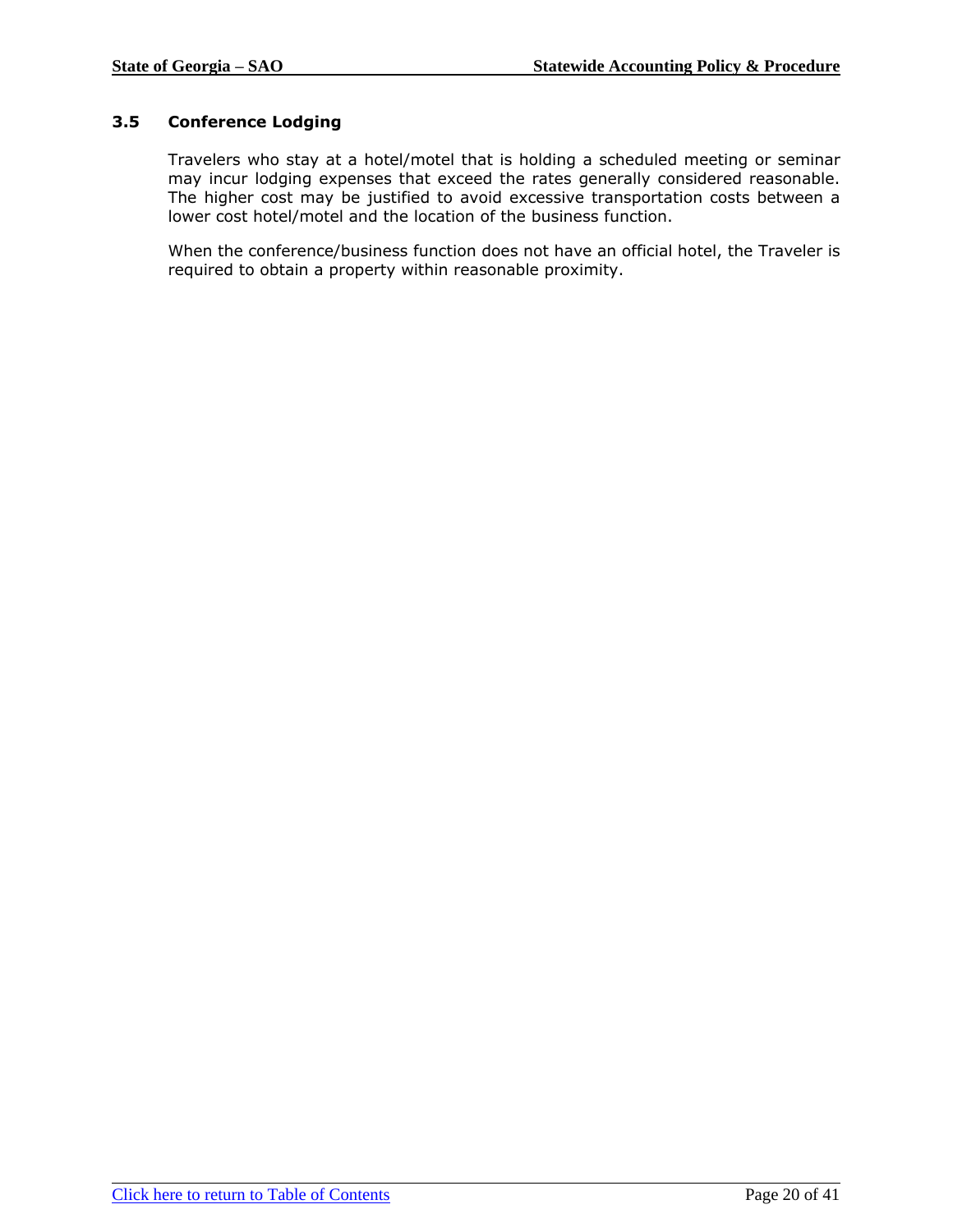# **Section Four: Meals and Incidental Travel Expenses**

# <span id="page-20-2"></span><span id="page-20-0"></span>**4.1 General**

Generally, meals are reimbursable on a per diem basis (not actual expenses) for overnight official business travel outside the Traveler's Primary WorkStation. When filing an expense report in the TTE system, the travel allowance functionality will assist the Traveler in obtaining the proper per diem amounts based upon travel to specific cities. For specific information on filing an expense report and utilizing travel allowance functionality, visit the SAO Travel Training page on the SAO website. Per Diem expenses do not require receipts to be provided.

Reasonable incidental travel expenses, also known as incidentals, are reimbursed separately from Per Diem Rates for In-State or Out-of-State travel; incidental travel expenses are included in International Per Diem Rates and are not separately reimbursed. [\(See Appendix D\)](#page-36-0)

- A) **In-state and Out-of-state travel per diem rates** include the cost of meals, taxes and tips on meals and follows the appropriate GSA per diem rates for a given geographical area. These rates, as well as a breakdown by meal, can be found on the [GSA website.](http://www.gsa.gov/portal/content/104877) (Incidentals are not included)
- B) **International per diem rates** include the cost of meals, taxes, tips on meals and other travel incidental expenses (See [Appendix B.](#page-33-0)) and follows the appropriate GSA per diem rates for a given geographical area. (Incidentals are included in the per diem rates.) These rates, as well as a breakdown by meal, can be found on the [GSA website.](http://www.gsa.gov/portal/content/104877)

# <span id="page-20-1"></span>**4.2 Meal Reimbursement Amounts when Traveling**

Employees traveling within the State of Georgia or Out-of-State (United States and Canada) are paid a per diem amount designed to cover the cost of meals (including taxes and tips), based on the number of meals per day for which the traveler is eligible. Employees traveling internationally are paid a per diem amount designed to cover the cost of meals (including taxes and tips) and specific non-meal travel incidentals. (Please see Appendix B for more information regarding international travel. Links to current per diem rates are located on the SAO Travel website.)

Travelers who are provided meals during the course of travel as part of a conference fee, or when hosting or are hosted by another party while on travel status, must deduct the corresponding, applicable meal rate from their per diem reimbursement claim for each meal provided.

Meal adjustments include those provided by hotels, meetings, conferences, or any other source. If a continental breakfast, lunch, dinner, or reception is offered as part of the travel and the food/timing is sufficient to serve as a meal, the traveler must reduce the per diem by the appropriate allowance amount. If a Traveler has medical restrictions and cannot eat a meal provided by any source while traveling, the Traveler should make every effort to have the source facilitate their needs. If the source does not or cannot honor the request, the Traveler is not required to deduct the applicable meal allowance from the per diem. However, the Traveler must include a note or other documentation with the Travel Expense Reimbursement form documenting this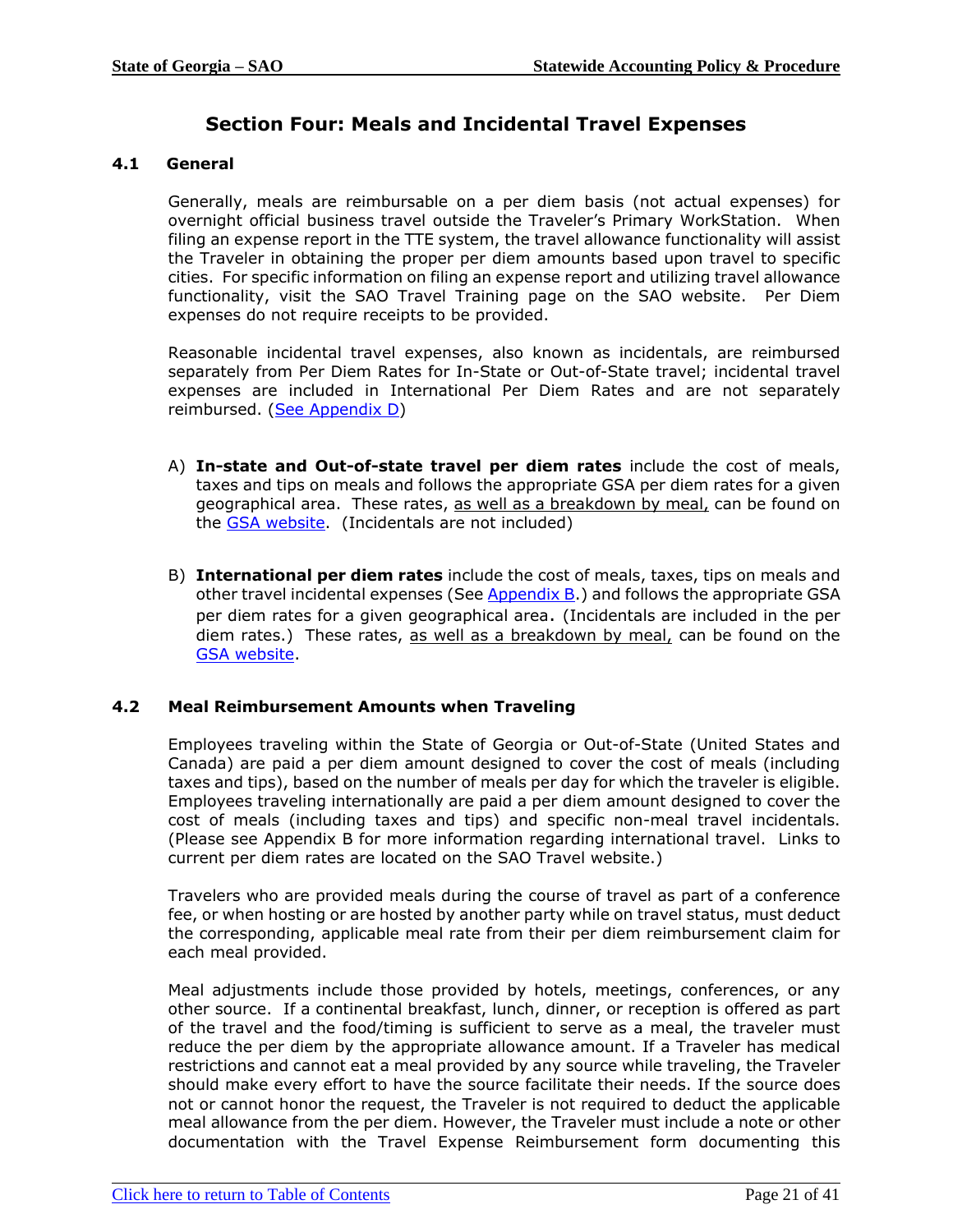information.

For non-employee meal reimbursements, Agencies must designate an approver(s) who will be accountable for the review and approval of the non-employee travel statements. Please refer to the Policy on Other Meals and Incidental Expenses for Authorized Non-State Employees on the **SAO Website**.

# <span id="page-21-0"></span>**4.3 Meal Per Diem In-State**

Travelers traveling within the State of Georgia are eligible for (\$50) daily per diem amounts to cover the cost of three (3) meals per day. There will be one standard per diem rate for all cities in Georgia. Incidentals are not included in the daily per diem rate. Per Diem Allowance are set forth by the Statewide Travel Policy and will follow the "Standard" GSA per diem rates, based on approval from SAO/OPB.

### **Georgia Meal Per Diem Rates (\$50 Daily)**

Breakfast \$13 Lunch \$14 Dinner \$23

# <span id="page-21-1"></span>**4.4 Meal Per Diem During OVERNIGHT Travel**

Travelers traveling overnight are eligible for 75 percent (75%) of the total per diem rate on the first and last day of travel. For example, if the per diem rate allows a *\$50*  total reimbursement, *\$37.50* would be allowable on a travel departure or return day*(\$50 x .75 = \$38*.) As a result, the time of departure and time of return are not considerations for calculating the Meal Per Diem when associated with overnight travel.

When meals are provided to a Traveler in conjunction with out of state travel events on a travel departure or return day, the full meals per diem reimbursement rate is reduced by the amount of the provided meal(s) after the 75% proration. For example, if the per diem allows a \$50 total reimbursement, and lunch was provided at no cost on a travel departure or return day, the total allowable reimbursement for that day would be \$24 [\$50 \*.75= \$37.50 less \$14 lunch = \$24].

#### **The daily per diem allowance for Georgia is \$50. Out of State per diem allowance follows the appropriate GSA rates.**

For trips involving multiple travel destinations, base the reduction on the per diem rate in effect where the night was spent, as follows:

- Departure Day: Where the Traveler spends that night.
- Return Day: Where the Traveler spent the night before returning to their Residence or Primary WorkStation.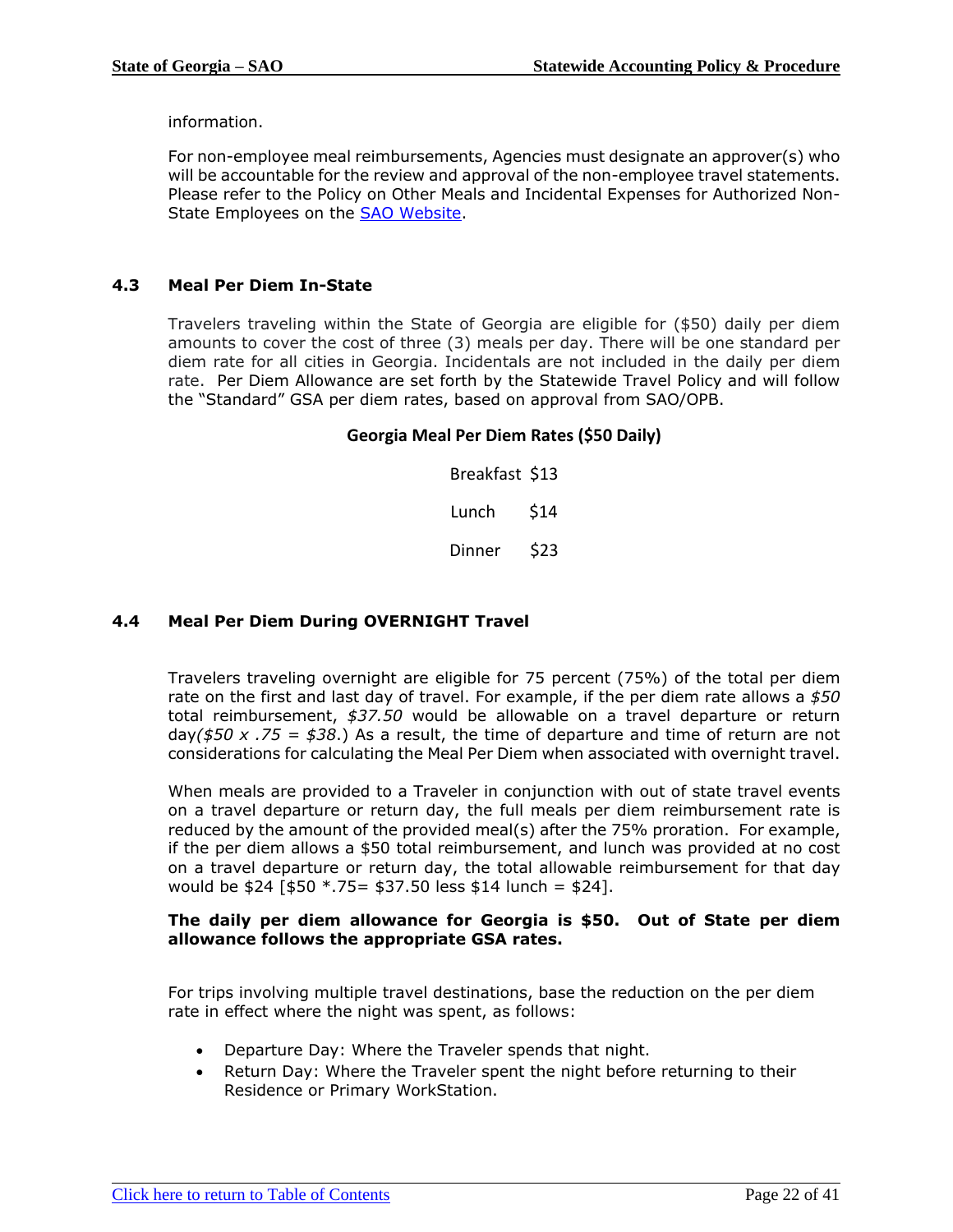As a reminder, the time of departure and time of return are not considerations for calculating the Meal Per Diem when associated with overnight travel.

# <span id="page-22-0"></span>**4.5 Meal Per Diem During NON-OVERNIGHT Travel**

Travelers on state business who travel **more than 50 miles** from their Residence AND their Primary Work Station on a work assignment, AND are away for **more than twelve (12) hours**, may receive the total eligible per diem allowance for that day, even when there is no overnight lodging. The per diem allowance must, however, be adjusted for any meals provided to the Traveler, as stated in Sec. 4.2, above.

For travel without an associated overnight stay, the meal per diem rate will be determined by the location of the last business stop of the date of travel. Mileage should still be reimbursed.

### <span id="page-22-1"></span>**4.6 Meetings**

Please refer to the Policy on Other Meals and Incidental Expenses for Authorized Non-State Employees on the [SAO Website.](http://sao.georgia.gov/group-meal-policy)

### <span id="page-22-2"></span>**4.7 Employee Group Meals**

Please refer to the Policy on Other Meals and Incidental Expenses for Authorized Non-State Employees on the **SAO Website**.

#### <span id="page-22-3"></span>**4.8 Non-Employee Group Meals**

Please refer to the Policy on Other Meals and Incidental Expenses for Authorized Non-State Employees on the [SAO Website.](http://sao.georgia.gov/group-meal-policy)

#### <span id="page-22-4"></span>**4.9 Special Meals**

Please refer to the Policy on Other Meals and Incidental Expenses for Authorized Non-State Employees on the [SAO Website.](http://sao.georgia.gov/group-meal-policy)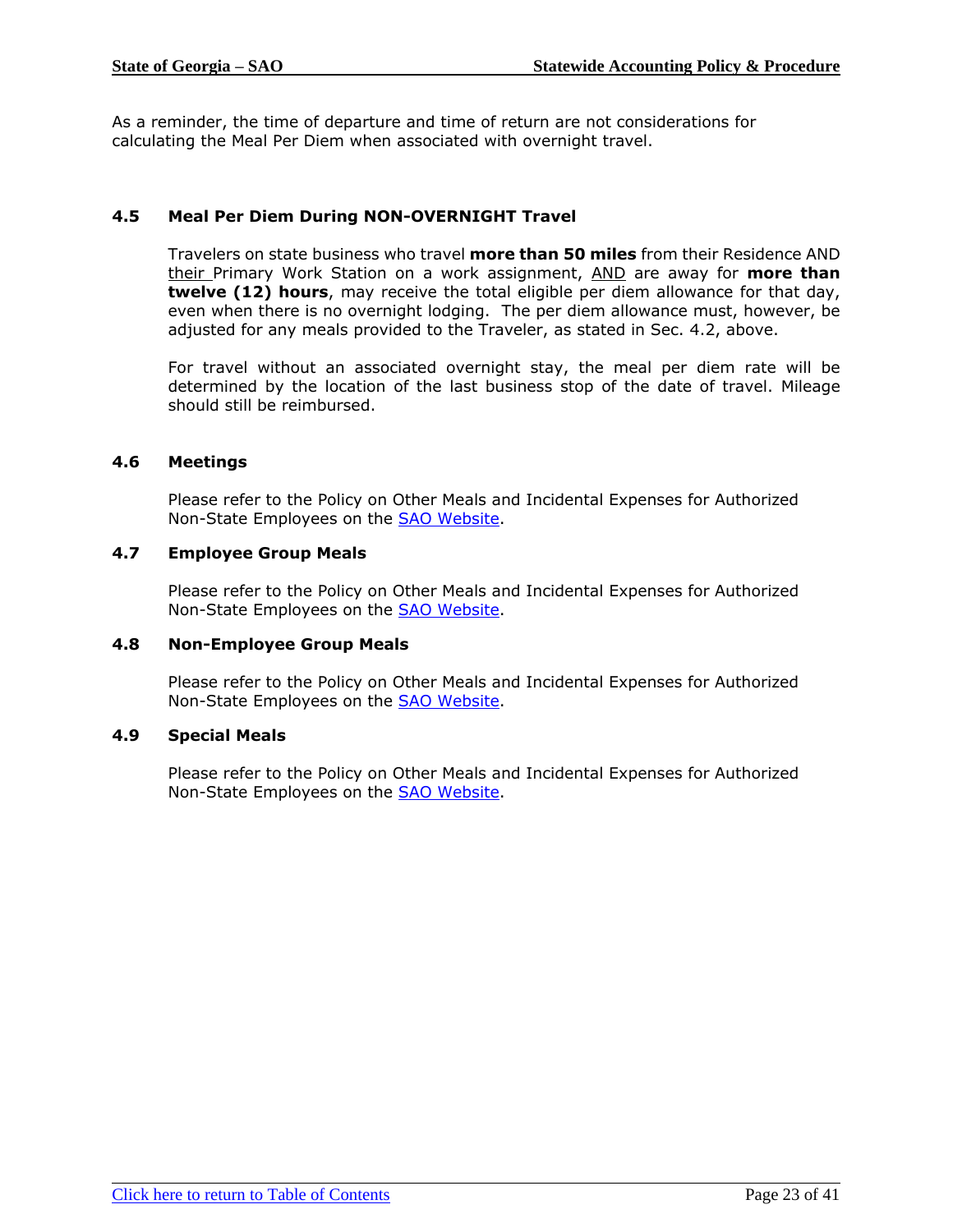# **Section Five: Miscellaneous Travel Expenses**

<span id="page-23-0"></span>**Reimbursable expenses** while on official travel status include, but are not limited to, the following:

- Baggage handling services, not including tips
- Business office expenses (copy services, postage, and supplies)
- Business related phone calls, faxes, and internet usage charges and fees
- Conference/Registration fees
- Costs related to passports and travel visas, when necessary to accomplish the official business purpose of the trip
- Costs related to vaccinations required and/or recommended for international business travel
- Currency conversion fees
- Laundry or cleaning expenses on trips lasting seven (7) calendar days or more
- Reasonable incidental travel expenses, also known as incidentals, are reimbursed separately from Per Diem Rates for In State and Out of State travel
- Transportation costs from lodging or businesses to restaurants (domestic travel only; see Appendix B for international travel guidance.)
- Shuttle, taxi, or rideshare service to and from airports when public transportation is not practical.
- Taxi, shuttle and rideshare services between business meetings.

#### **Non-reimbursable expenses** include, but are not limited to, the following:

- Airline, car, and card membership dues and club fees
- Airline reserved/priority seating fees
- Travel upgrade fees (air, rail, car)
- Alcoholic beverages
- Cigarettes, vaping, tobacco or other smoking paraphernalia
- Bank charges for ATM withdrawals, except on international travel
- Childcare costs
- Pet housing/boarding/sitting
- Clothing or toiletry items
- Commuting between Residence and Primary Workstation
- Country Club dues
- Expenses related to vacation or personal days taken before, during or after a business trip
- Haircuts and personal grooming
- Incidental travel expenses are included in International Per Diem Rates and are not separately reimbursed.
- Laundry, cleaning, pressing costs for trips of less than seven days
- Loss Damage Insurance when State agency contract rate vehicle is available and another rental car agency is utilized
- Loss or theft of cash advance money or airline tickets
- Loss or theft of personal funds or property
- Lost baggage
- Luggage or briefcases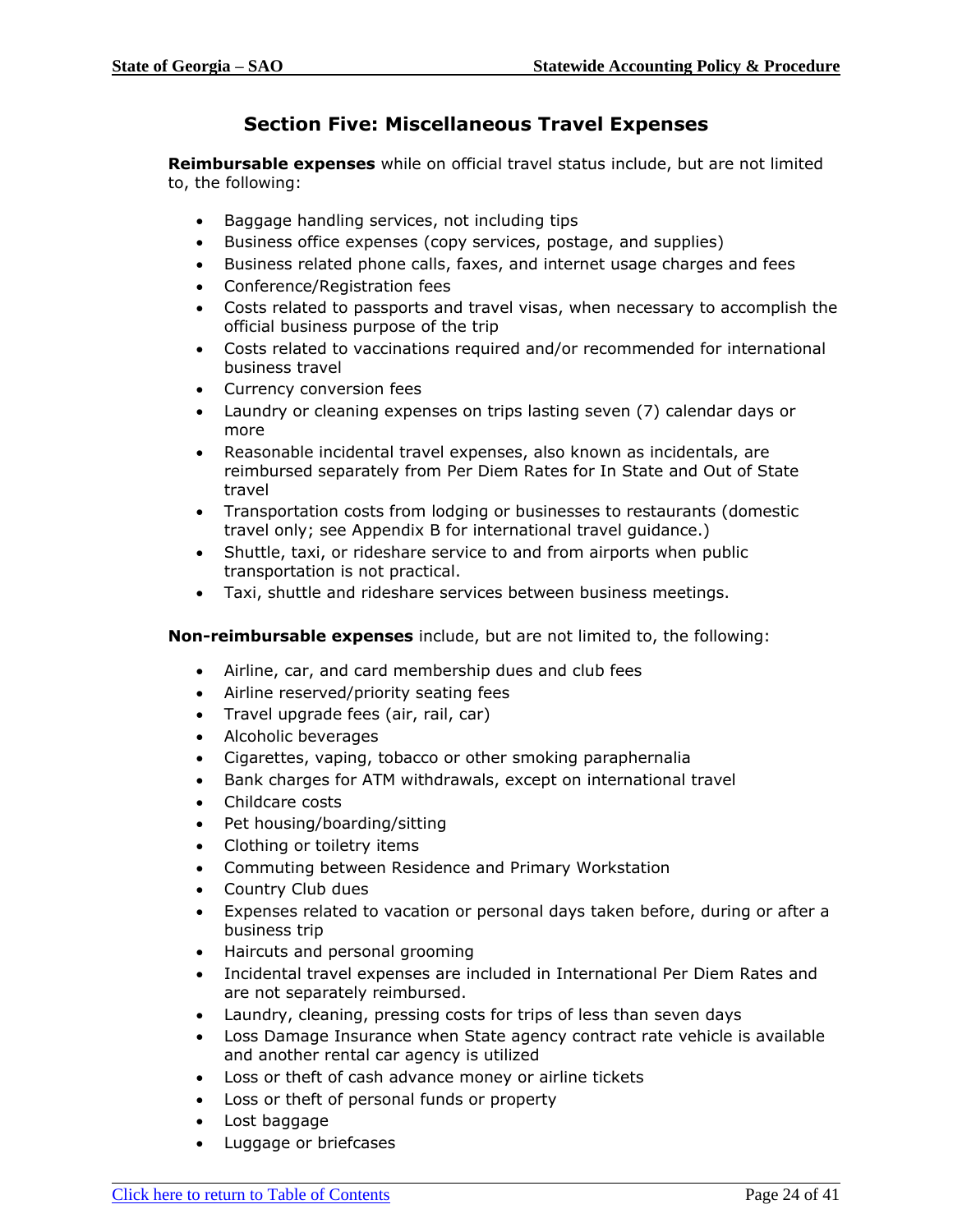- Medical expenses while traveling *(Exceptions may be made to accommodate ADA compliance; see Sec. 7.10)*
- Mini-bar charges
- Movies
- No-show/Cancellation fees or fees related to hotel late check-out (unless business or weather related)
- Personal reading materials (magazines, newspapers, etc.)
- Personal vehicle maintenance (including car washes)
- Personal entertainment
- Personal Pet care
- Recreational expenses
- Rental vehicle maintenance (including car washes)
- Saunas, massages
- Shoe Shines
- Souvenirs or personal gifts
- Tips covered by per diem allowances
- Traffic citations (moving violations), parking tickets, court fees and other fines
- Travel accident insurance premiums
- TSA PreCheck application fee for airport pre-screening convenience service
- Valet services for parking, when self-parking options are available, unless there are valid security reasons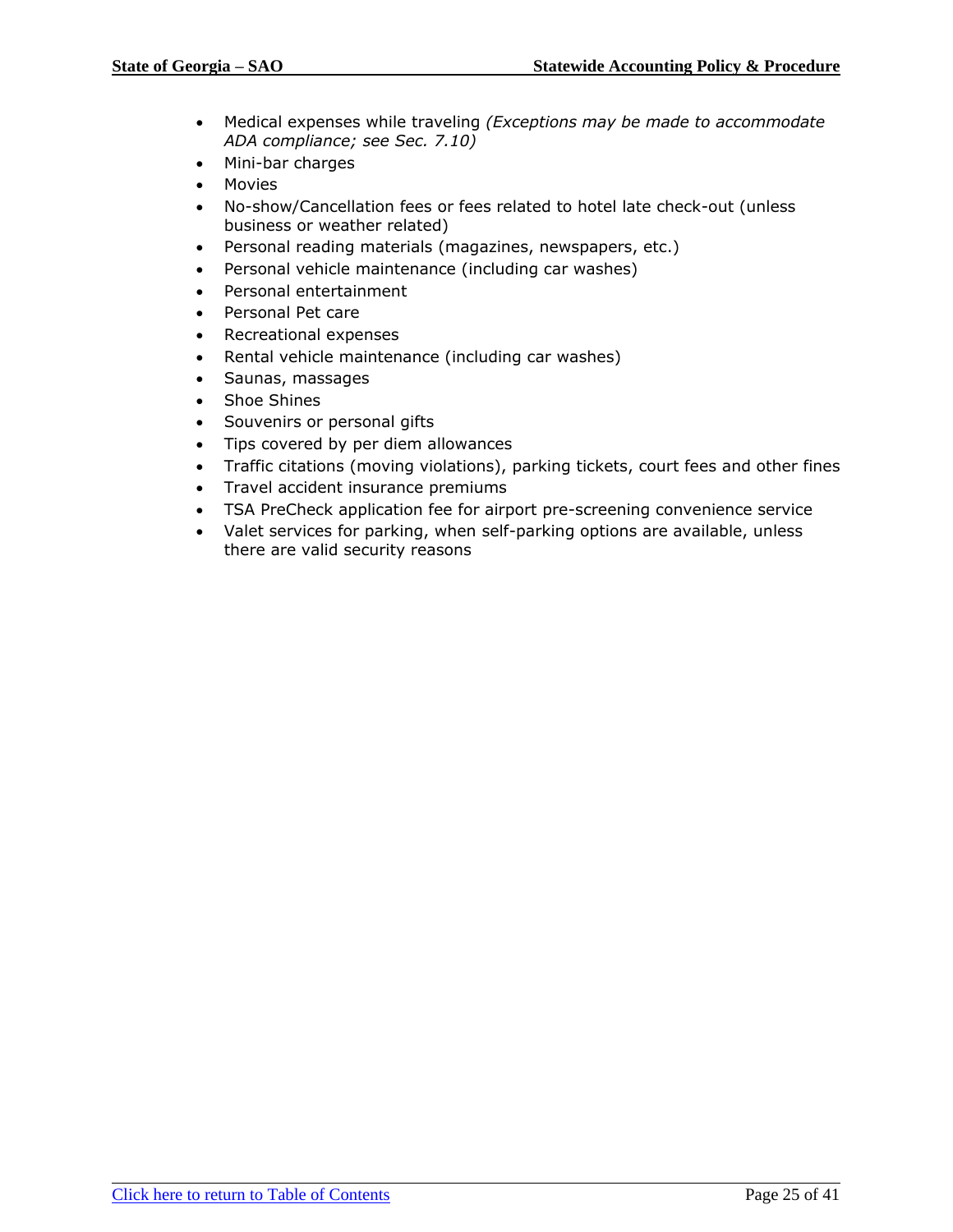# **Section Six: Payment Methods**

### <span id="page-25-3"></span><span id="page-25-0"></span>**6.1 Georgia Travel and Expense System Accounts**

The State has established *Georgia Travel and Expense System Accounts* (GTESA), which may be used to purchase airfares and/or car rentals, via direct billing to the applicable agency, for travelers who utilize the TTE system. GTESA's are "ghost accounts" for which plastic cards are not issued. The purpose of a GTESA is to minimize administrative costs and the financial burden on Travelers while traveling on behalf of the State. Non-TTE system users should use the payment method and processes established in their agency.

### <span id="page-25-1"></span>**6.2 Other Payment Methods**

Personal credit cards or cash should be used for reimbursable travel expenses not covered in Section 6.1.

The State Purchase Card managed by the Department of Administrative Services (DOAS) can only be used for purchases allowable by the [DOAS Statewide](http://doas.ga.gov/assets/State%20Purchasing/PCard%20Marketplace%20Documents/PCard_Policy.pdf) Purchasing [Card Policy.](http://doas.ga.gov/assets/State%20Purchasing/PCard%20Marketplace%20Documents/PCard_Policy.pdf)

### <span id="page-25-2"></span>**6.3 Travel Advances**

O.C.G.A. 45-7-25 and 45-7-26 authorize the payment of travel advances to Travelers of all state agencies, commissions, and authorities. State law also charges the head of the Office of Planning and Budget with the responsibility for developing the necessary rules, regulations, and procedures to govern travel advances and to provide for proper and timely accounting of state funds advanced to Travelers once the Traveler has returned from travel status. The Office of Planning and Budget *Policy Memorandum No. 1* (*Revision No. 7, April 2017*) addresses travel advances.

#### **Continuous (Multiple) Travel Advances**

In general, a Traveler should have only one travel advance outstanding at a time. However, in certain business cases (such as having multiple advances issued to accommodate continuous business travel), it may be necessary to have more than one outstanding advance. See *OPB Policy Memorandum No. 1 (Revision No. 7, April 2017),* Section 12, for further guidance regarding Continuous Business Travel.

#### <span id="page-25-4"></span>**6.4 Travel Advance and Expense Reconciliation**

Travel expenses and advances must be reconciled within the TTE system as soon as possible, but **no later than 45 calendar days** after the completion of the trip or event. Any portion of an advance that was not used must be returned to the State, via check, within this same 45 calendar day timeframe. For agencies using the TTE System, Travelers must submit all expenses in the TTE system, "matching" the expenses to the approved advance. Refer to the State's [TTE System User Reference](https://sao.georgia.gov/reference-materials)  [Guide](https://sao.georgia.gov/reference-materials) for detailed procedures. Non-TTE system users should use the process established in their agency.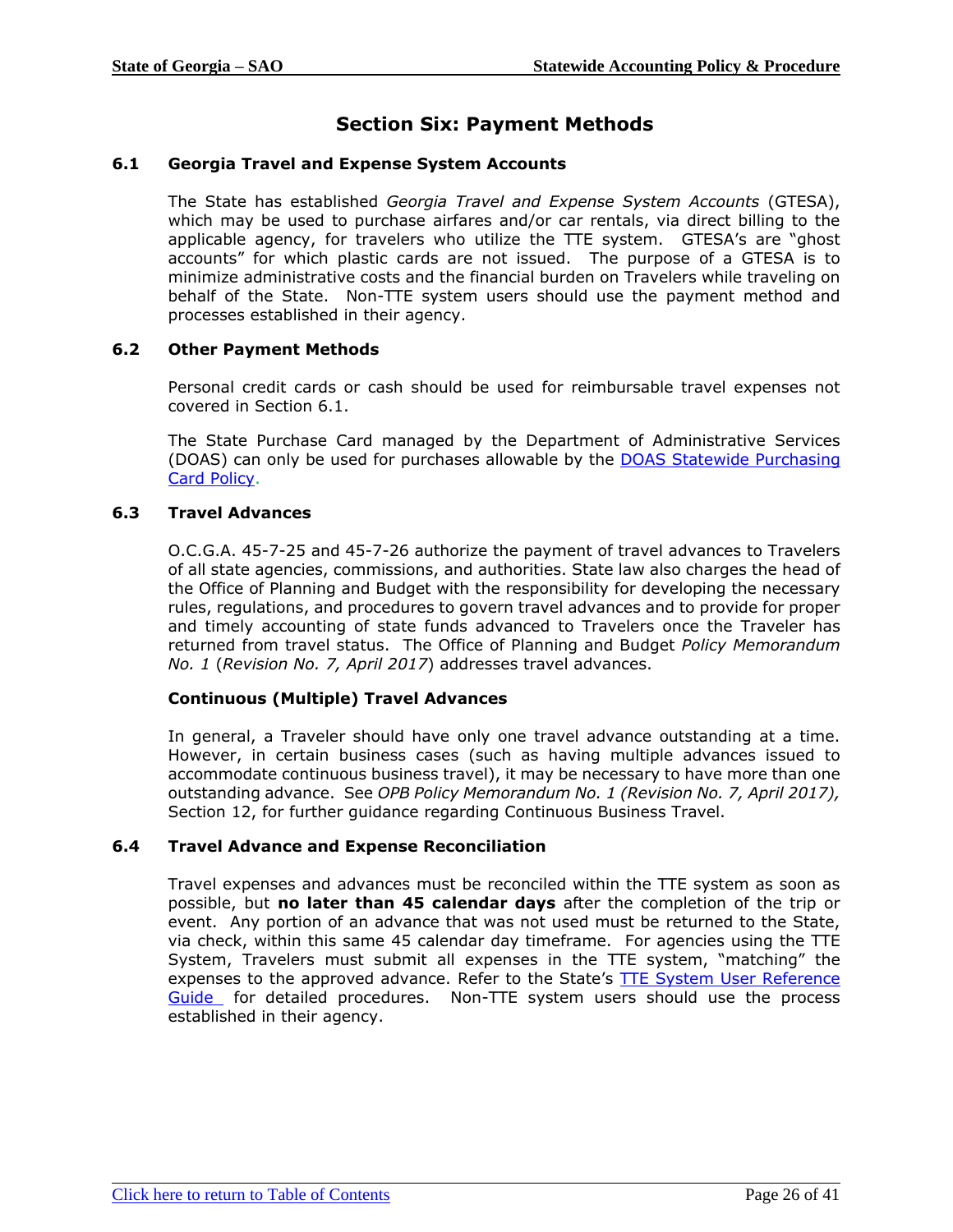# **Section Seven: Reimbursement for Travel Expenses**

# <span id="page-26-4"></span><span id="page-26-0"></span>**7.1 General**

Travelers are expected to exercise good stewardship of funds when traveling on official business. Any expenditure disallowed by the State is the responsibility of the Traveler.

#### <span id="page-26-1"></span>**7.2 Expense Reimbursement Timing**

Travelers should submit all expenses for reimbursement and reconciliation within ten (10) days of the completion of the event or trip, but **no later than 45 calendar days**. However, a reimbursement request will preferably be held (not entered in the TTE system) until an amount of at least \$10.00 is due (to avoid multiple TTE system transaction fees billed to the agency).

IRS regulations state the traveler must adequately account to the employer and submit travel expense reimbursement requests within 60 days of the end of the trip. Such expenses, if submitted after 60 days, become taxable income to the traveler.

All expense reimbursement requests must be submitted as soon as possible, in conjunction with an employee's last day of employment, when applicable, but no later than 45 calendar days after the last day of employment. Outstanding requests submitted after this time period will not be reimbursed. The Office of Planning and Budget *OPB Policy Memorandum No. 1 (Revision 7, April 2017)* provides further guidance for recovering unrecovered Travel Advances, post-employment.

### <span id="page-26-2"></span>**7.3 Expense Reimbursement Submission**

Whether using the State's TTE system or the existing processes in an agency that is not using the TTE system, Travelers are responsible for their own expense reports. The State's TTE system provides the ability for a "delegate" to create an expense report on behalf of another employee. The Traveler who incurred the expense, however, must personally submit the expense for routing to the appropriate approver by logging into the State's TTE system and submitting the expense. For training documentation on how to utilize this functionality refer to the **TTE System User** [Reference Guide.](https://sao.georgia.gov/reference-materials) Non-TTE system users should use the process established in their agency.

Employees are responsible for ensuring that expenses claimed in the travel expense report are proper, accurate, and incurred for official business. A Traveler who knowingly presents a false or fraudulent claim may be subject to penalties under criminal statutes.

An employee who receives payroll via ACH (direct deposit) will also typically receive a travel reimbursement via ACH (direct deposit) in the bank account indicated within the employee's payroll system. Otherwise, reimbursement will be made via check.

# <span id="page-26-3"></span>**7.4 Receipts**

Travelers must always submit itemized receipts if they are equal to or above \$25.00, except when meal per diem travel allowances are claimed or where airline tickets are purchased through the TTE system. Itemized Receipts may be requested for verification or audit. Itemized receipts should include:

- Name and address of the vendor
- Date of service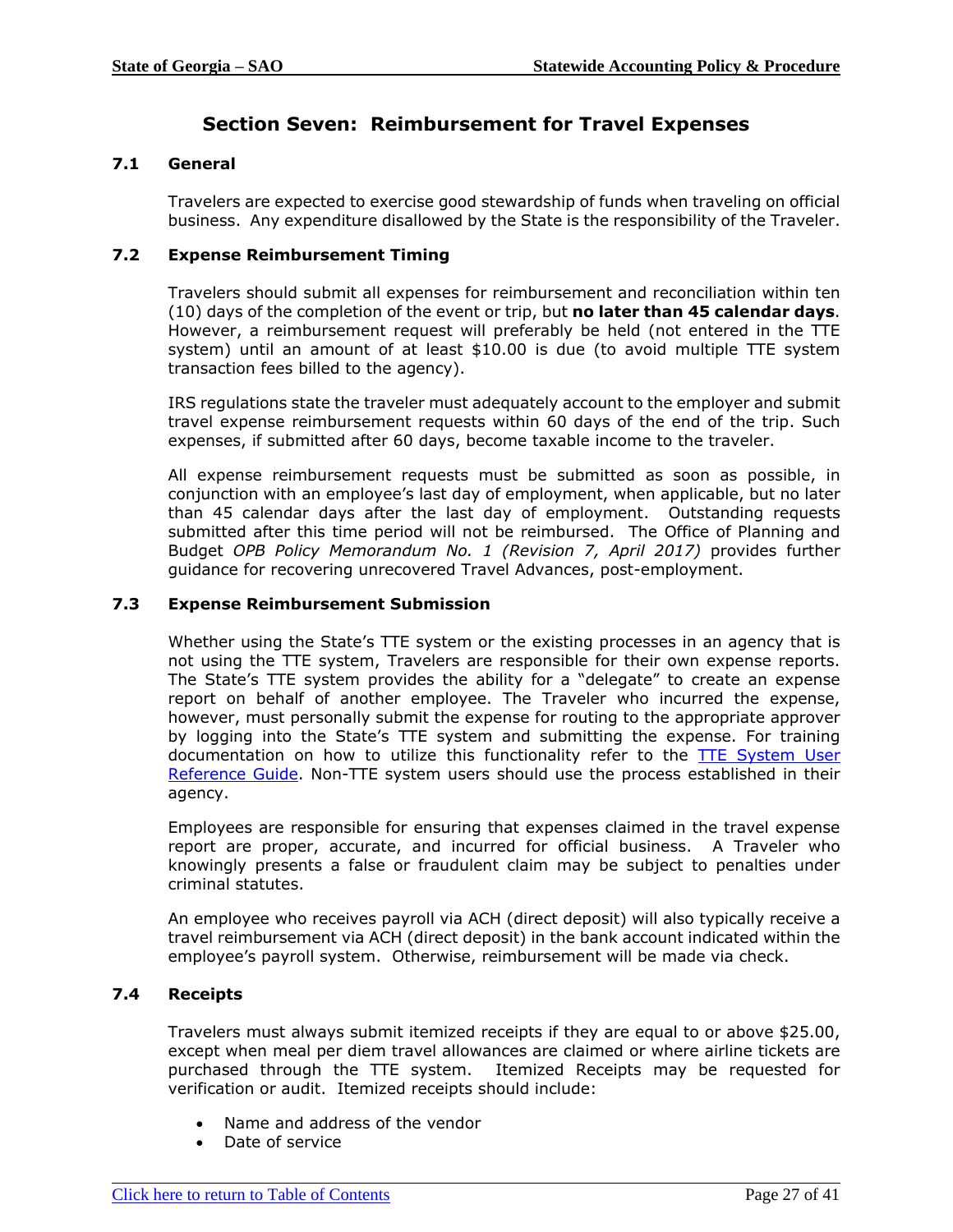- Description of goods/service
- Amount paid for each individual item

Receipts are required with the travel expense report for the following expenses, regardless of dollar amount. No expense should be approved if a required receipt is missing:

- Airline fares (unless booked/purchased through the TTE system)
- Hotel expenses
- Rental car expenses (rental cost and the related expenses such as fuel)
- Breakfast, luncheon, or dinner meetings (unless claiming a per diem)
- Transportation Fares above \$25.00 (Rideshares, shuttles, rail, or other)
- Registration Fees
- Visa/Passport fees

Receipts are NOT required for the following expenses if amounts are less than \$25.00:

- Fuel purchased on a provided fuel card for rental vehicles (only at select locations)
- Parking

.

- Highway tolls
- Mass Transit tickets
- Taxi fares
- Airport vans

#### <span id="page-27-0"></span>**7.5 Travel Expenses Incurred on Behalf of another Agency**

Periodically, a Traveler of one state organization may, in performing specific duties for another state organization, incur travel expenses as a direct result of performing such duties. The state organization making payment of such employee travel should record these expenses in account 640208/640209 (employee travel between state organizations).

If the state organization incurring the expense needs to charge back the state organization they incurred travel expenses on behalf of, this will need to be done manually and outside of the TTE system.

#### <span id="page-27-1"></span>**7.6 Personal Expenses**

Reimbursement of personal expenses shall not be authorized for payment at any time. (See Section 5 for a list of non-reimbursable expenses.)

#### <span id="page-27-2"></span>**7.7 Combining Personal Travel with State Business Travel**

Travelers should check with their agency before combining personal and business travel.

For in-state and out-of-state trips that combine personal travel with state business travel, reimbursement may not exceed the amount it would have cost the State if the Traveler did not combine personal travel with business travel. Combining state travel with personal travel does not, in and of itself, provide justification for using a private vehicle rather than a state-owned vehicle.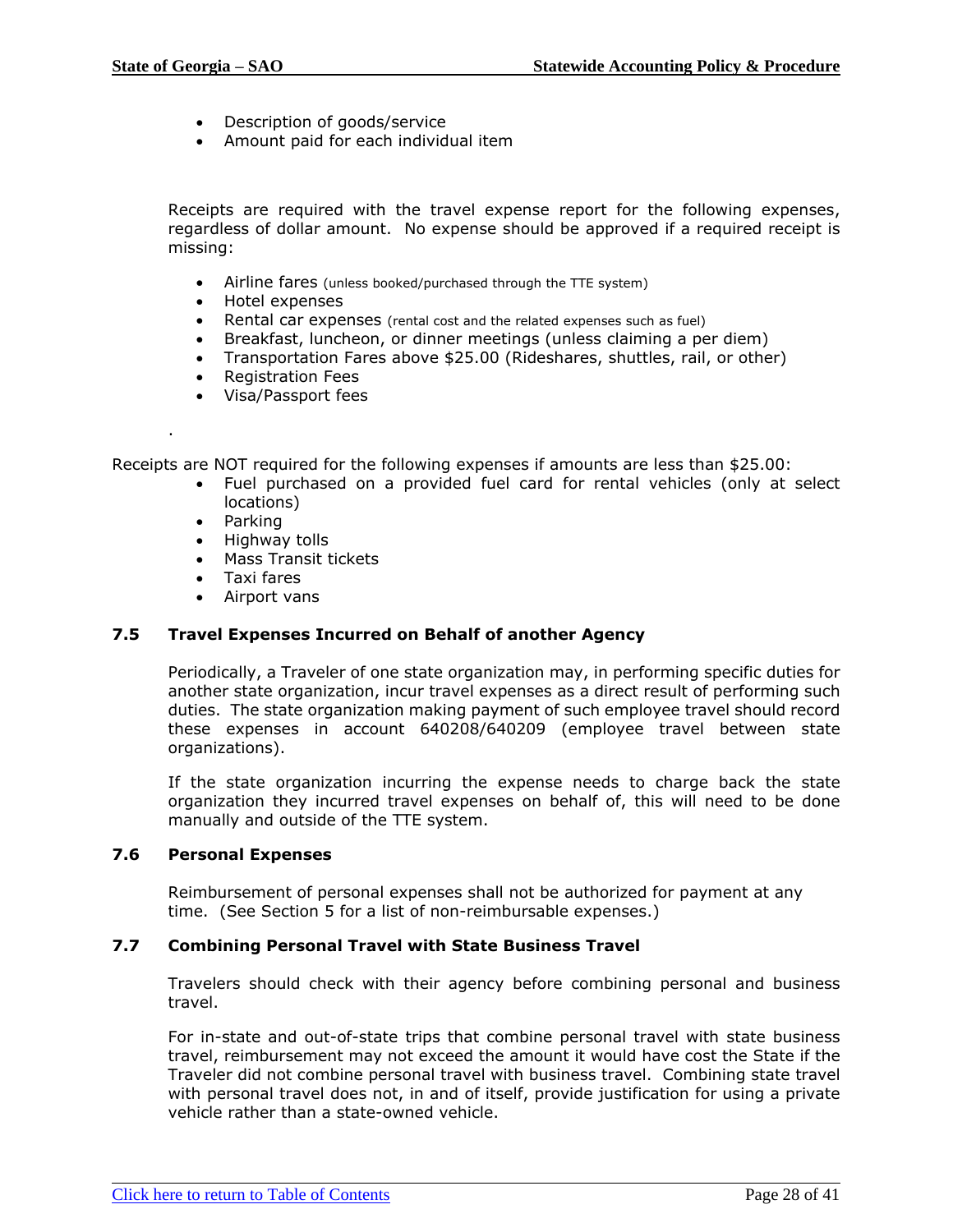For out-of-state trips between points where scheduled airline service is available and where travelers are combining official state travel with a holiday, weekend trip, vacation or other personal travel, reimbursement will be based on the cost of roundtrip coach airfare, lodging, and the meal per diems to which the Traveler would have been entitled while traveling by air, or by the least expensive reasonable means of travel.

When combining business and personal travel that includes air travel, the air travel costs cannot exceed the cost for the business air travel cost and requires documentation and written approval by a supervisor prior to booking the travel.

When combining personal travel and State business travel, baggage and luggage fees should be allocated, accordingly, and be reasonable under the circumstances.

**Note:** The Traveler is responsible for any additional costs incurred in booking personal travel combined with business travel.

#### <span id="page-28-0"></span>**7.8 Provisions for Authorized Non-State Individuals Including Volunteers**

Please refer to the Policy on Other Meals and Incidental Expenses for Authorized Non-State Employees on the **SAO Website**.

#### <span id="page-28-1"></span>**7.9 Personal Service Contractors**

Please refer to the Policy on Other Meals and Incidental Expenses for Authorized Non-State Employees on the [SAO Website.](http://sao.georgia.gov/group-meal-policy)

#### <span id="page-28-2"></span>**7.10 Travelers with Physical and/or Medical Conditions**

Travelers with physical and/or medical conditions that may need special accommodations while on state travel, should be accommodated on a case-by-case basis adhering to all applicable laws and policies. Each Agency has the authority to provide reasonable accommodations during state travel for travelers with disabilities.

It is the responsibility of the individual TTE agency to provide "reasonable accommodations" for Travelers with physical and/or medical conditions in adhering to the Statewide Travel Policy and utilizing the TTE System. TTE Agencies are required to assign an Expense Delegate and/or Travel Assistant where needed to fulfill the needs of employees whose physical and/or medical condition renders them unable to work with the requirements of the TTE System. This accommodation will provide appropriate assistance for the employee and ensure that all requisite data is captured in the TTE System.

All state employees are to be afforded equal opportunity to perform travel for official State business even if the travel costs for disabled travelers will exceed what would normally be most economical to the State. For example:

- When a Traveler uses a wheelchair, it may be necessary to pay more for an airline ticket so the Traveler can fly on a larger airplane that accommodates the wheelchair.
- When a Traveler with a physical and/or medical condition rents a vehicle while on travel, a non-standard vehicle size may be required. When a Traveler has hearing or vision impairments, there may be a cost of providing auxiliary aids and services to enable the Traveler to successfully accomplish the purpose of the travel.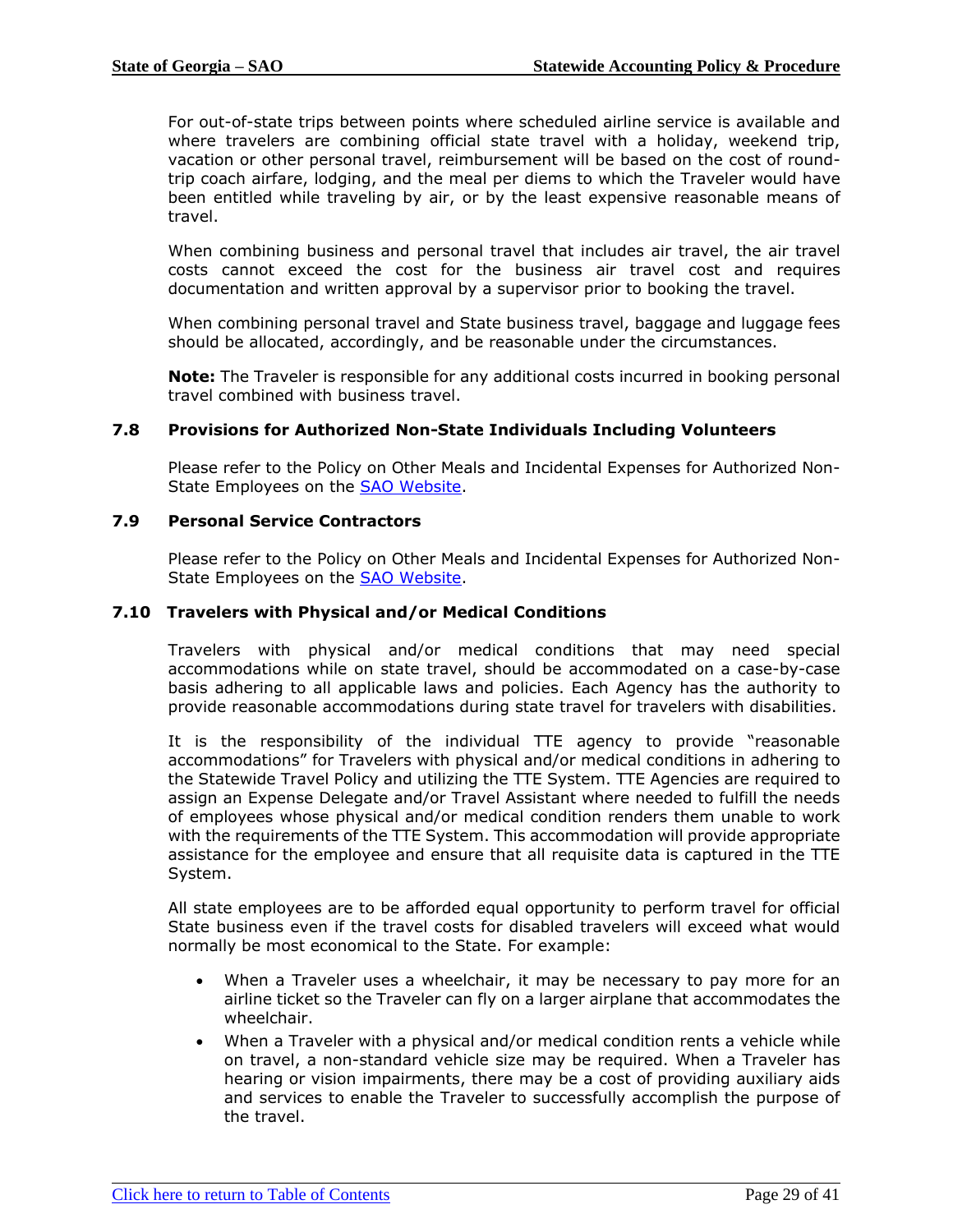The extra travel costs required to comply with ADA shall be documented and kept on file by the Agency.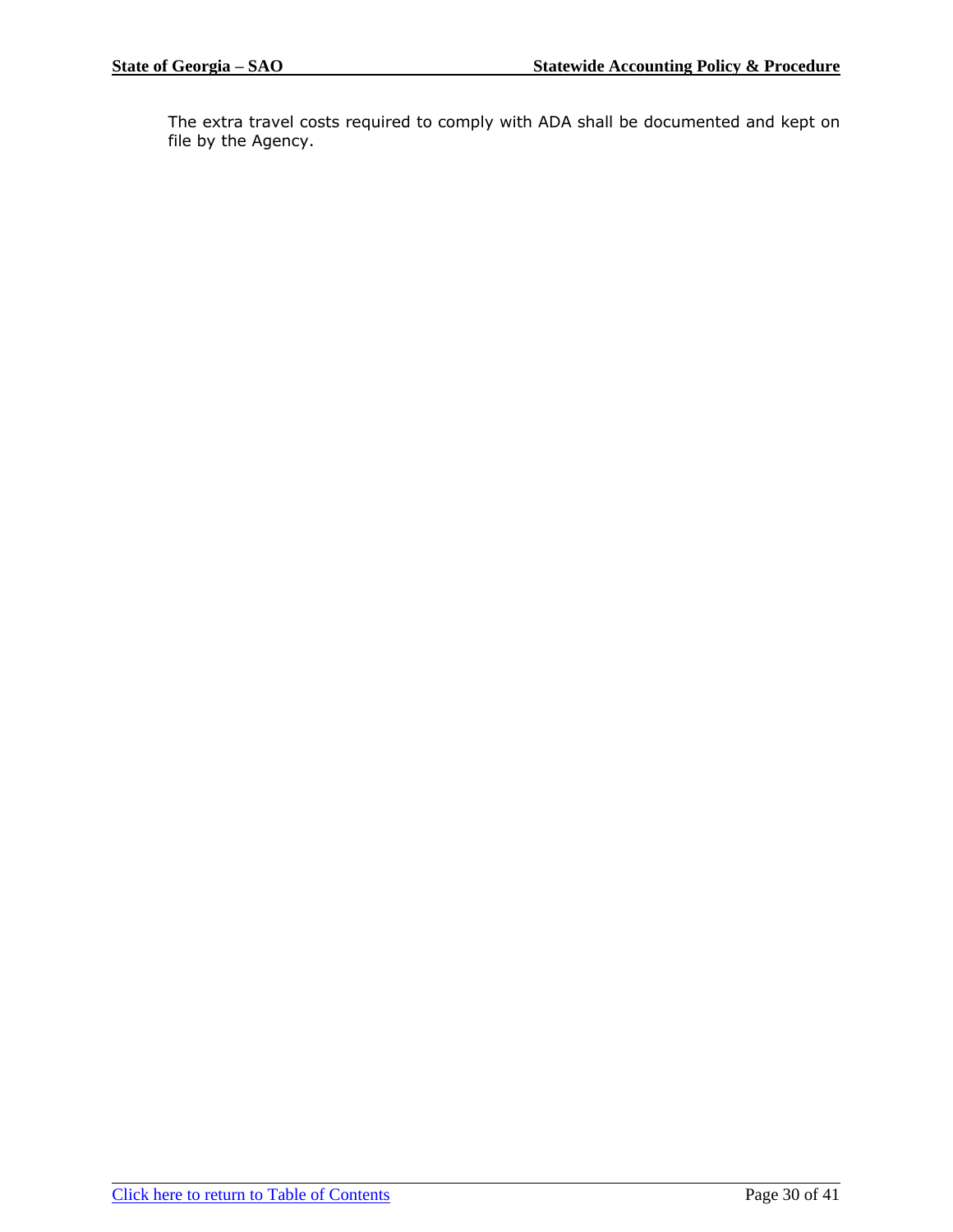# **Section Eight: Policy Exceptions**

# <span id="page-30-3"></span><span id="page-30-0"></span>**8.1 Overview**

Requests for exceptions to the *Statewide Travel Policy* should be infrequent and requested in advance. The **State Accounting Office** (**SAO) and Office of Planning and Budget (OPB)** will generally not grant exceptions to the Policy when it appears that, with proper planning and reasonable effort, the additional costs could have been avoided. Repetitive requests for similar exceptions, particularly after-the-fact requests, will be carefully reviewed and, when circumstances warrant, denied.

Agencies should not consider approved exceptions to be a blanket waiver of the travel regulations. Exceptions are only granted for an individual or individuals participating in a scheduled event, and are only allowable for the specified dates of the event. Agencies are encouraged to request exceptions for unusual travel circumstances, as needed. Agencies that deviate from the travel regulations, without receiving written authorization, could be cited in the Single Audit Report issued by the Department of Audits and Accounts.

### <span id="page-30-1"></span>**8.2 Procedures for Requesting Travel Exceptions**

Agencies requesting travel exceptions should submit their request in writing to the SAO Travel office with as much advance notice as possible. All written requests must come from the agency head or other designated official and must be submitted prior to the expected travel date. All written requests should include the following:

- The name(s) of the person(s) for which the exception is requested,
- An explanation of the purpose of the trip,
- An explanation of the types of expenses to be incurred, and
- The anticipated travel dates.

**Note:** Exceptions granted under these provisions apply only in circumstances in which an employee will incur expenses. See Section 4.8 on group meals purchased by the employer.

#### <span id="page-30-2"></span>**8.3 Approval/Denial of Travel Exceptions**

SAO and OPB are responsible for approving or denying all requests for travel exceptions. Written documentation will be returned to the requesting agency indicating whether the request was approved or denied.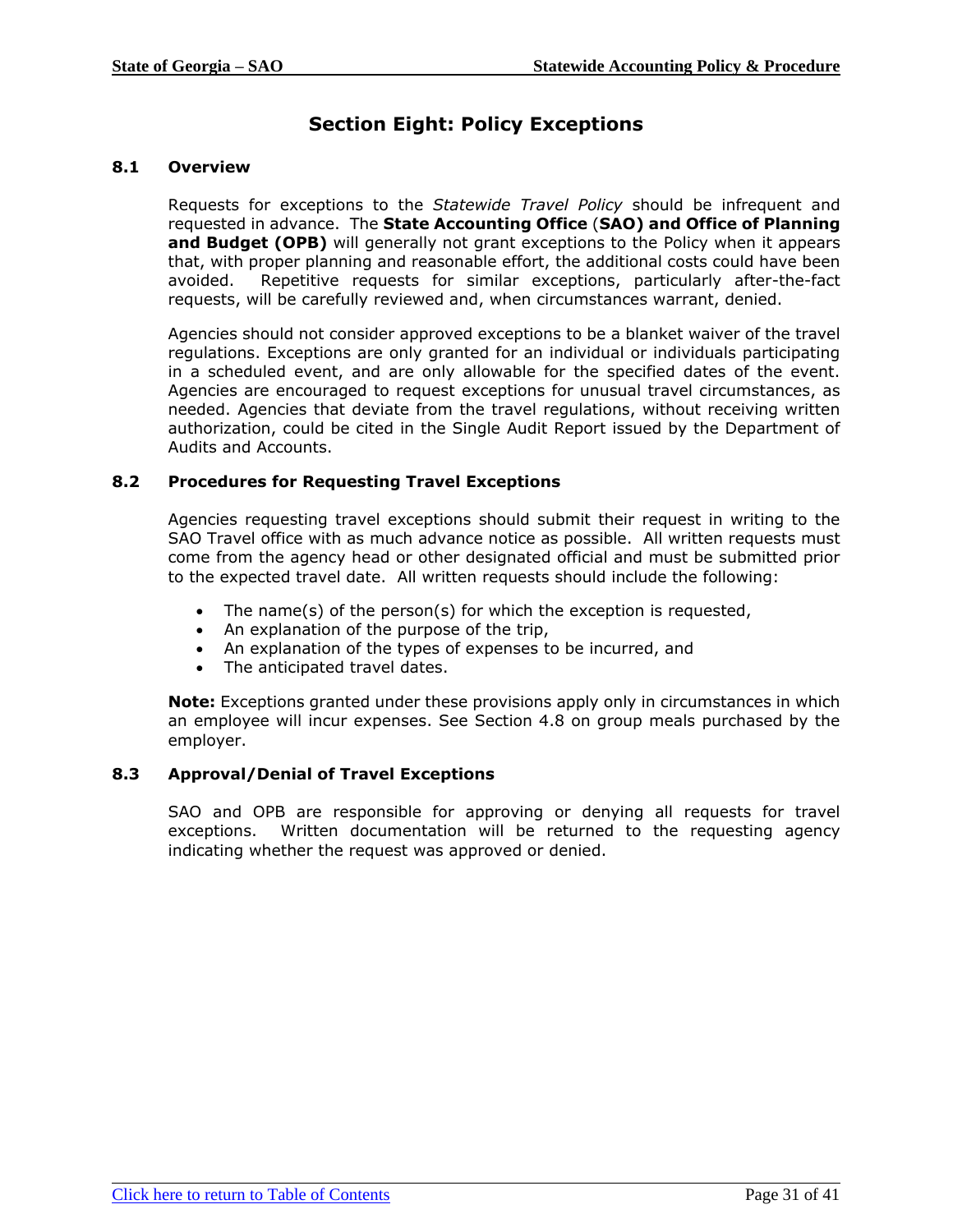# <span id="page-31-0"></span>**Appendix A: Mileage Reimbursement Examples**

The following are examples that depict situations in which an agency may consider a traveler's personal vehicle mileage as business expense and the transportation expenses are reimbursable, versus personal commuting and the transportation expenses are not reimbursable.

#### **Business Miles versus Commuting Miles**

Commuting mileage between your Residence and your Primary Work Station is considered personal mileage and is not eligible for travel reimbursement either oneway or round trip.

#### **Examples of Reimbursable Mileage:**

- 1) An employee's Residence is in Duluth and Primary Work Station is in Atlanta. The employee's normal commute mileage is 60 miles round trip (RT).
	- a) The employee leaves in the morning from his/her Residence to attend a meeting in Lawrenceville and then returns to his Residence. The total distance travelled is 40 miles RT. The employee's total (business) miles (40) are less than the normal round trip commute miles (60), so there is *no reimbursement* for business mileage.
	- b) The employee leaves in the morning from his/her Residence to attend a meeting 40 miles away and returns to his Residence, afterwards. The total distance travelled is 80 miles RT. The employee's reimbursable business mileage is 20 miles (80 miles traveled less 60 miles normal commute mileage = 20 business miles.)

The *direction* of the meeting or Temporary Work Station from the employee's Residence is not factored into the reimbursement. The normal commute miles must always be subtracted when an employee travels from their Residence to a meeting or Temporary Work Station. If the total miles travelled exceed the employee's round trip commute miles, the miles in excess of his/her normal commute is eligible for reimbursement.

- 2) Employee's normal commute is 30 miles one way. The employee traveled from his/her Residence to Primary Work Station in the morning. That afternoon, employee traveled to a Temporary Work Station which is a distance of 44 miles from the employee's Primary Work Station. The employee then returned to his/her Residence from the Temporary Work Station, which was a distance of 54 miles. The employee's business miles traveled are 68 miles (128 total miles less 60 miles normal RT commute mileage = 68 business miles).
- 3) Employee's normal commute mileage is 15 miles one way. Employee leaves from home on Saturday and drives to his/her Primary Work Station outside of his/her normal work schedule and returns to his/her Residence at the end of the day. The employee's total reimbursable business travel is 30 miles. If travel occurs on a weekend or holiday outside of the normal work schedule, mileage is calculated from the point of departure with no reduction for normal commuting miles.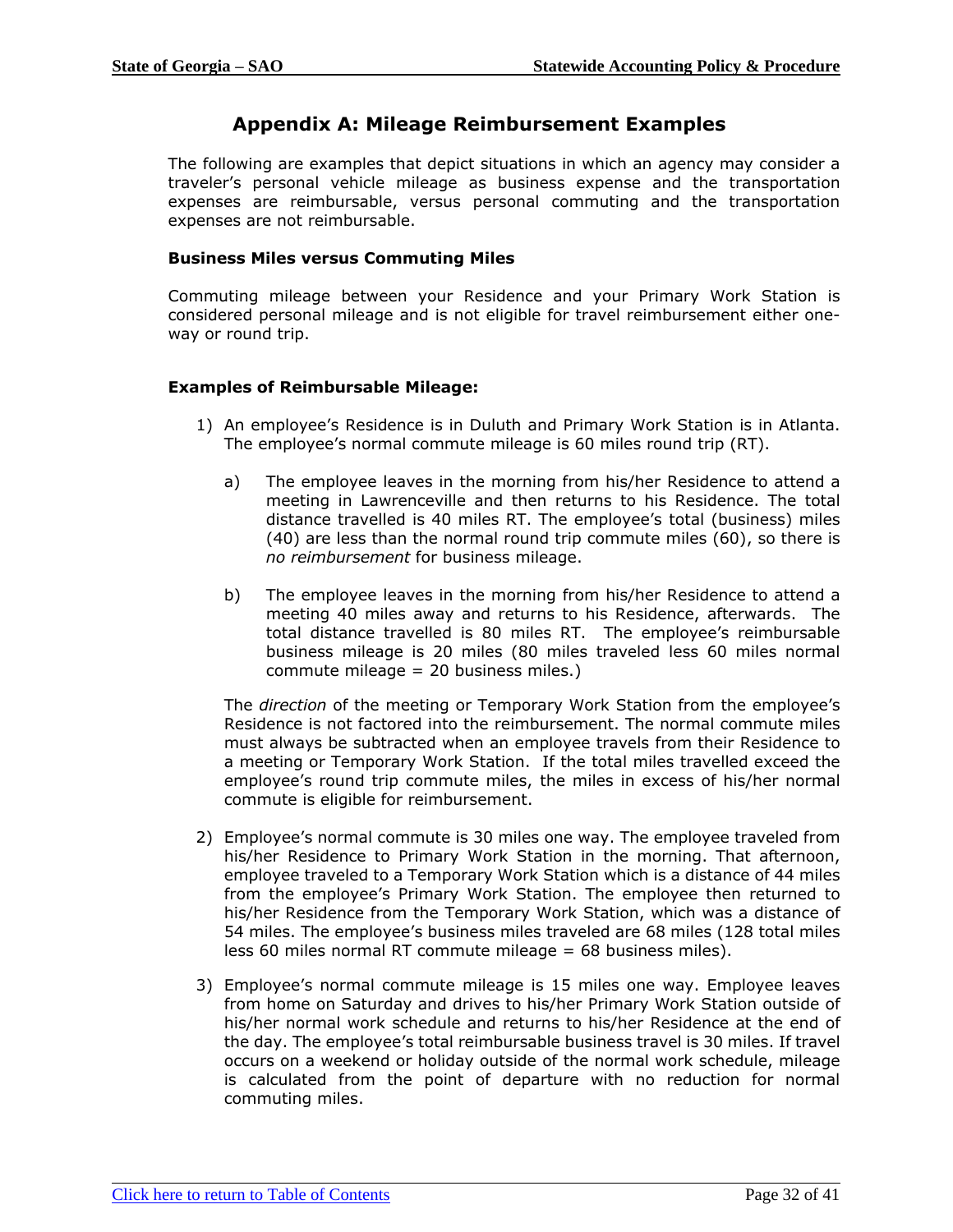- 4) Employee's normal commute is 30 miles one way. The employee traveled from his/her Residence in Atlanta to Savannah on Monday. The employee spent three nights in Savannah and returned home on the fourth day, Thursday. On Monday (day one) the employee deducts 30 miles for normal one-way commute from mileage calculated from the point of departure. On day two and three mileage is calculated from the point of departure with no reduction for normal commuting miles. On Thursday (day four) the employee deducts 30 miles for normal one-way commute from mileage calculated from the point of departure.
- 5) Employee's normal commute is 30 miles one way. The employee traveled from his/her Residence in Atlanta to Savannah on Sunday. Sunday is not a scheduled work day for the employee. The employee spent three nights in Savannah and returned home on the fourth day, Wednesday. On Sunday (day one) no reduction for normal one-way commute from mileage is required since Sunday was not a scheduled workday. On day two and three mileage is calculated from the point of departure with no reduction for normal commuting miles. On Wednesday (day four) the employee deducts 30 miles for normal one-way commute from mileage calculated from the point of departure.
- 6) Employee's normal commute is 30 miles one way. The employee traveled from his/her Residence in Atlanta to Savannah on Monday. Monday was a state holiday. The employee spent three nights in Savannah and returned home on the fourth day, Thursday. On Monday (day one) no reduction for normal one way commute from mileage is required since it was a holiday. On day two and three mileage is calculated from the point of departure with no reduction for normal commuting miles. On Thursday (day four) the employee deducts 30 miles for normal one way commute from mileage calculated from the point of departure.

**NOTE: See Section 2.3, Ground Transportation and Car Rental - Personal Automobile, for guidance to ensure employee business mileage is reimbursed at the allowed Tier 1 versus Tier 2 reimbursement rates.**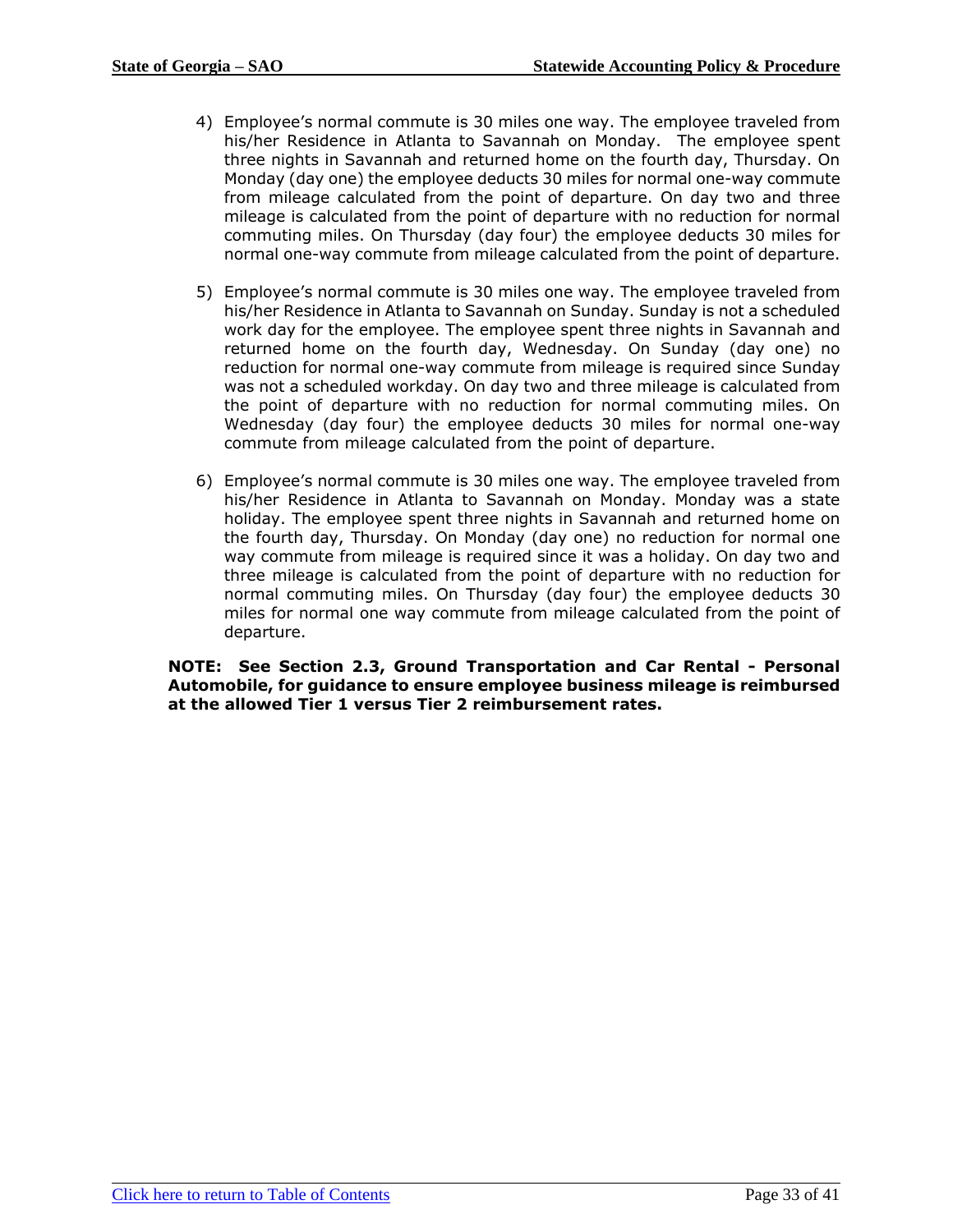# **Appendix B: International Travel**

### <span id="page-33-0"></span>**Approval Authority**

In addition to all other policies set forth in this *Statewide Travel Policy*, the following policies must be adhered to when traveling internationally. The following approvals must be obtained in advance, dated and submitted with the traveler's expense report.

| If the traveler<br>is | Then, approval must be made in advance<br>bv |  |
|-----------------------|----------------------------------------------|--|
| A State employee      | The respective agency head or designee       |  |
| An agency head        | A higher level authority                     |  |

### **Air Travel**

**Business class** travel is allowed for international flights. (Any flight seat class above business class is prohibited.)

The Fly America Act was enacted to mandate the use of U.S. flag air carriers for federally funded international travel. The Federal Travel Regulations requires international flights be on U.S. flag air carriers whenever possible, which is accomplished when code sharing is present. Code sharing occurs when two or more airlines "code" the same flight as if it was their own. In other words, the international flight may be on a foreign air carrier's plane but is considered the same as one operated by an U.S. flag air carrier. Compliance with the Fly America Act is satisfied when the U.S. flag air carrier's designator code is present in the area next to the flight numbers on the airline ticket, boarding pass, or on the documentation for an electronic ticket (passenger receipt).

*What does this mean to you?* If you are scheduling international travel that is federally funded, you must ensure that all flights, where possible, are scheduled on U.S. flag air carriers or on foreign air carriers that code share with a U.S. flag air carrier. International travel for TTE system users must be made through the TMC. They have agents that are well versed in the Fly America Act.

#### **Meals & Incidentals Reimbursement**

For employees traveling internationally, meals, taxes, tips on meals, and other travel incidentals are included in the Per Diem Rate and are based upon GSA tables. When filing an expense report in the TTE system, the "Travel Allowance" functionality will assist the traveler in obtaining the proper per diem amounts based upon travel to specific international cities. For detailed information on filing an expense report and utilizing travel allowance functionality, review the TTE [System User Reference Guide.](https://sao.georgia.gov/reference-materials)

Incidental travel expenses included in the per diem rate for international travel include: fees and tips given to porters, bellhops, hotel housekeeping, stewards/stewardesses, and hotel staff.

Ground transportation costs (e.g., taxi, shuttle) to and from airports and railroad stations, and between business meetings, as well as the Reimbursable Miscellaneous Expenses referenced in Section 5, are not included in the per diem, and are reimbursed separately. For TTE Agencies specific expense types for these expenses are available; for Non-TTE Agencies these are reported as Miscellaneous Expense on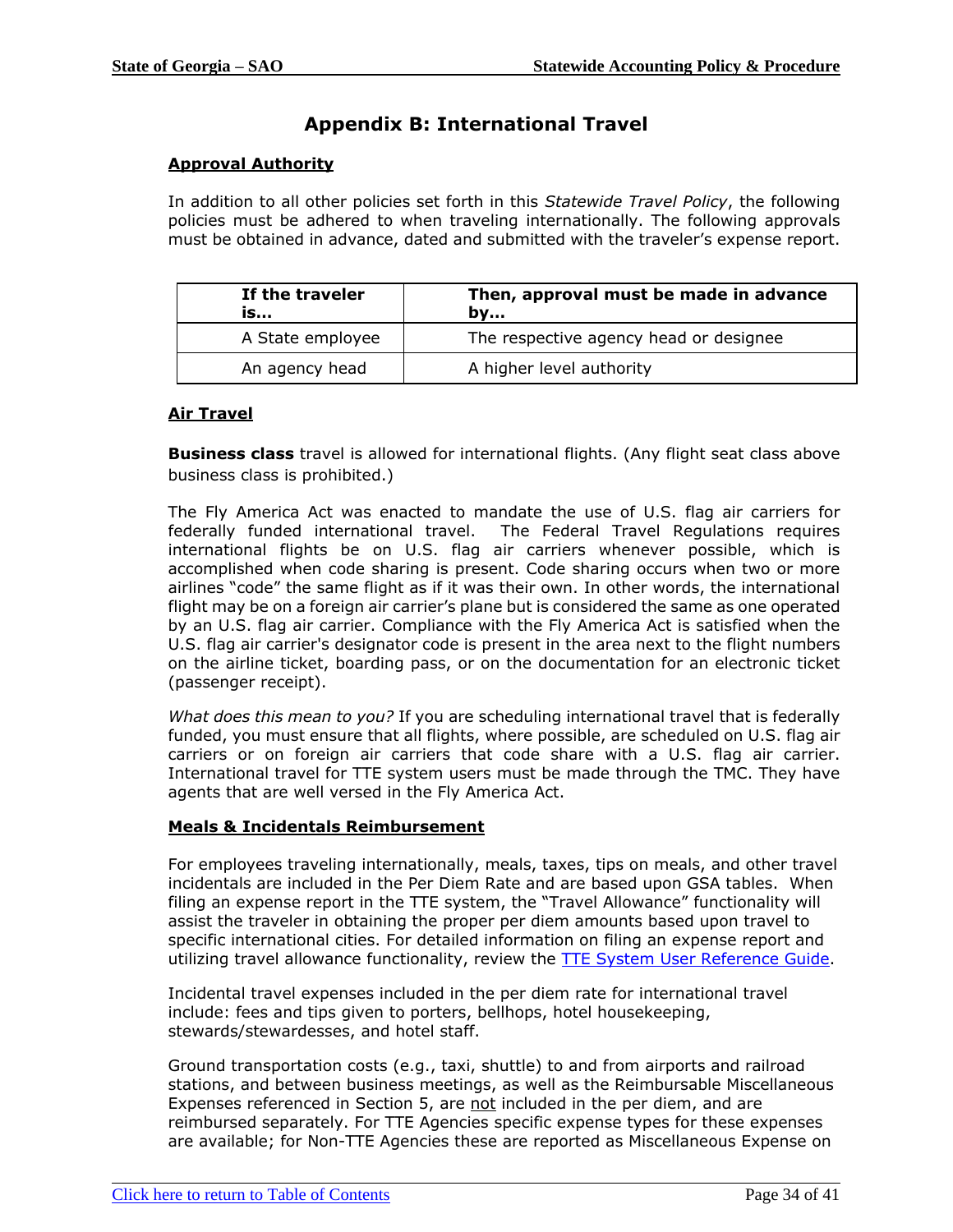expense reports.

Travelers are eligible for 75 percent of the total per diem rate on the first and last day of international travel. For a complete listing of the GSA per diem tables, visit the GSA per diem website.

#### **Other International Travel Expenses**

With proper documentation, justification, and approval, the State will reimburse:

- Commission for currency conversion or traveler checks, when deemed necessary;
- Bank charges for international ATM withdrawals;
- Services of guides, interpreters, packers, or drivers, when deemed necessary;
- Fees for the issuance of passport, visas, and/or affidavits, when required for business international travel;
- Costs related to vaccinations and inoculations required and/or recommended for international business travel.

#### **Foreign Currency Conversion**

When a traveler incurs expenses in a foreign currency each expense should be converted to United States dollars (USD). The following methods are acceptable:

- A. Credit card statement: If the expenses are charged, the credit card company will convert them to USD.
- B. Conversion of charges via the internet for the *dates of travel*. An acceptable site is: [Oanda Converter](http://www.oanda.com/currency/converter/) - this site allows for built in exchange fees and specific travel dates.
- C. Conversion via the TTE system is automatically calculated.
- D. Currency rate conversion based on actual cash exchange. Use the following formula:

#### **F x C = U**

- **amount of charges in foreign currency**
- **C** = conversion factor (USD's per unit of foreign currency)
- **U** = equivalent expenses in US dollars

#### Example:

- **F** = **\$100** of charges in Canadian Dollars
- **C** = \$.68 USD's per Canadian Dollar
- $U = $100 \text{ CD} \times $.68 \text{ USD/CD} = $68 \text{ USD}$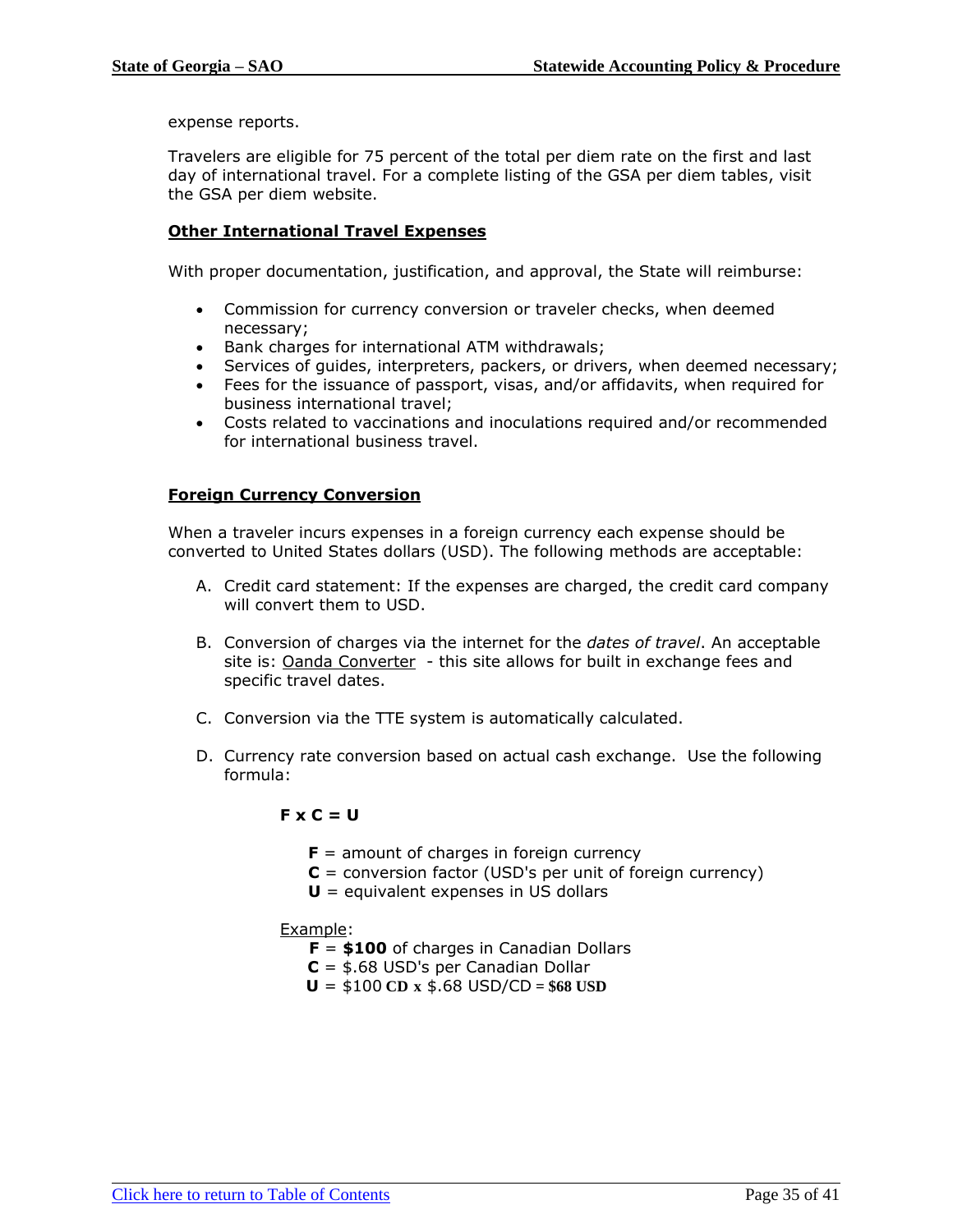# **Appendix C: Study Abroad Programs**

<span id="page-35-0"></span>Many universities in the University System of Georgia have or are developing Study Abroad programs to offer to USG students opportunities to develop a level of international knowledge and understanding that enables them to participate fully and successfully in a global society.

At this time, the *Statewide Travel Policy* does not include guidance for study abroad programs. Universities should continue with their existing policies and procedures.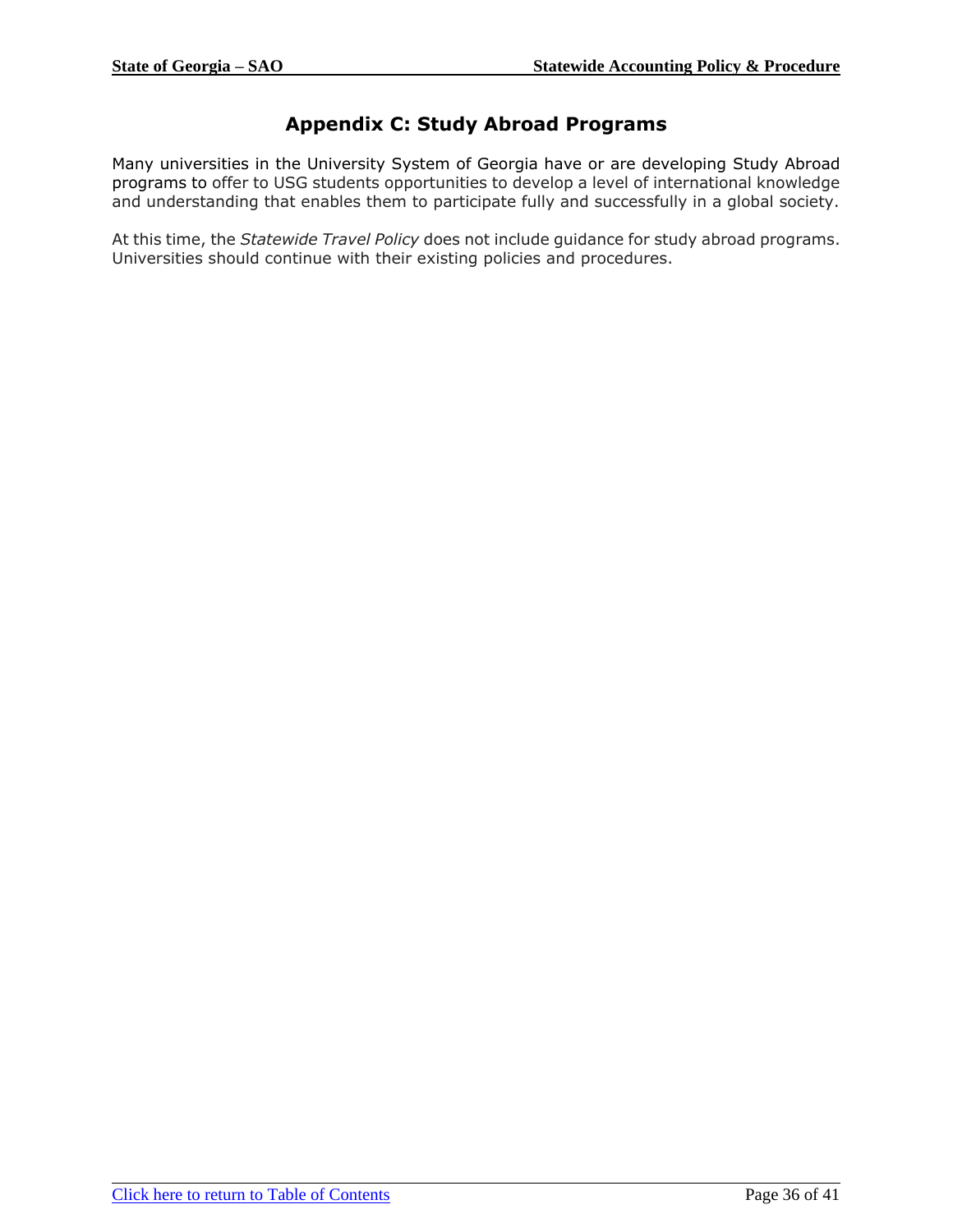# **Appendix D: Definitions**

<span id="page-36-0"></span>ACCOUNTABILITY means that employees are responsible for accounting for their travel expenses accurately. All staff will ensure travel is conducted in the most efficient and cost effective manner.

AGENCY means any department, board, commission, or other organizational unit of government that is subject to these statewide travel policies.

ASSIGNED VEHICLE means that an employee has exclusive control over a vehicle's use during the workday or is the only employee who routinely drives the vehicle (refer to Policy 10).

BUSINESS MILES means miles driven between workplaces.

COMMERCIAL TRANSPORTATION means any entity that offers transportation of people or goods to the public for pay.

COMMUTING MILES means the miles traveled on a regular (usually daily) basis from an employee's residence to the location most frequently associated with work performed outside of that residence (Primary Work Station). This should be a standard distance that does not change from one reimbursement request to the next.

CONTINUOUS TRAVEL means a traveler is required to be away from his/her Residence and Primary Work Station for any four or more days per week.

COUNTY OR MUNICIPAL EXCISE TAX means the local taxes charged by hotel/motels for lodging, also referred to as "hotel/motel" or "occupancy" tax. This tax is separate from the state sales tax.

EMPLOYEE TRAVEL EXPENSE STATEMENT means the accounting document used as the basis to reimburse a State employee for travel expenses incurred while on official business.

FLEET (GOVERNMENT OWNED) VEHICLES means a state agency owned vehicle.

GEORGIA TRAVEL and EXPENSE SYSTEM ACCOUNTS (GTESA) means the State's preferred method of payment for air fare and rental car vendors for agencies on the TTE System. This is a "ghost card" account for which plastic cards are not issued.

GUEST TRAVELER means travelers who are not employed by the State of Georgia.

HIGH COST AREA means any area within Georgia within which meal expenses may be reimbursed at a higher amount than the limits that otherwise apply to travel within Georgia. High cost areas are those counties which are assigned higher than the standard "CONUS" rates for meals by the U. S. General Services Administration, and are identified in a separate Meal Allowance Schedule document issued by SAO and OPB.

INCIDENTAL TRAVEL EXPENSES or INCIDENTALS means actual incidental expenses such as fees and tips given to porters, baggage carriers, bellhops, hotel housekeeping, stewards and stewardesses, and hotel staff. See IRS Publication 463 for further definition and guidance.

LODGING means a hotel, motel, inn, apartment, or similar entity that furnishes lodging to the public for pay.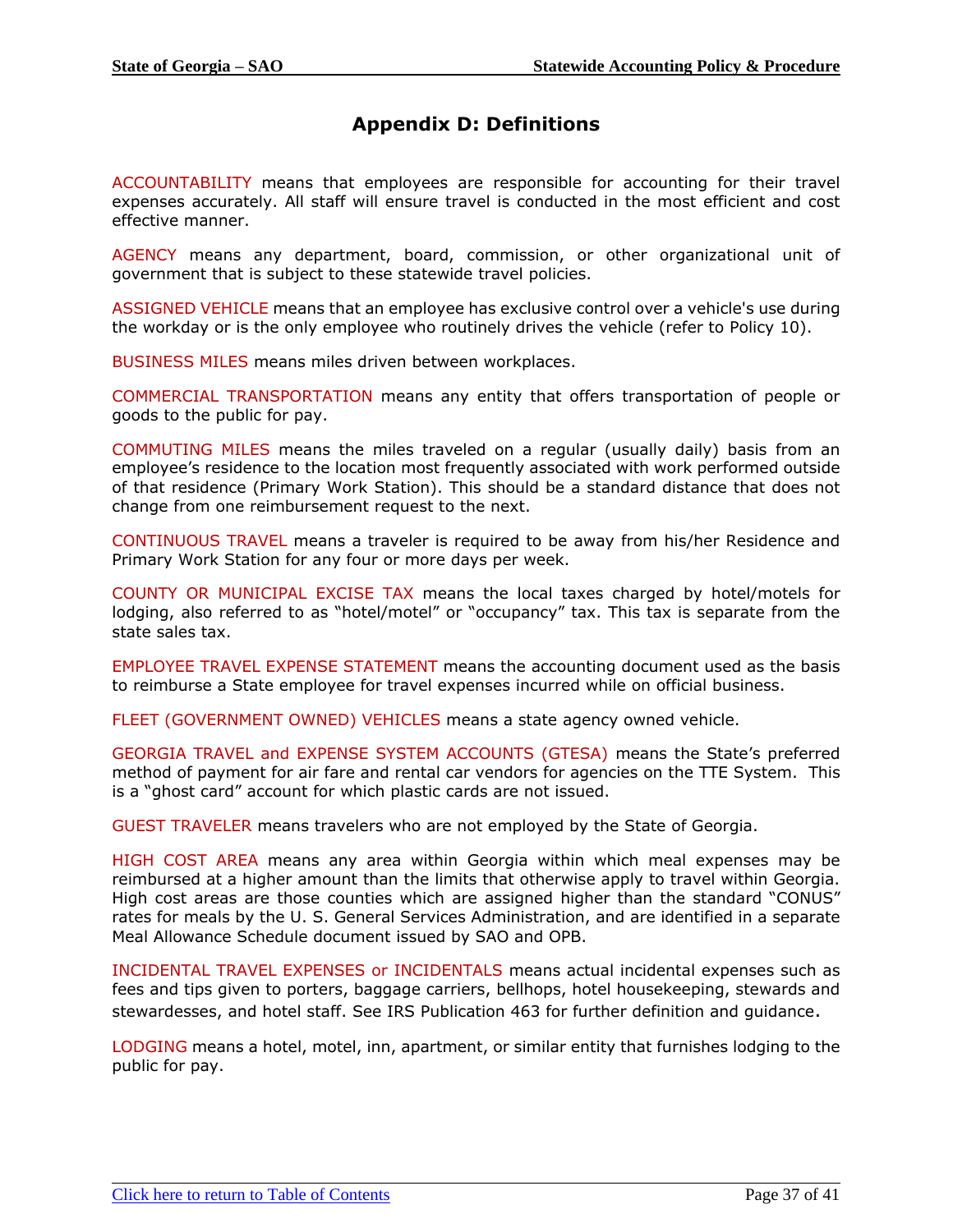MISCELLANEOUS TRAVEL EXPENSE means a necessary and reasonable expense incurred by a State employee while traveling on official business. This term does not apply to meals, lodging, mileage, or transportation costs.

OUT OF STATE TRAVEL means an employee travels overnight from a point of origin within Georgia to a point of destination within another state and then returns. Out-of-state travel rates are used for all travel with a destination outside the state of Georgia.

PERSONAL MOTOR VEHICLE means a motor vehicle that is owned or leased for personal use by an employee. Personal motor vehicles include automobiles, aircraft, and motorcycles.

PER DIEM ALLOWANCE refers to the maximum food allowance for which employees can be reimbursed per day. The amount is not a reimbursement of actual expenses incurred. Receipts are not required for meal per diem amounts.

POINT OF DEPARTURE means the beginning location used to calculate state-use miles traveled in a motor vehicle. Start time is defined as the point of direct departure (from Residence or Primary Work Station) to the alternate work site, and ending time is the point of direct return to his/her Residence or Primary Work Station.

PRIMARY WORK STATION is defined by agency as the location a State employee regularly reports to for work. An employee's manager must use good judgment and declare one of the following as an employee's primary work station (PWS). It shall be used for all required travel calculations.

RESIDENCE means the primary location (tax home base) where you personally reside.

ROUTE OR TERRITORY FOR TRAVEL is when an employee travels a route or territory each day, leaving from his/her primary residence (tax home base) to multiple work sites and returning to his/her residence at the end of the work day and is not required to travel to a regular office site during the day, the employee's primary residence is considered the employee's PWS. If such employee is required to travel to an office location for meetings or work on a periodic or infrequent basis, such office location is considered as part of his/her route/territory for the day and no commuter mileage reimbursement shall apply.

TEAMWORKS TRAVEL and EXPENSE (TTE) SYSTEM means the on-line travel and expense reporting system administered through the State Accounting Office.

TEMPORARY WORKSTATION means a temporary work site away from the Primary Workstation, including meeting sites, where your work assignment is realistically expected to last (and does last) one year or less.

TELEWORK means an employing agency has designated an eligible employee to participate in an approved Telework agreement as defined by the Statewide Telework Policy (DOAS website)

TRAVEL ADVANCE means any payment to an employee for travel expenses made prior to the time that expenses will be incurred for a scheduled, future trip.

TRAVEL ADVANCE AUTHORIZATION FORM means the form used to document approval of cash advances by an agency head or his designee and to document receipt of the cash advance, via check, by the employee.

TRAVEL MANAGEMENT COMPANY (TMC) means the State's contracted travel agent.

TRAVEL EXCEPTION means written authorization for travel reimbursement of expenses generally not allowable under the Statewide Travel Regulations.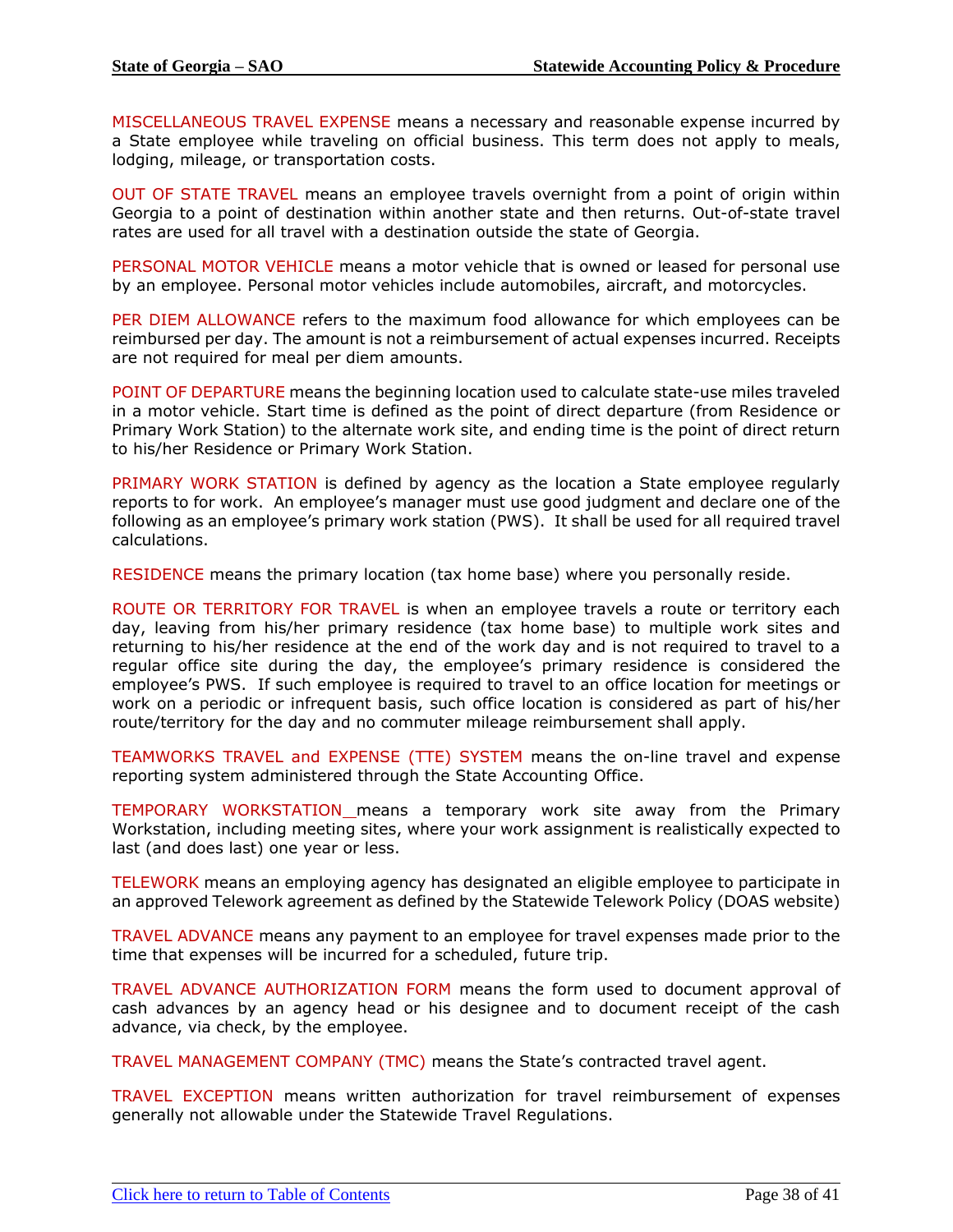TRAVEL EXPENSES means reimbursable meal, lodging, mileage, transportation, parking, and miscellaneous expenses related to official State business travel.

TRAVEL STATUS means an individual is working away from his/her Primary Work Station on official State business. Start time is defined as the point of direct departure (from Residence or Primary Work Station) to the alternate work site, and ending time is the point of direct return to his/her Residence or Primary Work Station.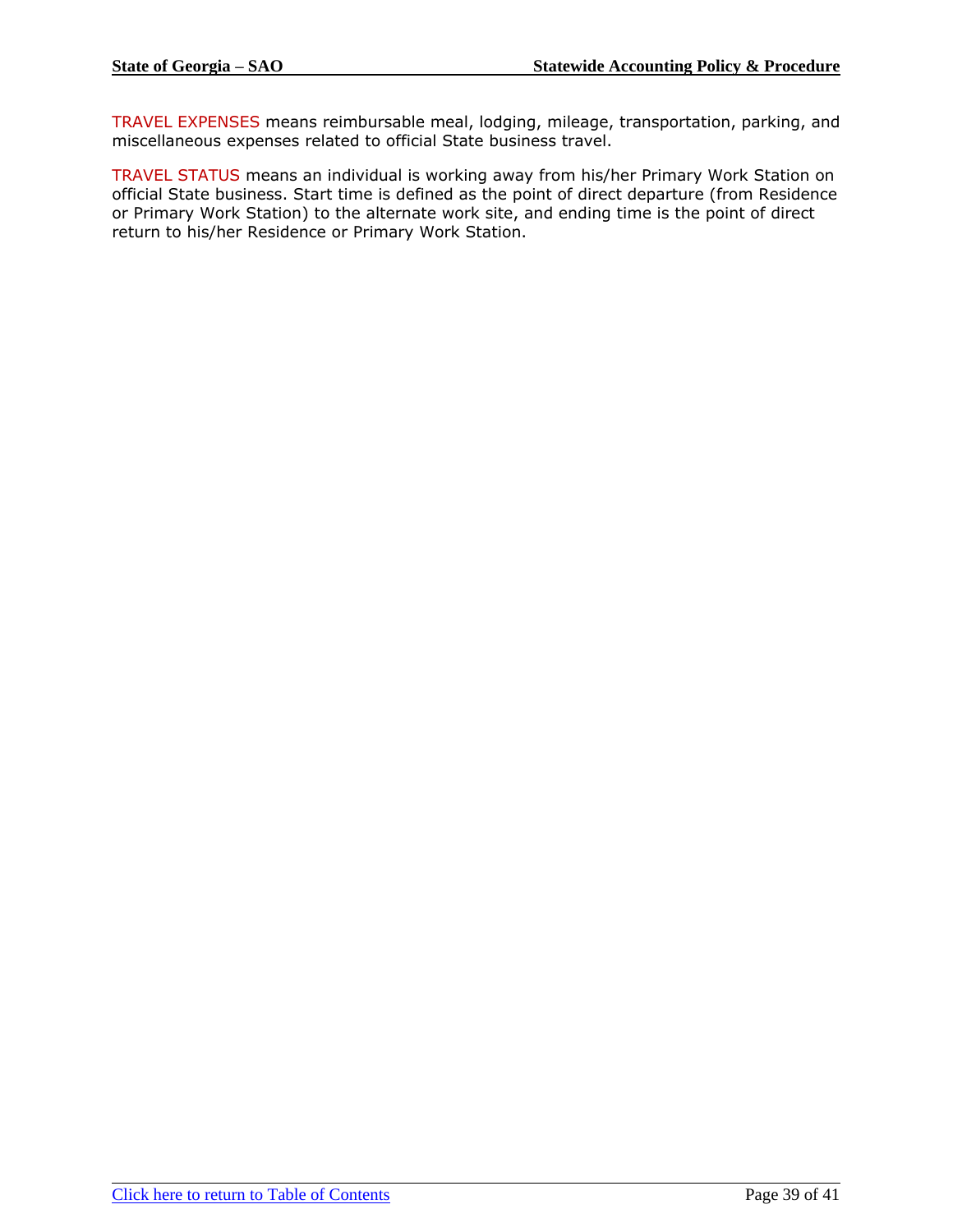# **Appendix E: Airlines**

# **Southwest Airlines:**

#### CANCELLATIONS:

<span id="page-39-0"></span>When a cancellation for a Southwest Airlines reservation is required, the TTE traveler must call the airline to cancel the reservation and call the TMC to report the cancellation information.

### EXCHANGES

A TTE traveler must call the TMC to use a credit for a previously cancelled Southwest Airlines reservation. Booking the flight online in TTE will not allow the options of using the airline credit.